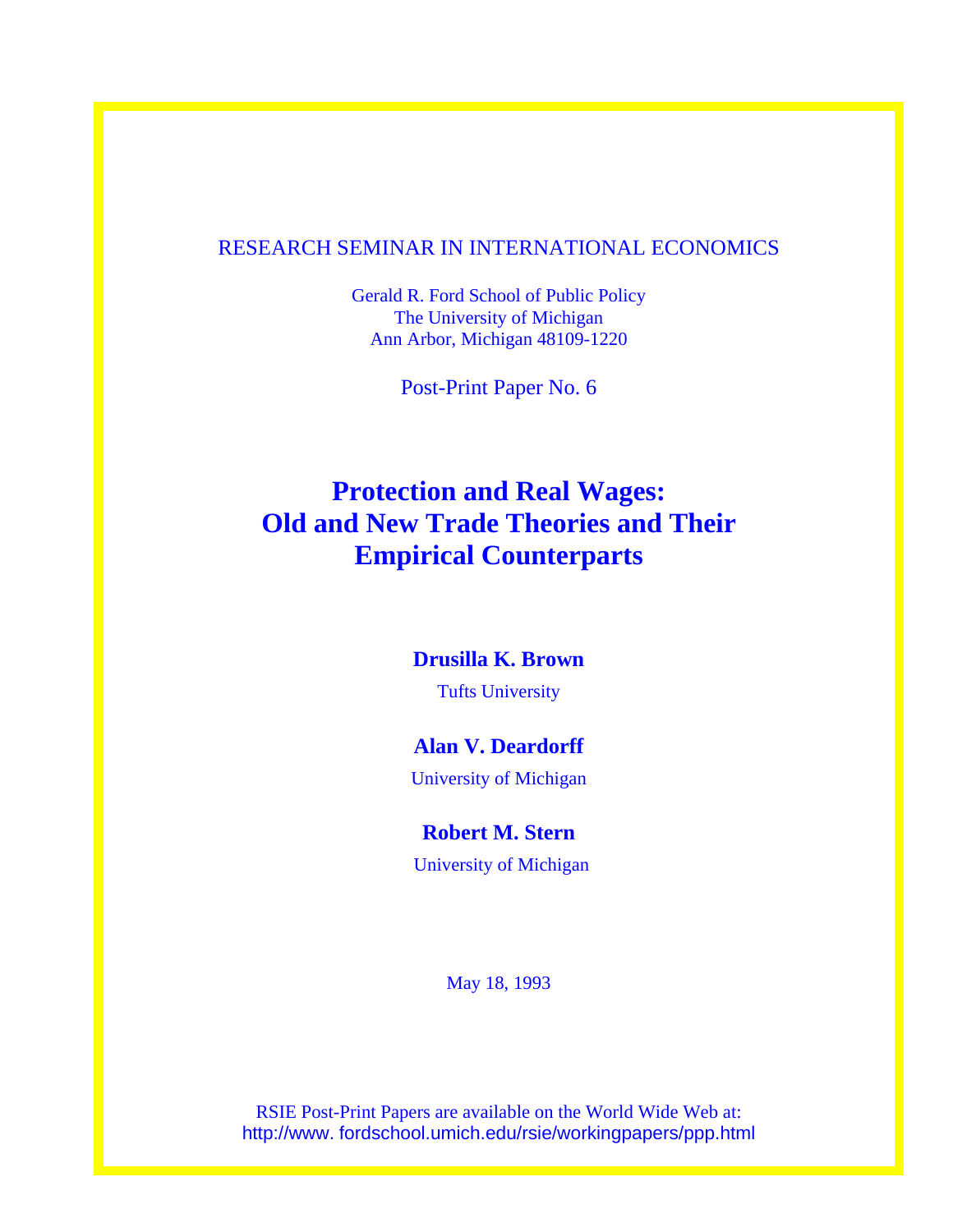Post-printed from an unpublished paper.

# **Protection and Real Wages: Old and New Trade Theories and Their Empirical Counterparts [\\*](#page-1-0)**

**By** 

**Drusilla K. Brown Alan V. Deardorff Robert M. Stern** 

**May 18, 1993** 

**Paper prepared for the CEPR/CESPRI Conference, "New Trade Theories: A Look at the Empirical Evidence" Milan, 27-28 May 1993, Bocconi University** 

 $\overline{a}$ 

<span id="page-1-0"></span><sup>\*</sup> The authors are Associate Professor at Tufts University (Brown) and Professors at the University of Michigan (Deardorff and Stern). Financial support in writing this paper was provided in part by a grant from the Ford Foundation.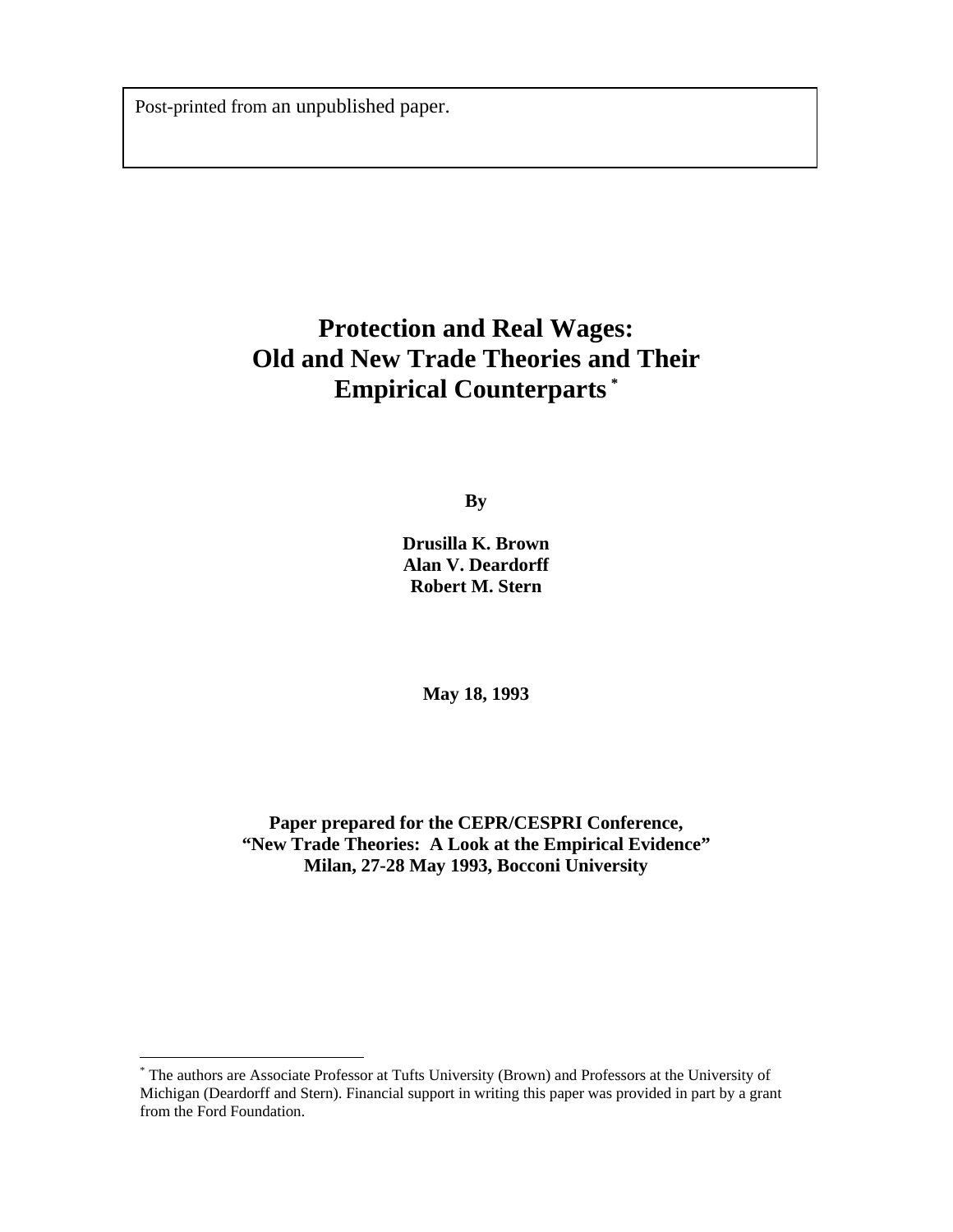### **I. Introduction**

 $\overline{a}$ 

Our purpose in this paper is to examine the issue of how tariffs, or their removal, affect wages. This is an old issue, of course, dating back in the theoretical literature of international trade to the Stolper-Samuelson Theorem and beyond. The Stolper-Samuelson Theorem, based on the assumptions of the standard Heckscher-Ohlin (H-O) Model of international trade, stated that a tariff would increase the real wage of a country's scarce factor of production. In the context of a presumed labor-scarce country like the United States, this suggests that a move closer to free trade, such as is being negotiated in the North American Free Trade Agreement (NAFTA), would reduce the real wage of labor. Since several computational models of the NAFTA, including our own Michigan Model of the NAFTA (Brown, Deardorff, and Stem, 1992a,b), provide the opposite result, our purpose in this paper will be to explain why.

The reason, of course, is to be found in various departures of the Michigan NAFTA Model from the H-O assumptions. In particular, the Michigan NAFTA Model incorporates several of the assumptions of the New Trade Theory, including particular forms of increasing returns to scale, product differentiation, and imperfect competition, none of which is permitted in the H-O Model. Our procedure here will be first to rederive the effect of a tariff on the real wage from a framework that includes these features alongside more traditional H-O linkages. From the theoretical expression we derive, it will be possible both to understand intuitively, and then to relate quantitatively, the roles that both the old and the new assumptions play in the result. In particular, we will show how the New Trade Theory assumptions serve to alter the effects of a tariff on the real wage in ways that are separate from, and often counter to, the Stolper-Samuelson Theorem. This point has been made previously by Helpman and Krugman (1985, pp.190- 195), who argued that the gains from increasing returns to scale could accrue to all factors and thus permit the scarce factor to gain from trade.<sup>1</sup> We make the same point, but we also note that scale effects, if they arise asymmetrically in different industries, will also be shared unevenly across factors for reasons analogous to the uneven Stolper-Samuelson effects of relative price changes.

Our final step will be to use the results of a Michigan NAFTA Model scenario to quantify these several effects. This will provide some, albeit very limited, empirical perspective on the problem. Like any computable general equilibrium (CGE) model, the Michigan NAFTA Model is really a theoretical model that has only been benchmarked with real-world data and estimates of elasticities. Therefore, when we use that model to quantify the components of the effects of tariffs on the real wage, we are falling considerably short of identifying the effects themselves from the data.

The Michigan NAFTA Model is also limited in its allowance for only a single type of labor and thus a single real wage. In contrast to our analysis, Leamer (1992) uses an H-O framework in which there are two types of labor (skilled and unskilled) and physical capital in order to determine how real wages in the United States and Mexico may be affected by a free trade agreement. In his empirical analysis, he relies on factor

<span id="page-2-0"></span><sup>&</sup>lt;sup>1</sup> Actually, while they argued on the basis of the benefits of increased scale, Helpman and Krugman looked formally only at a simple case in which output per firm did not rise with trade, and in which the additional gains from trade were due to variety, not reduction in cost. We allow for both of these channels for gain, as well as increased competition, in our discussion below.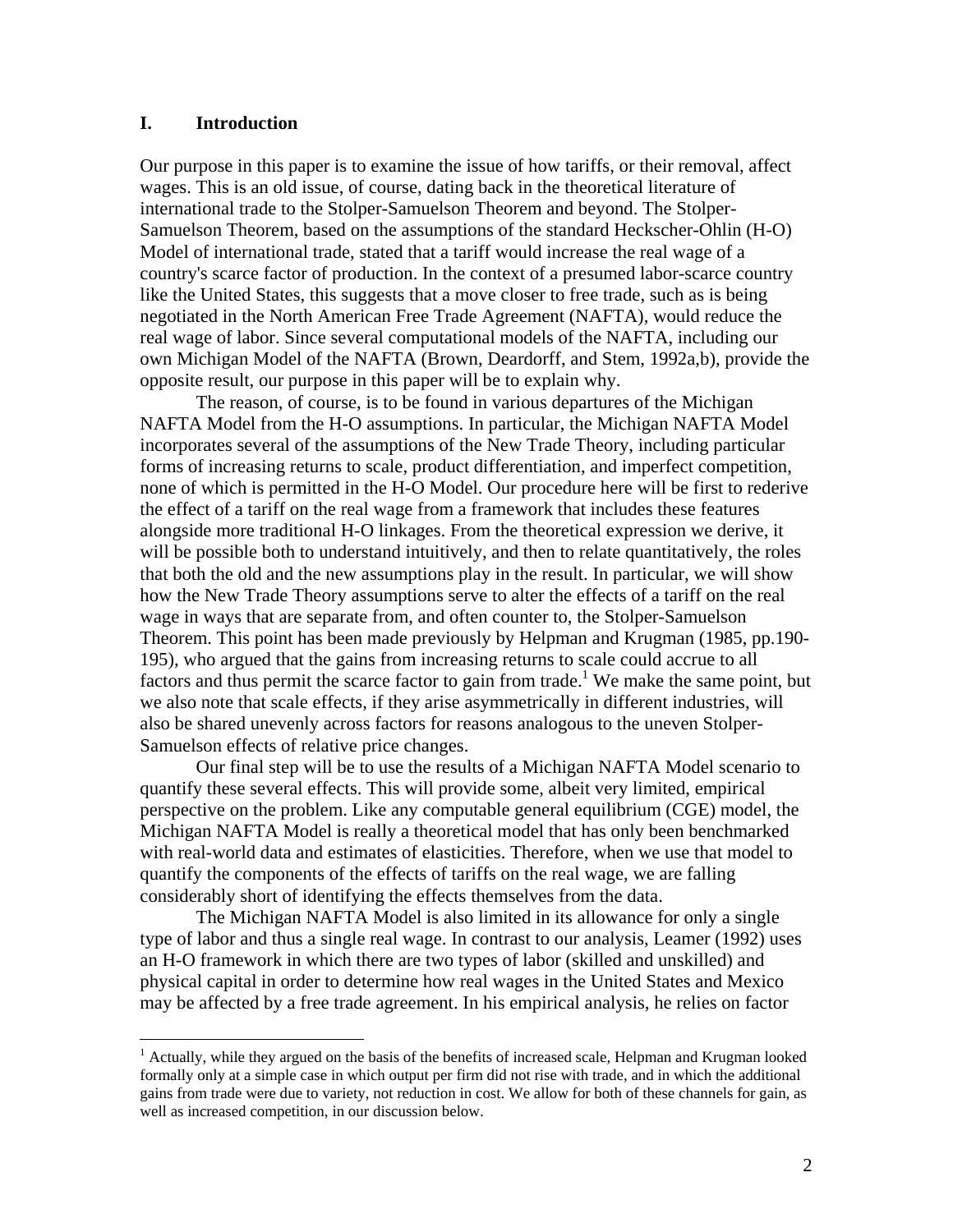endowment and trade data for the OECD countries for 1972 and 1985. He then uses his regression estimates combined with measures of Mexican factor endowments under different assumptions that allow for the relative scarcity of capital in Mexico compared to the OECD countries in order to calculate hypothetical levels of Mexican output. His results suggest that Mexico could supply sufficiently large amounts of exports of a number of products to the United States so that the real wages of U.S. workers might be adversely affected. Aside from the differences in including one versus two types of labor, our analysis differs from Leamer's insofar as we include a variety of effects that are part of the New Trade Theory. Since Leamer relies on an H-O framework, it is difficult to determine therefore the extent to which these effects may be reflected in his empirical estimates or how important these effects may be in their own right in relation to the endowment measures that he considers.

There have been some other studies in recent years – see for example Borjas, Freeman, and Katz (1991) and Revenga (1992) – that have used time series data for the United States for the 1970s and 1980s and have concluded that changes in U.S. trade may have led to reductions in the real wages of unskilled as compared to skilled workers. We may also note that Johnson and Stafford (1992) have analyzed the relation between changes in trade and real wages using a theoretical framework in which the United States is presumed to have lost its technological dominance and thus experienced lower real wages as the result of increased imports. These studies would suggest accordingly that the expansion of U.S. trade with Mexico could result in a decline in U.S. real wages of unskilled workers. However, one cannot be certain that this will occur because these studies do not allow explicitly for the role that scale and other effects associated with the New Trade Theory might play in the particular context of the trade liberalization associated with the NAFTA. In any case, since the effects of the NAFTA on the real wage that we have reported in our research depend on a variety of effects incorporated in both the Old and the New Trade Theory, it is desirable to know in more detail how they have come about.

#### **II. A Theoretical Framework**

We will examine the effect of a tariff on the real wage in the context of a theoretical framework that incorporates both H-O and New Trade Theory assumptions. The framework is not quite a fully specified model, in that effects on several variables are left unspecified. This will enable us to decompose the tariff-real wage linkage in ways that are common to any of several more complete specific models. For example, the framework is consistent with forms of imperfect competition that include monopolistic competition, oligopoly (with any of a variety of assumptions about strategic behavior), and monopoly, as well as perfect competition. It is also consistent with various forms of product differentiation, both by country (the Armington Assumption) and by firm (monopolistic competition). This amount of generality is bought at the cost of not being able to solve explicitly for effects of the tariff on such important variables as output per firm, number of firms, and the markup of price over marginal cost. These variables will therefore be calculated instead from the Michigan NAFTA Model, where the assumptions about these behaviors are more explicit.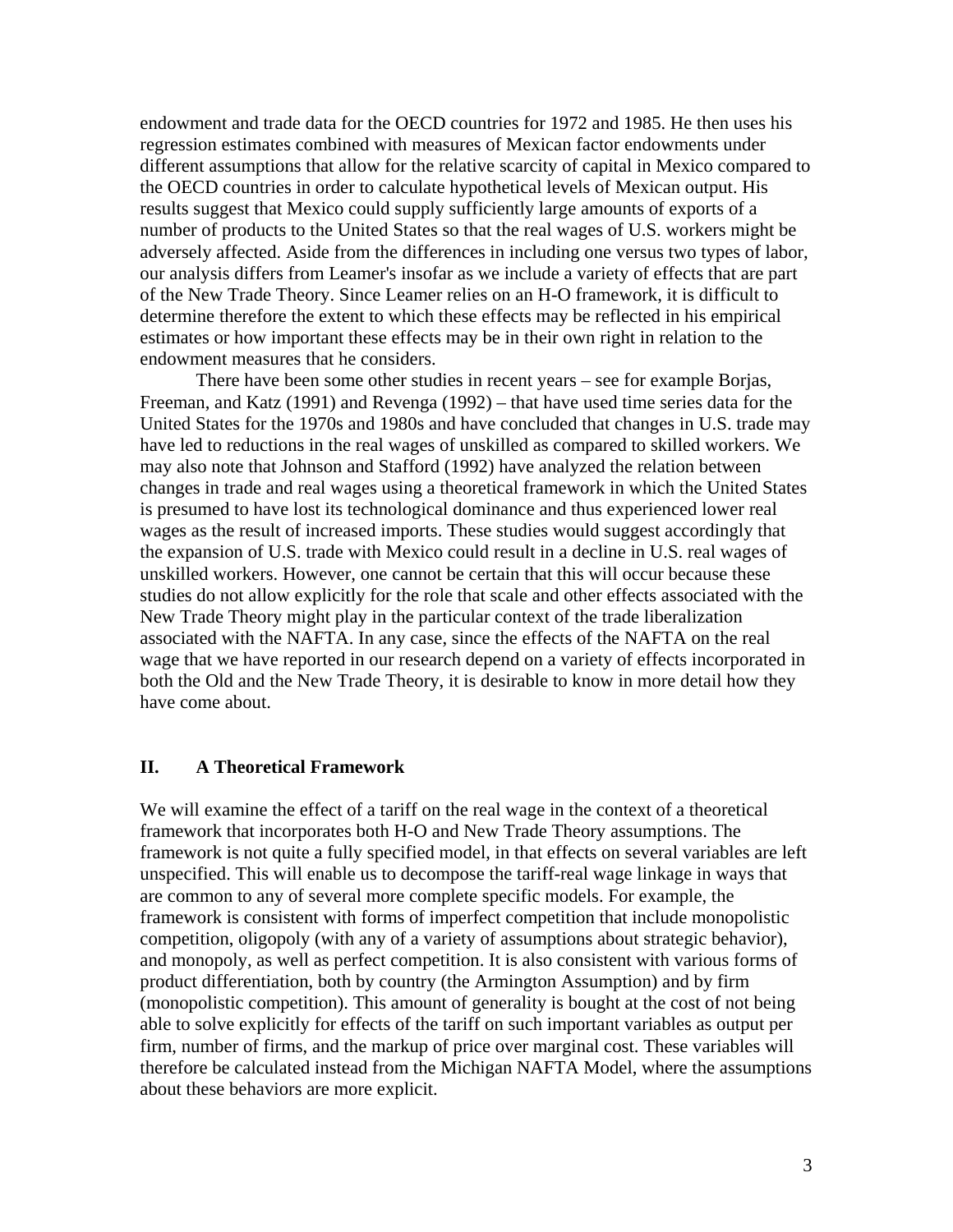We do not, on the other hand, strive for such generality in all respects. In the theoretical framework (though not, again, in the Michigan NAFTA Model) we allow for only two goods and two factors, so that the strong and familiar Stolper-Samuelson conclusion holds in the absence of New Trade Theory considerations. That is, we do not explore whether departures from Stolper-Samuelson in the CGE literature may result from the fact that they typically include more than two goods and sometimes factors.<sup>[2](#page-4-0)</sup> In addition, while we do allow for departures from perfect competition in goods markets, we assume perfect competition in factor markets. Finally, in common with Stolper-Samuelson, we also assume (both here and in the Michigan NAFTA Model) that both factors are perfectly mobile between sectors. Therefore we are not allowing for the kinds of short-run departures from Stolper-Samuelson that are familiar in the specific factors model $^3$  $^3$ 

Following the Jones (1965) explication of the Stolper-Samuelson Theorem, we start with cost-minimizing unit variable factor requirements,  $a_{ii}$ , for goods  $j=1,2$  and factors *i*=*L*,*K*, that depend on the ratio of the wage of labor, *w*, to the rental on capital, *r*. However, to allow for possible increasing returns to scale, we assume that the  $a_{ii}$  include only variable factors and that there may be additional fixed factors required that do not vary with output. Also, we allow these cost-minimizing unit variable factor requirements themselves to depend on an output variable,  $x_i$ , though in a manner that does not change optimal variable input proportions. If variable returns were external to the firm, then  $x_i$ would be the output of the industry within the country or the world, depending on the reach of the externality. However, for most of our discussion we will interpret  $x_i$  as output per firm. Thus

$$
a_{ij} = a_{ij}(w/r, x_j) \qquad i = L, K; \ j = 1, 2 \tag{1}
$$

Using the familiar notation from Jones (1965), we let  $\theta_i$  be the factor shares of marginal variable cost. To measure scale effects on variable cost, we define

$$
\eta_j \equiv -\frac{\partial a_{ij}}{\partial x_j} \frac{x_j}{a_{ij}} \qquad i = 1, 2; \ j = L, K \tag{2}
$$

which is therefore zero for constant returns to scale and positive for increasing returns to scale in the variable inputs.

With this notation, letting  $c_i$  be marginal cost in industry *j*,

$$
c_j = a_{Lj}w + a_{Kj}r \t j = 1,2
$$
\t(3)

the usual "hat algebra" of Jones (1965) yields

$$
\hat{c}_j = \theta_{Lj}\hat{w} + \theta_{kj}\hat{r} - \eta_j\hat{x}_j \qquad j = 1,2
$$
\n(4)

<span id="page-4-0"></span> $\frac{2}{\pi}$  See Ethier (1984) for discussion of extension of the Stolper-Samuelson Theorem to higher dimensions.

<span id="page-4-1"></span> $3$  See Jones and Neary (1984) for a survey of this literature.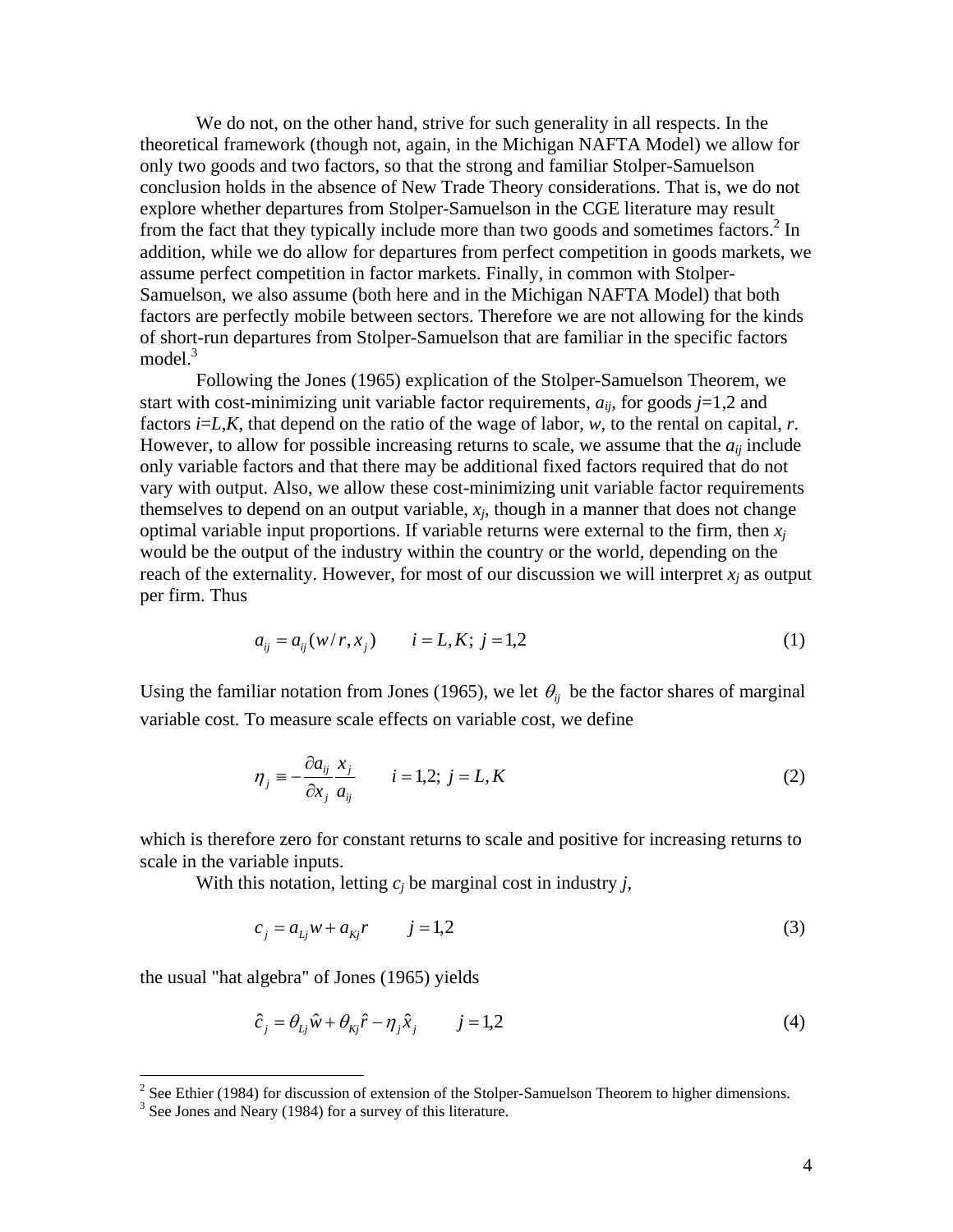From this system of equations for the two industries, the changes in both the wage and the rental can be solved. Since we are concerned here only with the wage, we obtain

$$
\hat{w} = \varepsilon_{L1} (\hat{c}_1 + \eta_1 \hat{x}_1) - (\varepsilon_{L1} - 1)(\hat{c}_2 + \eta_2 \hat{x}_2)
$$
\n(5)

where

$$
\varepsilon_{L1} \equiv \frac{1 - \theta_{L2}}{\theta_{L1} - \theta_{L2}} > 1\tag{6}
$$

is the "Stolper-Samuelson elasticity." Under H-O assumptions, such that  $p_j = c_j$ , this gives the effect of a rise in the price of good 1 on the wage, holding the price of good 2 constant as numeraire. It is positive and greater than one if, as we assume, good 1 is relatively labor intensive. Thus, if a tariff raises the domestic relative price of good 1, under H-O assumptions it will raise the nominal wage more than the price.

The remainder of our assumptions here, departing from H-O, allow for divergences between marginal cost and price, as well as divergences among various prices. Let  $p_j$  be prices of domestically produced goods,  $p_j^*$  be domestic prices of foreign goods, and  $p_j^w$  be world prices of foreign goods. Also, let  $p_j^I$  be an hedonic index of foreign and domestic prices in industry *j*, taking into account, as noted below, any preference for variety that may be present. We then make the following assumptions:

#### **Markup Pricing**

Letting price be a multiple,  $m_i$ , of marginal cost, we have

$$
\hat{p}_j = \hat{m}_j + \hat{c}_j \qquad j = 1,2 \tag{7}
$$

#### **Product Differentiation**

If domestically produced goods are not perfect substitutes for foreign goods, either because consumers differentiate on the basis of country of origin (the Armington Assumption) or because individual firms at home and abroad produce differentiated products, then prices of both domestically produced goods may depend partially on the domestic prices of foreign goods. Letting  $\varphi_j$  be one minus the elasticity of  $p_j$  with respect to  $p_j^*$  (so that  $\varphi_j$  is zero if the two are perfect substitutes) and  $\varphi_j^*$  be the elasticity of  $p_j$  with respect to  $p_i^*$  we write

$$
\hat{p}_j = (1 - \varphi_j) \hat{p}_j^* + \varphi_j^* \hat{p}_i^* \qquad j = 1, 2; i \neq j \tag{8}
$$

#### **Tariffs**

Letting *tj* be one plus the tariff on good *j*, domestic prices of foreign goods are related to world prices by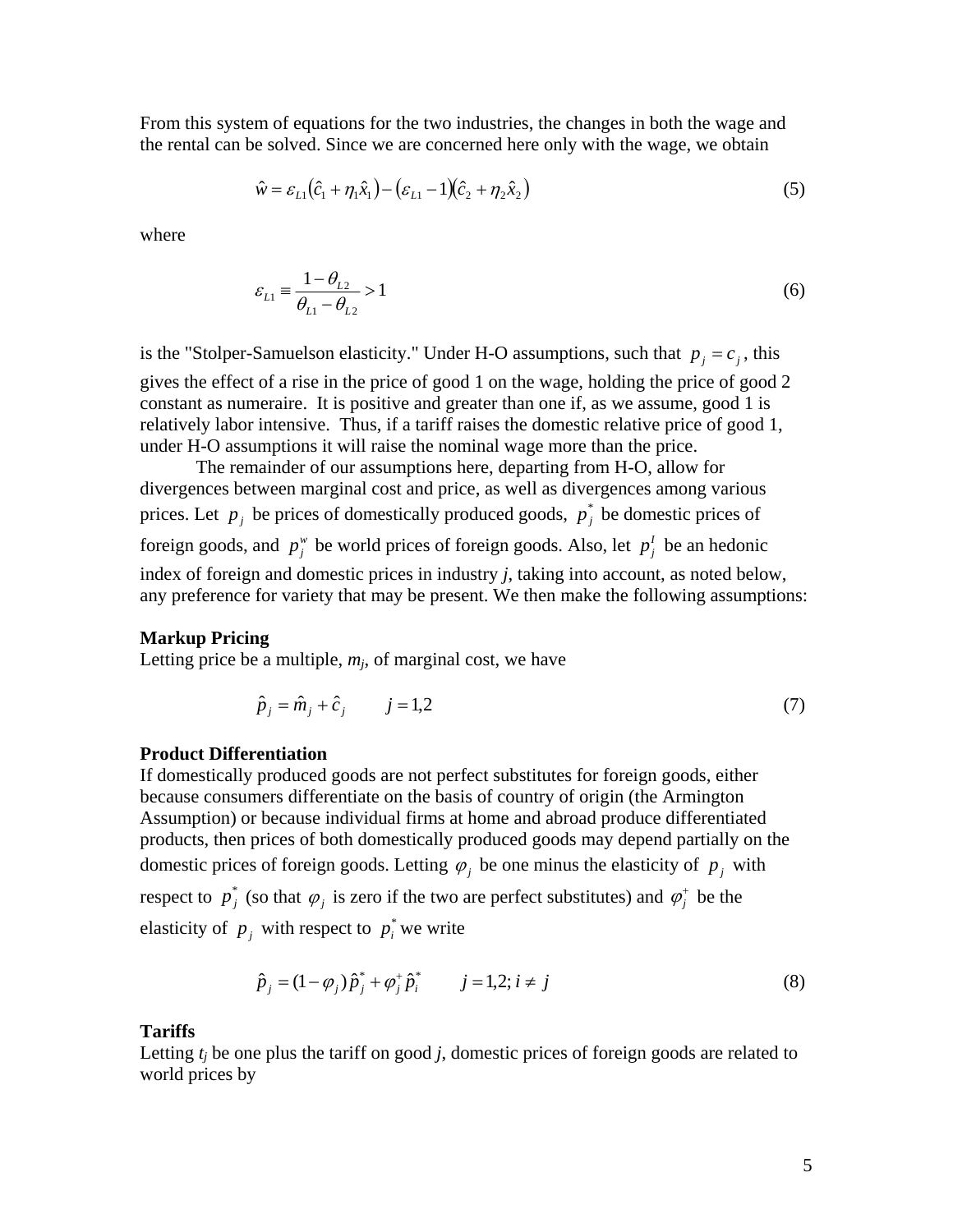$$
\hat{p}_j^* = \hat{t}_j + \hat{p}_j^w \qquad j = 1,2
$$
\n(9)

Since we will take good 2 as numeraire and only consider a tariff on good 1, we will have  $\hat{t}_2 = \hat{p}_2^* = \hat{p}_2^* = 0$ .

#### **Country Size**

If the country is small, then  $p_j^w$  are unaffected by the tariff. However, if the country is large, then that is not the case. Again taking good 1 as numeraire, we capture this with

$$
\hat{p}_1^{\,\nu} = -\Omega \hat{t}_1 \tag{10}
$$

Thus  $\Omega$  is a measure of country size.

#### **Real Wages, Price Indices, and Love of Variety**

We assume that the utility function of the representative worker is

$$
U = \alpha_1 \log \left[ \sum_{i=1}^{n_1} (x_{i1})^{\rho_1} + \sum_{i=1}^{n_1} (x_{i1}^*)^{\rho_1} \right] + \alpha_2 \log \left[ \sum_{i=1}^{n_2} (x_{i2})^{\rho_2} + \sum_{i=1}^{n_2} (x_{i2}^*)^{\rho_2} \right]
$$
(11)

where

$$
\rho_j = 1 - \frac{1}{\sigma_j} \qquad j = 1,2 \tag{12}
$$

and  $\sigma_j > 1$  are the elasticities of substitution among varieties of good *j*. The utility of the worker then depends on a real wage defined in terms of an hedonic price index that takes account of the preference for variety that is implicit in (11) when  $\sigma_i$  is less than infinite:

$$
\hat{p}_j^I = \left(1 - \delta_j \left(\hat{p}_j - \frac{\hat{n}_j}{\sigma_j - 1}\right) + \delta_j \left(\hat{p}_j^* - \frac{\hat{n}_j^*}{\sigma_j - 1}\right) \qquad j = 1, 2 \tag{13}
$$

where  $\delta_j$  is the import share of good *j*, and  $n_j, n_j^*$  are the numbers of varieties of (firms producing) domestic and imported versions of good *j*.

The real wage,  $\omega$ , is then

$$
\hat{\omega} = \hat{w} - \alpha_1 \hat{p}_1^I - \alpha_2 \hat{p}_2^I \tag{14}
$$

#### **Solutions**

By substituting into (14), first (5) and (13), and then substituting  $\hat{c}_j$  from (7), this becomes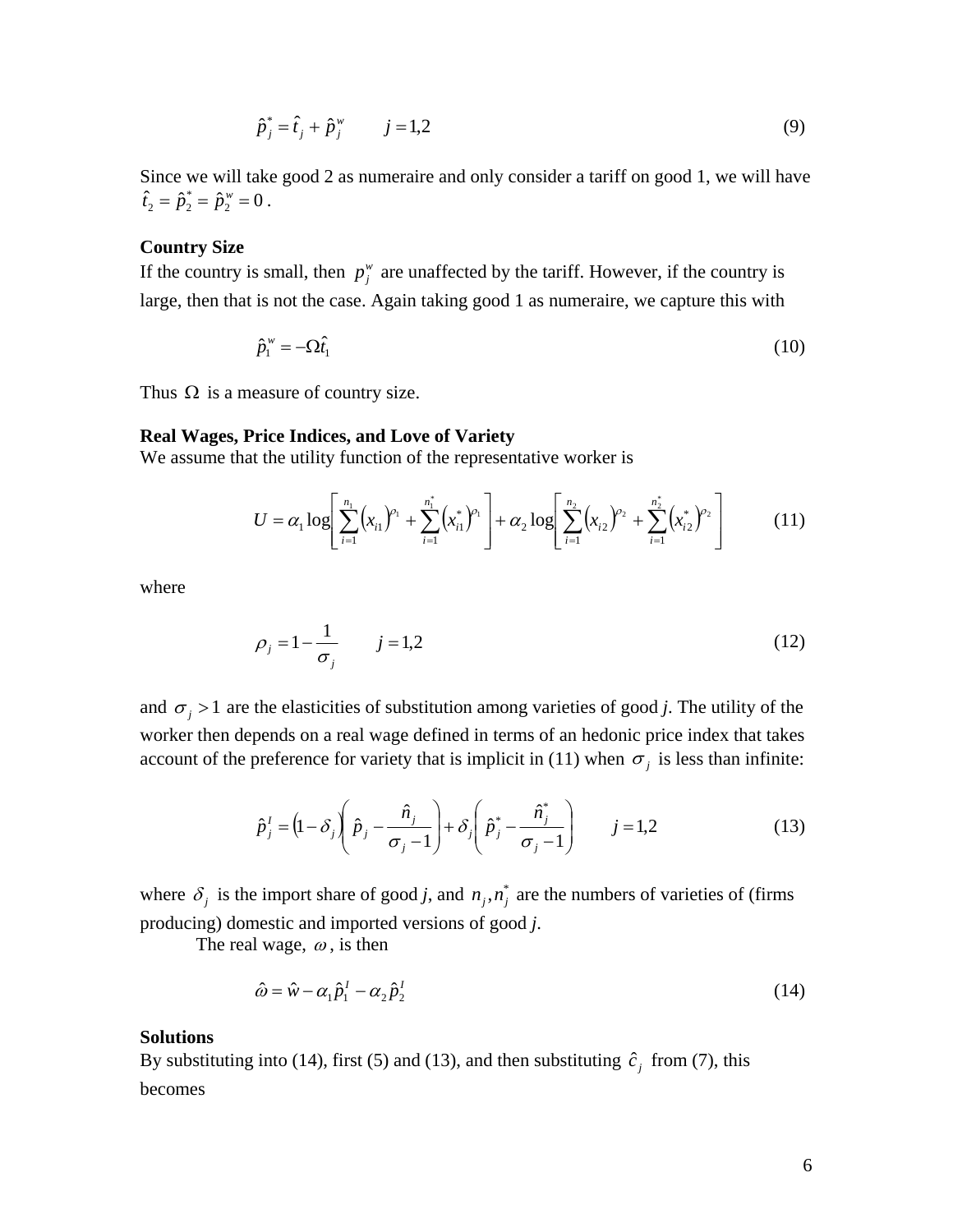$$
\hat{\omega} = \varepsilon_{L1} (\hat{p}_1 - \hat{m}_1 + \eta_1 \hat{x}_1) - (\varepsilon_{L1} - 1)(\hat{p}_2 - \hat{m}_2 + \eta_2 \hat{x}_2) \n- \alpha_1 \left[ (1 - \delta_1) \left( \hat{p}_1 - \frac{\hat{n}_1}{\sigma_1 - 1} \right) + \delta_1 \left( \hat{p}_1^* - \frac{\hat{n}_1^*}{\sigma_1 - 1} \right) \right] \n- \alpha_2 \left[ (1 - \delta_2) \left( \hat{p}_2 - \frac{\hat{n}_2}{\sigma_2 - 1} \right) + \delta_2 \left( \hat{p}_2^* - \frac{\hat{n}_2^*}{\sigma_2 - 1} \right) \right]
$$
\n(15)

This is our basic result. It breaks down the effects of a tariff on the real wage into a variety of components that we will discuss and quantify as we go along. These include, in the first term of the first line, the basic Stolper-Samuelson result of a magnified effect of the price on the wage. But they also include, in the first line, various effects that may occur through changing markups, changes in output per firm, and changes in the domestic price of the other good. Finally, in the second and third lines, they include effects on the real value of a given nominal wage, both through the prices of domestic and imported goods in both sectors, and through changes in the numbers of goods available.

For purposes of discussion of these effects, some further manipulation and sorting of the effects in (15) is useful, taking into account the effects among different prices that were assumed above, as well as the effects of a tariff on the non-price variables in (15). For the latter, and again in order to encompass a variety of more specific assumptions about market and industry structure, we simply assume that the variables depend on the relative domestic prices of the two foreign-produced goods,  $p_1^*/p_2^*$ , and hence, since we fix  $p_2^*$  as numeraire, on  $p_1^*$  alone:

$$
\hat{m}_j = \mu_j \hat{p}_1^* \qquad j = 1,2 \tag{16}
$$

$$
\hat{x}_j = \chi_j \hat{p}_1^* \qquad j = 1,2 \tag{17}
$$

$$
(\hat{n}_j, \hat{n}_j^*) = (\nu_j, \nu_j^*) \hat{p}_1^* \qquad j = 1, 2
$$
 (18)

The signs of these parameters will be discussed shortly as we examine the specific effects.

If we now substitute (8) and (16-18) into (15) and let  $\hat{p}_2^* = 0$  as numeraire, we get the real wage in terms only of  $p_1^*$ . Using (9) and (10), the latter can be expressed in terms of the tariff change. With some combining and rearranging of terms, the result is as follows:

$$
\hat{\omega} = \Delta (1 - \Omega) \hat{t}_1 \tag{19}
$$

where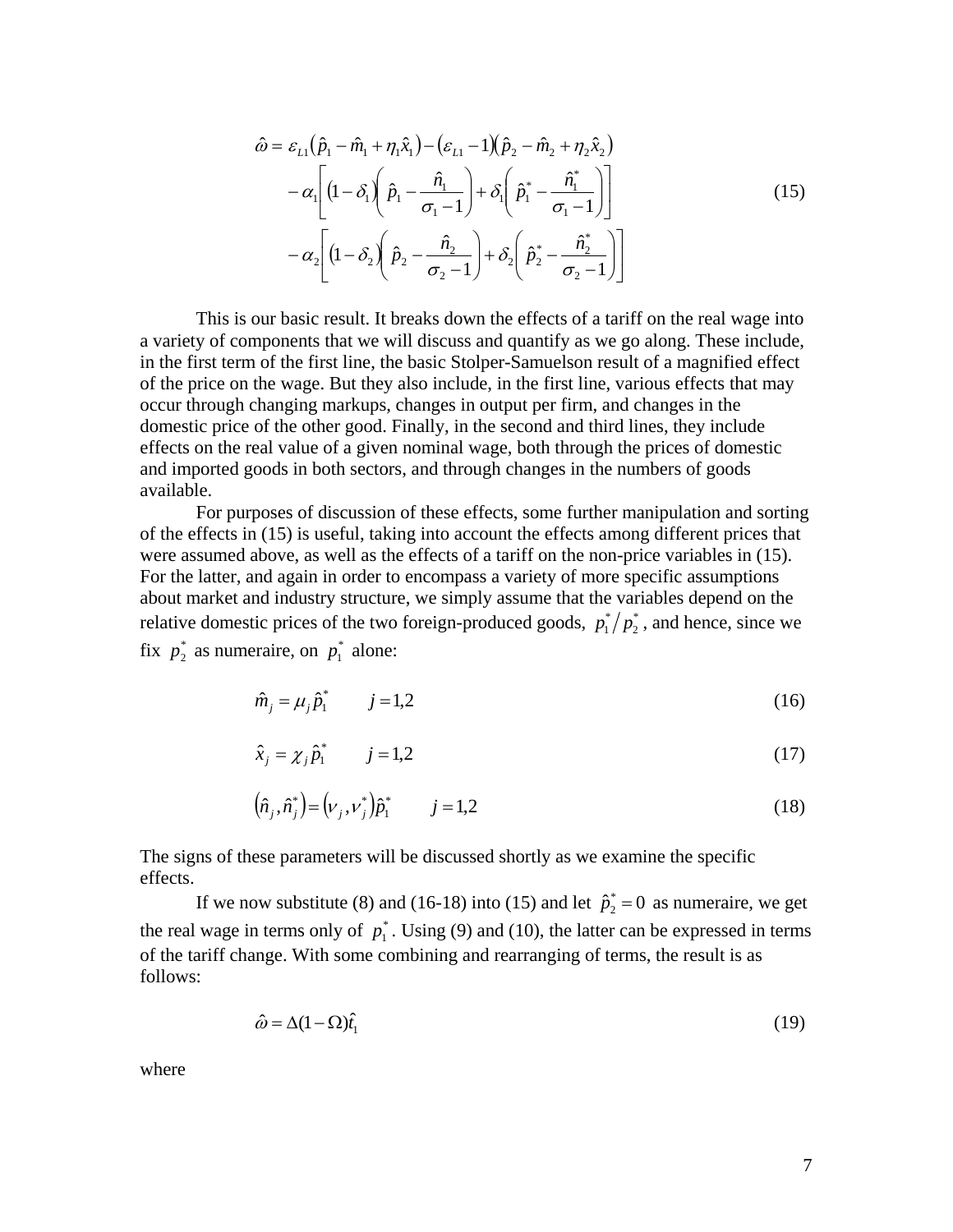(a) 
$$
\Delta = \varepsilon_{L1} - \alpha_1
$$
  
\n(b)  $-(\varepsilon_{L1} - \alpha_1)\varphi_1 - \alpha_1\delta_1\varphi_1$   
\n(c)  $-\left[ (\varepsilon_{L1} - 1)\varphi_2^+ + \alpha_2(1 - \delta_2)\varphi_2^+ \right]$   
\n(d)  $+\left[ -\varepsilon_{L1}\mu_1 + (\varepsilon_{L1} - 1)\mu_2 \right]$   
\n(e)  $+\left[ \varepsilon_{L1}\eta_1\chi_1 - (\varepsilon_{L1} - 1)\eta_2\chi_2 \right]$   
\n(f)  $+\left[ \alpha_1 \frac{(1 - \delta_1)\nu_1 + \delta_1\nu_1^*}{\sigma_1 - 1} + \alpha_2 \frac{(1 - \delta_2)\nu_2 + \delta_2\nu_2^*}{\sigma_2 - 1} \right]$  (20)

#### **III. Economic Linkages between Tariffs and Real Wages**

At this point it is useful to review in intuitive terms the various mechanisms by which a tariff may affect the real wage. For this purpose, we will first run through the logic of the Stolper-Samuelson Theorem itself, then identify the various modifications in this logic that arise when elements of the New Trade Theory are included.

#### **The Logic of the Stolper-Samuelson Theorem**

Under the usual assumptions of the H-O model, the Stolper-Samuelson story can be told as follows. Suppose that a country increases a tariff on its (labor-intensive) import good. A number of logical implications follow, each of which is stated below.

- 1. In a small country, a tariff will raise the price of the imported good by the amount of the tariff.
- 2. With homogeneous goods, the rise in price of the import good will be matched by an equal rise in price of the import-competing good.
- 3. This rise in the relative price of the import-competing good will cause the economy's resources to shift towards it and away from export goods.
- 4. From the Heckscher-Ohlin Theorem, import competing goods will make intensive use of the scarce factor. Therefore, this shift of resources will raise demand for, and hence the price of, the scarce factor relative to the abundant factor.
- 5. With free entry into the import-competing sector, zero profit requires that the average prices of all factors employed there rise (relative to the price of the export good) by the same amount as the price of the import-competing good.
- 6. If the scarce factor is not the only factor employed there, this, together with the rise in its price relative to other factors, requires that the scarce factor rise in price also relative to the price of the import-competing good.
- 7. Since the prices of imports and import-competing goods are equal and have both risen relative to all other prices, this rise in the scarce factor price is therefore an increase in real terms.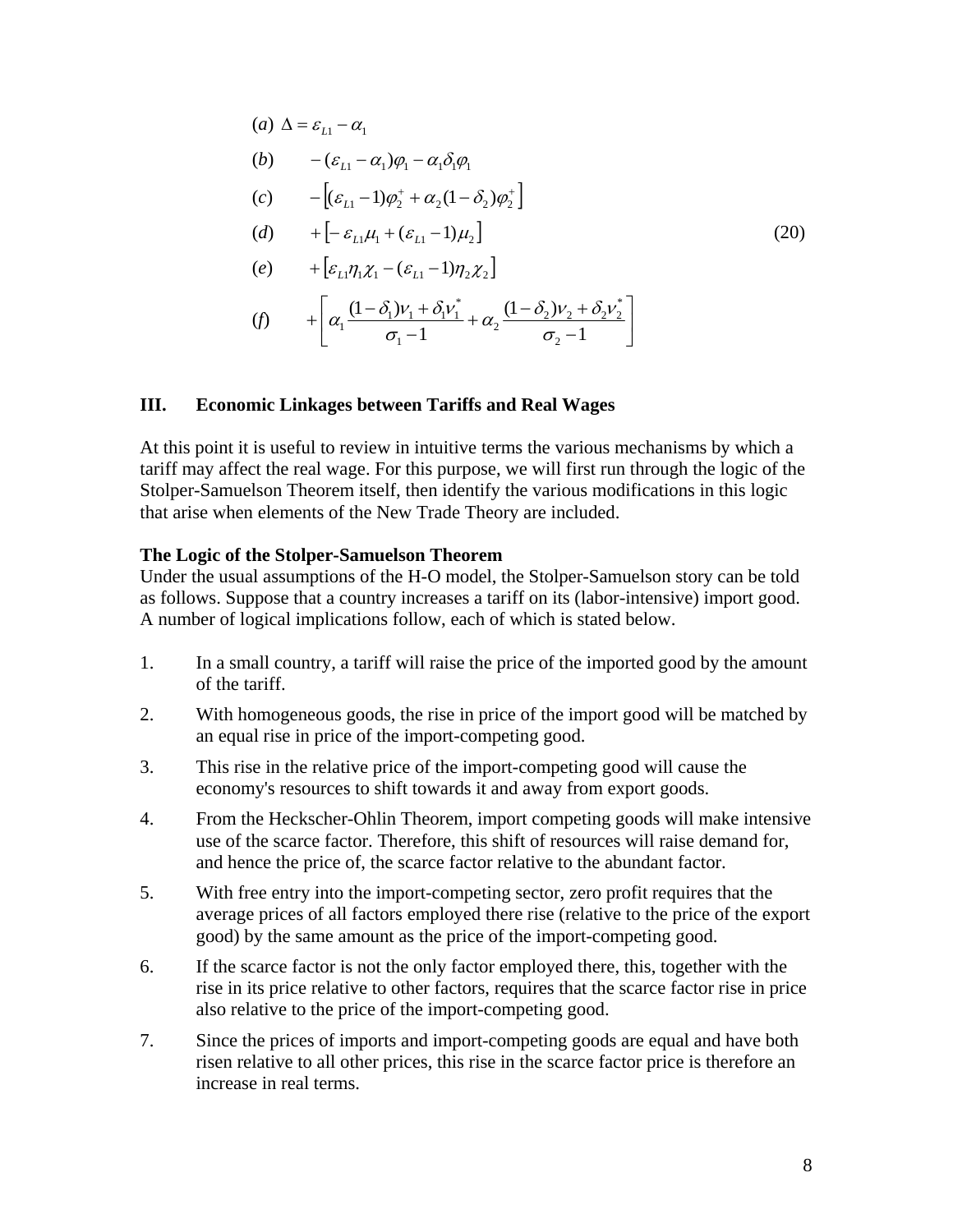That is all that is needed to confirm the Stolper-Samuelson Theorem under the usual assumptions. Now consider how various alternative assumptions might or might not interfere with this chain of logic:

#### **Terms of Trade Effects**

Under the usual assumption of homogeneous products, the above logic is correct in assuming that there are no terms of trade effects. World prices are given for both imports and exports, and these cannot be changed by a tariff. Terms of trade effects do arise, however, either if there is product differentiation or if the country is not small. Terms of trade effects do not, of themselves, interfere with Stolper-Samuelson, as we will note. But they are important for the broader issue of the effect of the NAFTA*,* since they matter for the effect of the Mexican tariff on the United States.

#### *Terms of Trade Effects of Product Differentiation, Small Country*

With product differentiation and a small country, the tariff still raises the domestic price of, and reduces the demand for, imports. The price of the imports themselves on the world market will not change, however, because the country is small. If the country's export goods are differentiated from the goods with which they compete abroad though (either by country of origin or by firm), then their prices can change. The shift in demand away from the now tariff-encumbered imports toward domestic goods will raise their price, causing the price of the country's exports to rise relative to its imports. Thus the tariff improves the terms of trade, even for a small country, when there is product differentiation.

This improvement in the terms of trade to some extent undermines the Stolper-Samuelson logic above, since it means that domestic goods rise in price relative to the numeraire world export-competing goods. This rise in price lowers both the nominal and the real values of the factor price increase. These effects are illustrated in (20) in line (c), where  $\varphi_2^+$  measures the extent to which substitution from imported good 1 to domestic good 2 causes the price of the latter to rise. This increase both reduces the extent to which the relative price of good 1 rises on the domestic market (the first term in (c)), and increases the cost of consuming the domestic good (the second term in  $(c)$ ). Since this rise in price only occurs because of the increased domestic price of imports, it cannot be as large as that increase, and the increased real factor return must survive. Product differentiation may, as noted below, have a more direct effect in undermining the Stolper-Samuelson logic, but it does not do so through terms of trade effects.

#### *Terms of Trade Effects for a Large Country, Homogeneous Products*

If the country is not small, there can also be terms of trade effects of the more usual sort. However, with homogeneous products these effects again cannot interfere with the Stolper-Samuelson logic, except under the extreme conditions of the Metzler paradox. For a large country, the tariff will now fail to raise the price of imports by the full amount of the tariff. This is indicated above by  $\Omega > 0$ . Indeed, following Metzler, if enough of the tariff revenue is spent on the export good (more than the private sector would have spent), there can be such a fall in demand for imports that their world price falls by more than the tariff  $(\Omega > 1)$ , causing the domestic (tariff-inclusive) price of imports to fall too.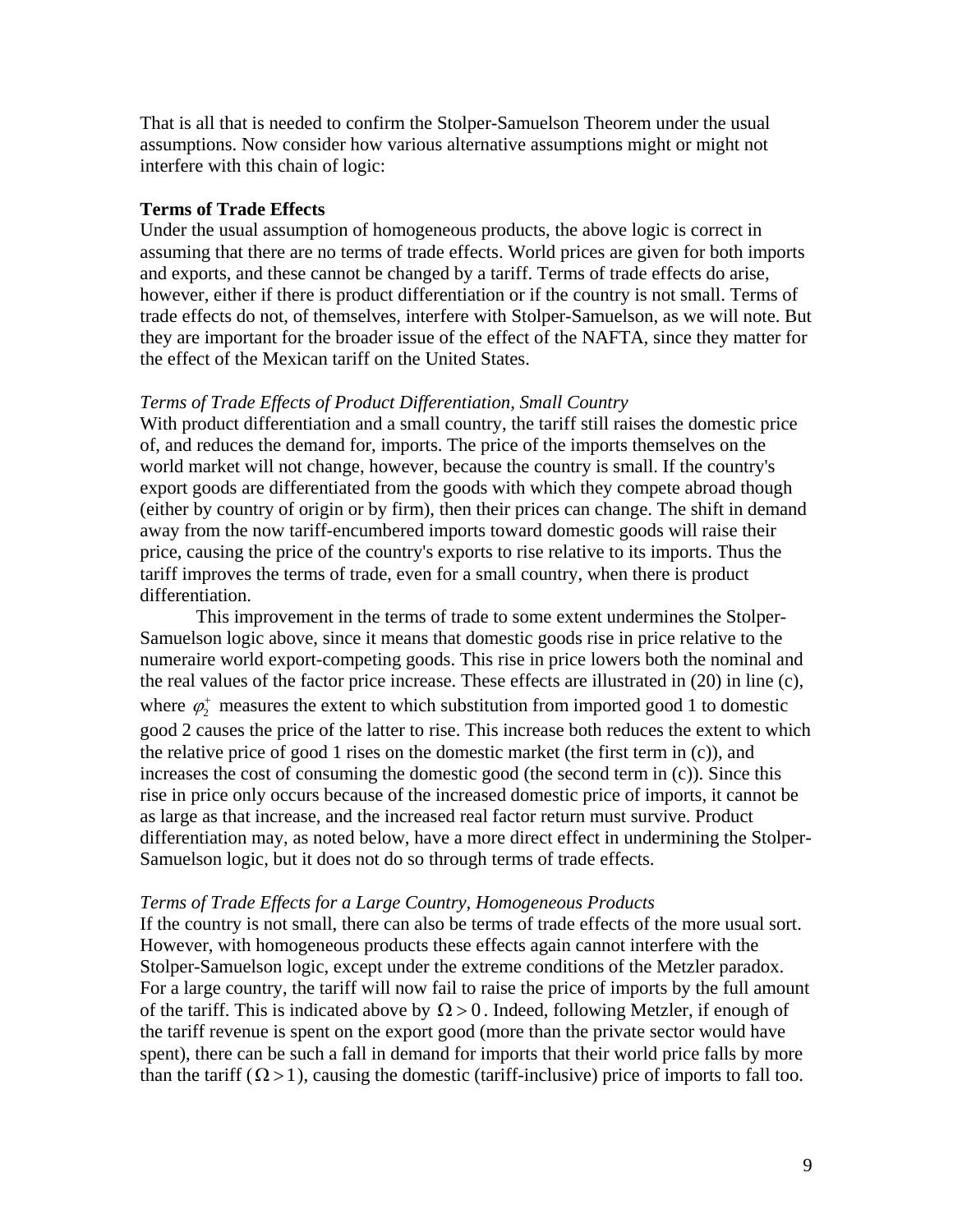If that happens, then the above chain of causation starts out in the opposite direction, and leads to completely reverse effects on everything, including factor prices.

However, failing that, the improvement in the terms of trade will mean that the domestic price of imports will not rise by as much as the tariff, but it will still rise. Since the Stolper-Samuelson argument depends only on the sign, not the size, of this rise in price, the rest of the logic continues to hold.

#### **Direct Effects of Product Differentiation**

Now consider how product differentiation can interfere with the Stolper-Samuelson logic more directly. The argument depended in part on a tariff raising the domestic price of import-competing goods by the same amount as the imports themselves. With product differentiation this will not occur. Instead, the increased price of the imports will cause substitution toward domestic goods and raise their price, but the substitution will not be perfect and the price rise will be less than that of the imports.

At the end of the argument, then, where it is shown that the scarce factor will rise in price relative to the import-competing good, this is no longer sufficient to assure that this is a real increase. It may seem unlikely, but the possibility exists that owners of the scarce factor spend such a large fraction of their income on the import (not the importcompeting) good that its still higher price relative to their factor price will make them worse off. Thus we have one mechanism whereby product differentiation can lead a tariff to lower the real price of the scarce factor.

This is seen in the two terms of line (b) of (20). In the first term, product differentiation ( $\varphi_1 > 0$ ) reduces the size of the increase in  $p_1$  and therefore reduces the positive Stolper-Samuelson effect on the real wage. At the same time, in the second term of line (b), by leaving the price of the imported version of good 1 above that of the domestically produced version, it reduces the purchasing power of a given wage in proportion to the share of those imports in consumption  $(\alpha_1 \delta_1)$ .

#### **Imperfect Competition**

Imperfect competition can also lead to this result, through a different channel, if there are profits made in an industry. In that case, there is no need for cost to equal price, and therefore for average factor prices to rise by as much as the price of the import-competing good. If the tariff somehow increases market power in the import-competing sector, so that the markup of price over cost rises, then average factor prices in that sector will rise by less than the goods price. It then follows that even though the price of the scarce factor rises relative to other factors, it need not rise relative to the good itself. If the good is heavily demanded by the scarce factor owners, then the tariff may lower their real return.

These effects appear in line (d) of (20), where  $\mu_1$  represents the effect of the tariff on the markup in domestic industry 1. To the extent that a tariff makes this industry less competitive, this markup will rise and reduce the real wage effects of the tariff. The markup in industry 2, on the other hand, has the opposite effect. Were it to rise as a result of the tariff (as seems unlikely), then factor costs in industry 2 would have to fall relative to industry 1, increasing the needed rise in the relative wage. If, as seems more likely, the tariff in industry 1 increases competition in industry 2 and lowers the markup there  $(\mu, < 0)$ , then this further offsets the Stolper-Samuelson effect.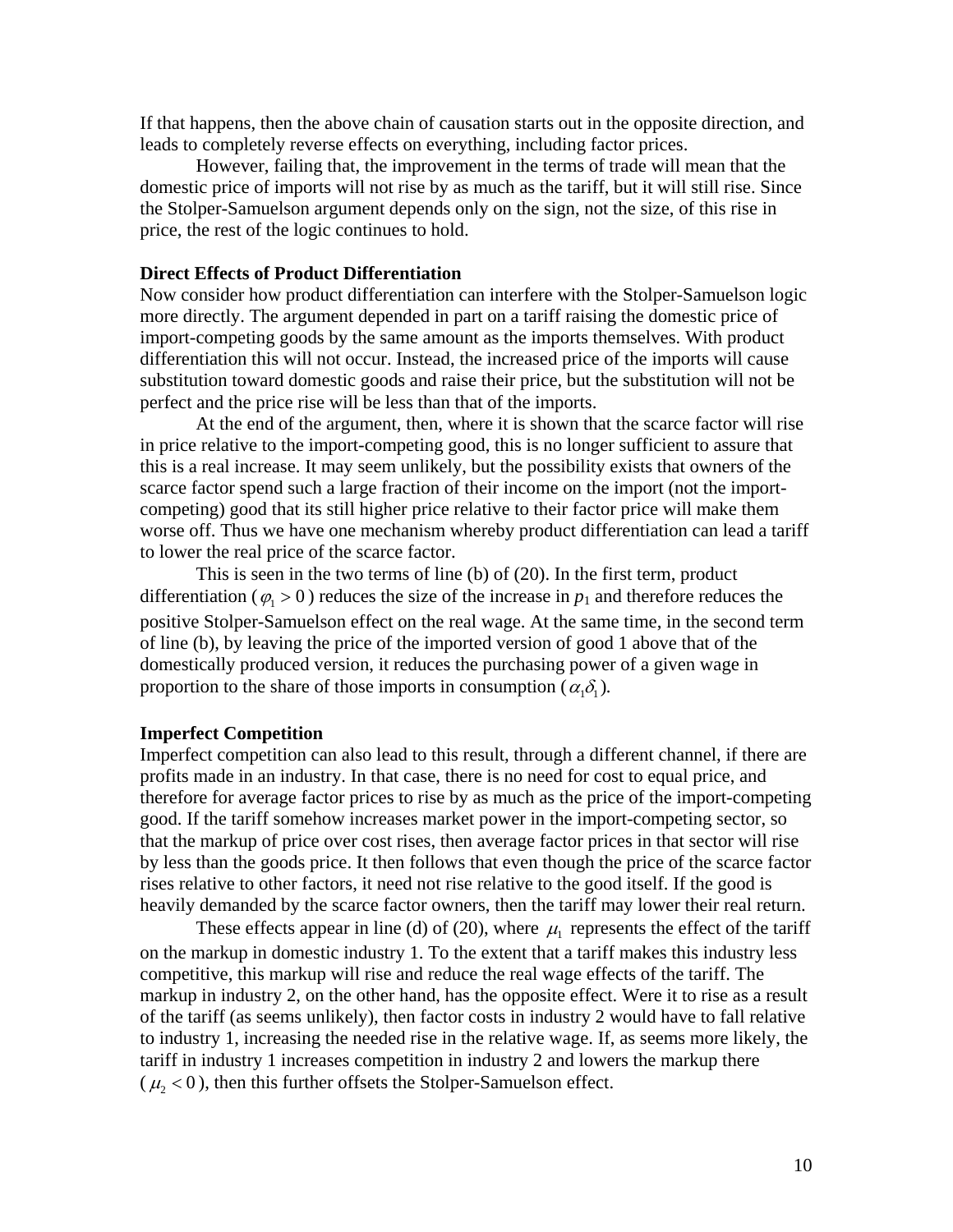#### **Increasing Returns to Scale**

Whether increasing returns to scale strengthen or weaken the Stolper-Samuelson argument depends on what the tariff does to output per firm (or to industry or world output if the increasing returns are external to the firm). This in turn depends on details of the industry that are not explicit in our framework. For example, if there were no entry of firms so that the number of firms was fixed, then a tariff might expand demand for domestically produced goods and output per firm would rise. Alternatively, if there is free entry, a tariff might attract more firms but the output of each might decline.<sup>[4](#page-11-0)</sup> If firm output does rise in the import-competing sector, then costs there will fall for given factor prices, and the restoration of a given markup will require an even larger increase in average factor prices.<sup>[5](#page-11-1)</sup> Therefore the real return to the scarce factor will rise even more. If on the other hand the tariff lowers firm outputs in the import-competing sector and raises costs, then the opposite will occur. Similarly, if the tariff in sector 1 changes output per firm in sector 2, then analogous effects arise there as well, though there a reduction in costs hurts the real wage, since it reduces the relative cost increase of the import sector that must be accommodated by changing factor prices.

To better understand these effects of scale on factor prices, consider an increase in firm output in sector 1, while holding prices and mark-ups constant. The increase in  $x_1$ reduces marginal cost in sector 1, thereby raising the mark-up of price over marginal cost. In order to restore the original mark-up in sector 1 without changing goods prices or disturbing sector 2, we must manipulate factor prices so as to raise marginal cost in sector 1 without changing marginal cost in sector 2. This, in a manner that is completely analogous to the Stolper-Samuelson response to a relative price change, is accomplished by raising the return to the factor used intensively in sector 1, labor, and lowering the return to the other factor.

Therefore, an increase in firm output raises the return to the factor used intensively in that sector and lowers the return to the other factor. Note however, from equation (15), that if scale were to rise in both sectors and if the scale elasticities were the same, then the returns to both factors would rise. (This result is analogous to the fact that an equiproportionate rise in the prices of both goods will also raise the return to both factors of production.)

In line (e) of (20), all of these effects are represented by the changes in output per firm in the two sectors caused by the tariff,  $\chi_1$  and  $\chi_2$ , together with the extent of scale economies in each,  $\eta_1$  and  $\eta_2$ .

#### **Variety**

The final consideration is product variety, which is likely to be inherently ambiguous in its effects on real wages. A tariff seems likely to lead to entry of firms and products in the domestic import-competing industry, but cause exit and a reduction in products by foreigners in that industry and by both domestic and foreign firms in the export sector. Thus, unless there is a relatively strong preference for variety in the import sector compared to the export sector, together with a preference for domestic instead of foreign

<span id="page-11-0"></span> $\frac{1}{4}$ <sup>4</sup> The direction of change in firm output depends, in some circumstances at least, on how the elasticity of demand for firm output varies with price.

<span id="page-11-1"></span> $<sup>5</sup>$  If the markup changes, then that is handled by the effect already discussed above.</sup>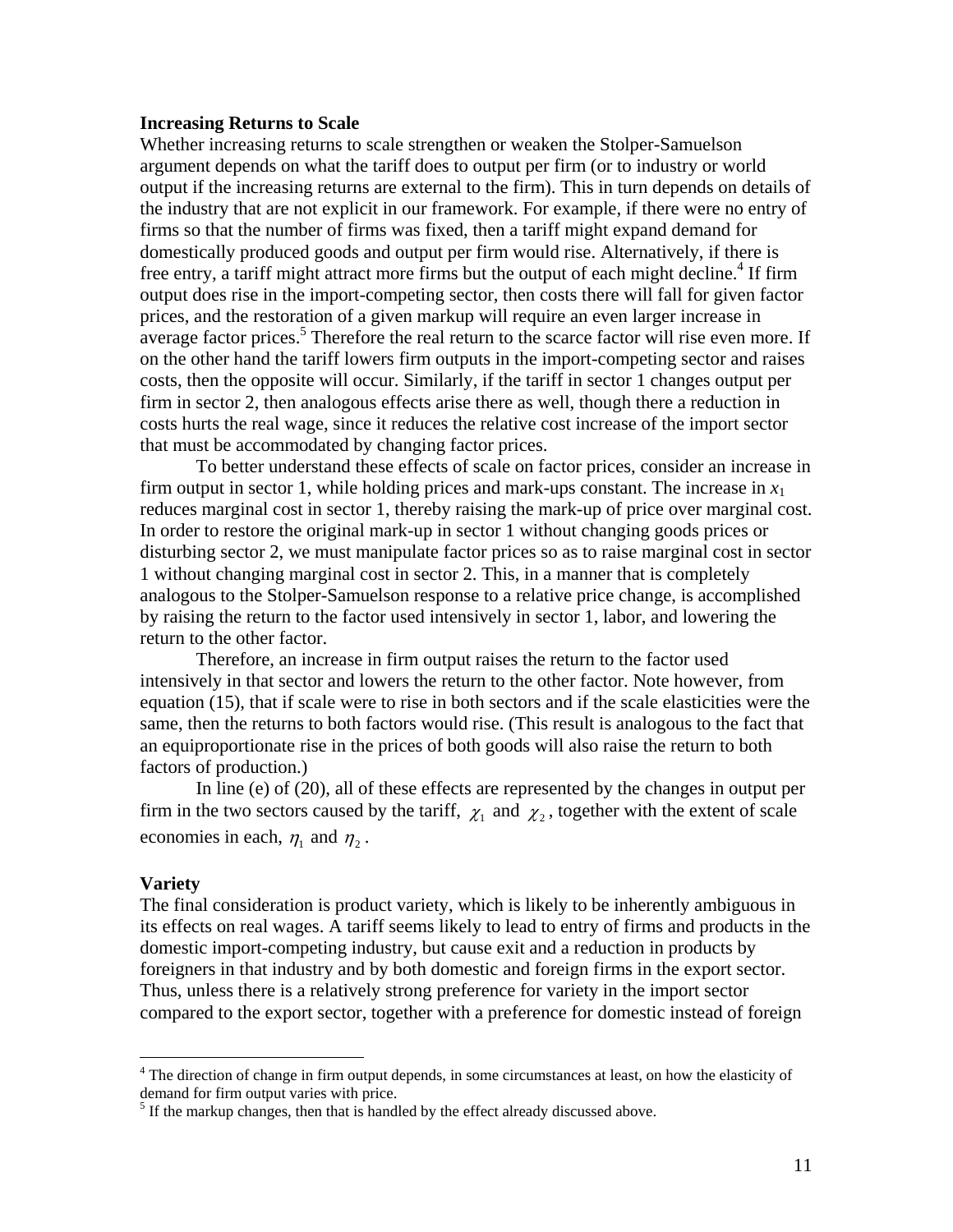varieties, the presumption will be that the tariff will lower welfare and thus the real wage still further on this account.

These effects appear in line (f) of (20), where four different changes in numbers of firms all appear with positive coefficients.

We turn now to use the Michigan NAFTA Model to evaluate some likely effects of the NAFTA for wages in Mexico, Canada, and the United States.

### **IV. Description of the Michigan NAFTA Model**

Thus far, we have set out a somewhat general, though simplified, theoretical framework designed to decompose the linkages between a tariff and the real wage, and we have provided some intuition about these linkages that may be present in both the Old and the New Trade Theories. We wish now to quantify the different linkages, using our multicountry, multi-sectoral Michigan NAFTA CGE Model. The equations, variables, and parameters of the model are set out in detail in the appendix below. In what follows we will describe briefly some of the main features of the model.<sup>6</sup>

The Michigan NAFTA Model is a large scale computable general equilibrium model that is capable of evaluating the comparative static effects of changes in trade policy on factor prices, economic welfare, the intersectoral allocation of resources, and the international allocation of production. Countries of the model are aggregated into three broad groups. Each of the NAFTA members (the United States, Canada, and Mexico) is modeled individually; another 31 major trading countries are aggregated to create a fourth country;<sup>[7](#page-12-1)</sup> and the remaining countries of the world are consigned to residual rest-of-world supply and demand equations. The countries of the model produce, consume, and trade 23 tradable aggregate products. In addition, there are six nontraded goods. The market structure in each sector is either perfectly competitive or monopolistically competitive, depending on the degree of scale economies in production.<sup>8</sup>

Final demand equations in each country are obtained assuming a representative consumer who maximizes utility subject to a budget constraint,<sup>[9](#page-12-3)</sup> and intermediate demands are derived from the profit maximization decisions of representative firms in each sector. Products in both the perfectly competitive and monopolistically competitive industries are assumed to be characterized by some degree of product differentiation. In the cases where markets are taken to be perfectly competitive, products are differentiated

<span id="page-12-0"></span> $\frac{1}{6}$  $6$  The remainder of this section is adapted from Brown, Deardorff and Stem (1992a).

<span id="page-12-1"></span> $\frac{7}{7}$  The 31 other countries include 16 industrialized countries – Australia, Austria, Belgium-Luxembourg, Denmark, Germany, Finland, France, Ireland, Italy, Japan, the Netherlands, New Zealand, Norway, Sweden, Switzerland, and the United Kingdom – and 15 newly industrializing countries – Argentina, Brazil, Chile, Colombia, Greece, Hong Kong, India, Israel, Portugal, Singapore, South Korea, Spain, Taiwan, Turkey, and Yugoslavia. 8

<span id="page-12-2"></span> $8$  The six nontraded sectors, which are ISIC one-digit industries 4-9, are assumed to be perfectly competitive, as is the first tradable sector, agriculture. The remaining tradable sectors  $-21$  3-digit ISIC manufacturing industries plus ISIC 2, Mining and Quarrying – are assumed to be monopolistically competitive.

<span id="page-12-3"></span> $9$  Household income underlying the final demand equations is set at the level that will hold the trade balance equal to its level in the base data set. This procedure is, in principle, equivalent to setting income equal to factor payments plus tariff revenue.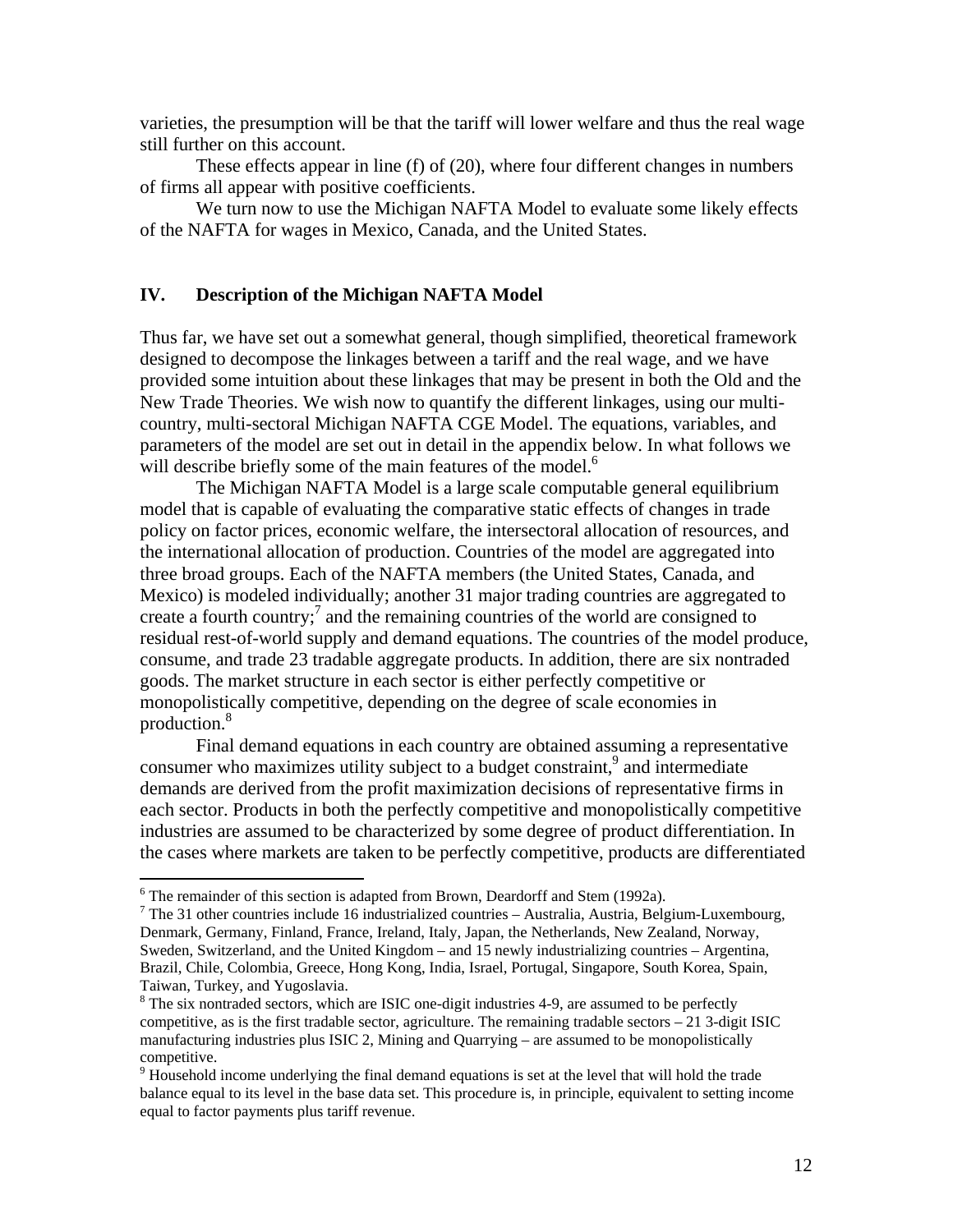by country, while in the monopolistically competitive industries products are differentiated by firm.<sup>[10](#page-13-0)</sup>

Turning to the factor markets, the variable input requirements are taken to be the same for the two market structures. Primary and intermediate input aggregates are required in fixed proportion to output.<sup>11</sup> In the monopolistically competitive industries, additional fixed inputs of capital and labor are required.<sup>12</sup> Capital and labor are assumed to be perfectly mobile between sectors and the returns to capital and labor are determined to equate factor demand to an exogenous supply of each factor.

Perfectly competitive firms set price equal to marginal cost, while monopolistically competitive firms maximize profits by setting price as an optimal markup over marginal cost. The number of firms in each industry is determined by the condition that there are zero profits.

International trade in goods is assumed to be subject to tariffs and nontariff barriers (NTBs). NTBs are incorporated by endogenously solving for the *ad valorem*  tariff-equivalent rate that would hold imports within each product category covered by NTBs at a predetermined level. An *ad valorem* tariff variable in each product category is then an average of this NTB tariff-equivalent rate and the nominal tariff rate, using the NTB coverage ratio to weight the NTB tariff equivalent.<sup>[13](#page-13-3)</sup>

The bilateral tariff rates are aggregated up from the line-item level using bilateral trade as weights. U.S. tariffs applying to imports from Mexico are then scaled down by factors that reflect the proportions of value in each sector accounted for by U.S. exports to Maquiladora plants in Mexico.

Equilibrium prices are determined in world markets. In the perfectly competitive industries, total demand for each national variety must equal national output. For monopolistically competitive industries, total demand for the variety produced by each firm must equal production by the firm. The *ad valorem* tariff variable discussed above then links equilibrium prices determined in the world system to prices paid by consumers in the country system.

The model is linear in form and thus can be solved by substitution and matrix inversion. The base year is 1989 for data on production, employment, and trade. Inputoutput coefficients for the production functions were derived from the U.S. input-output table for 1977, the Mexican table for 1980, and the Canadian table for 1976.

For more detail on the values of the key parameters of the model, see Brown, Deardorff and Stem (1992a).

<span id="page-13-0"></span> $10$  In both cases, we adopt a modified version of the approach to product differentiation suggested by Dixit and Stiglitz (1977) and Spence (1976). Consumers and producers are assumed to use a two-stage procedure to allocate expenditure across differentiated products. At the first stage, expenditure is allocated across goods, without regard for the country of origin or the producing firm. At this stage the utility function is taken to be Cobb-Douglas, and the production function requires inputs in fixed proportion. In the second stage, expenditure on each monopolistically competitive good is allocated across competing firms without regard to place of production. However, in the case of perfectly competitive goods, individual firm supply is indeterminate. Therefore, expenditure on each good must be allocated across individual countries. The

<span id="page-13-1"></span>aggregation function in the second case is CES.<br><sup>11</sup> Expenditure on primary inputs is allocated between capital and labor, assuming that a CES function is used to form the primary input aggregate.

<span id="page-13-2"></span> $12$  It is assumed that fixed capital and labor are used in the same proportion as variable capital and labor so that the production function is homothetic.

<span id="page-13-3"></span> $13$  For additional details, see Deardorff and Stern (1990, pp. 23-24).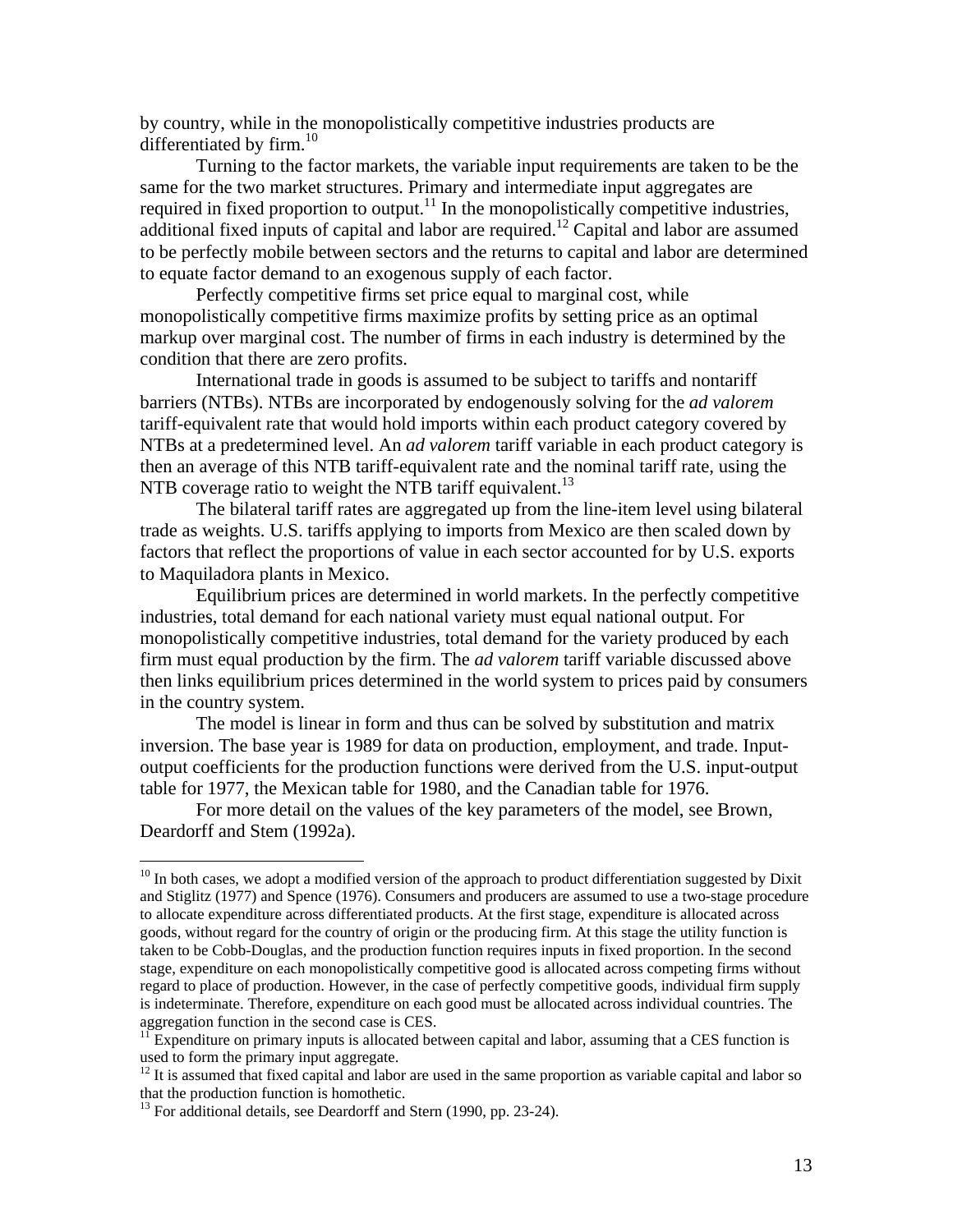#### **V. Adaptation of the Theory to the Michigan NAFTA Model**

In order to adapt the theoretical framework discussed in Section II to the Michigan NAFTA Model, we need only to incorporate the zero-profits condition into equation (15). Here, we assume that costs can be decomposed into fixed cost plus variable cost, the latter of which is taken to be proportional to output. Therefore, zero profits implies that

$$
\hat{p}_j = \hat{c}_j - \frac{(m_j - 1)}{m_j} \hat{x}_j
$$
\n(21)

Comparing this zero-profits equation (21) with mark-up equation (7), we can see that

$$
\hat{m}_j = -\frac{(m_j - 1)}{m_j} \hat{x}_j.
$$
\n(22)

Substituting (22) and (9) into (15), and taking note of the fact that the scale elasticity of marginal cost is zero in the Michigan NAFTA Model (increasing returns enters only through the presence of fixed cost), gives

$$
\hat{\omega} = \varepsilon_{L1} \left[ \hat{p}_1 + \frac{(m_1 - 1)}{m_1} \hat{x}_1 \right] - \left( \varepsilon_{L1} - 1 \right) \left[ \hat{p}_2 + \frac{(m_2 - 1)}{m_2} \hat{x}_2 \right] \n- \alpha_1 \left[ \left( 1 - \delta_1 \right) \left( \hat{p}_1 - \frac{\hat{n}_1}{\sigma_1 - 1} \right) + \delta_1 \left( \hat{p}_1^{\{ \}\}} + \hat{t}_1 - \frac{\hat{n}_1^*}{\sigma_1 - 1} \right) \right] .
$$
\n
$$
- \alpha_2 \left[ \left( 1 - \delta_2 \right) \left( \hat{p}_2 - \frac{\hat{n}_2}{\sigma_2 - 1} \right) + \delta_2 \left( \hat{p}_2^{\{ \}\}} + \hat{t}_2 - \frac{\hat{n}_2^*}{\sigma_2 - 1} \right) \right]
$$
\n(15')

Using (15') we can decompose the change in wages under the NAFTA into five components: (a) The Stolper-Samuelson effect captures the change in the wage due to the reallocation of resources between sectors accompanying a change in relative prices within an economy. (b) The terms of trade effect captures the increase in the real wage due to a rise in the price of domestic varieties relative to imports. A rise in the price of domestic varieties relative to foreign varieties raises the value of the marginal product of labor in terms of imported goods. (c) The scale effect captures the rise in the real wage due to the realization of economies of scale. (d) The tariff effect captures the increase in the real wage due to the removal of the consumption tax on imports. (e) The product variety effect captures the rise in the real wage due to the increased number of differentiated products available.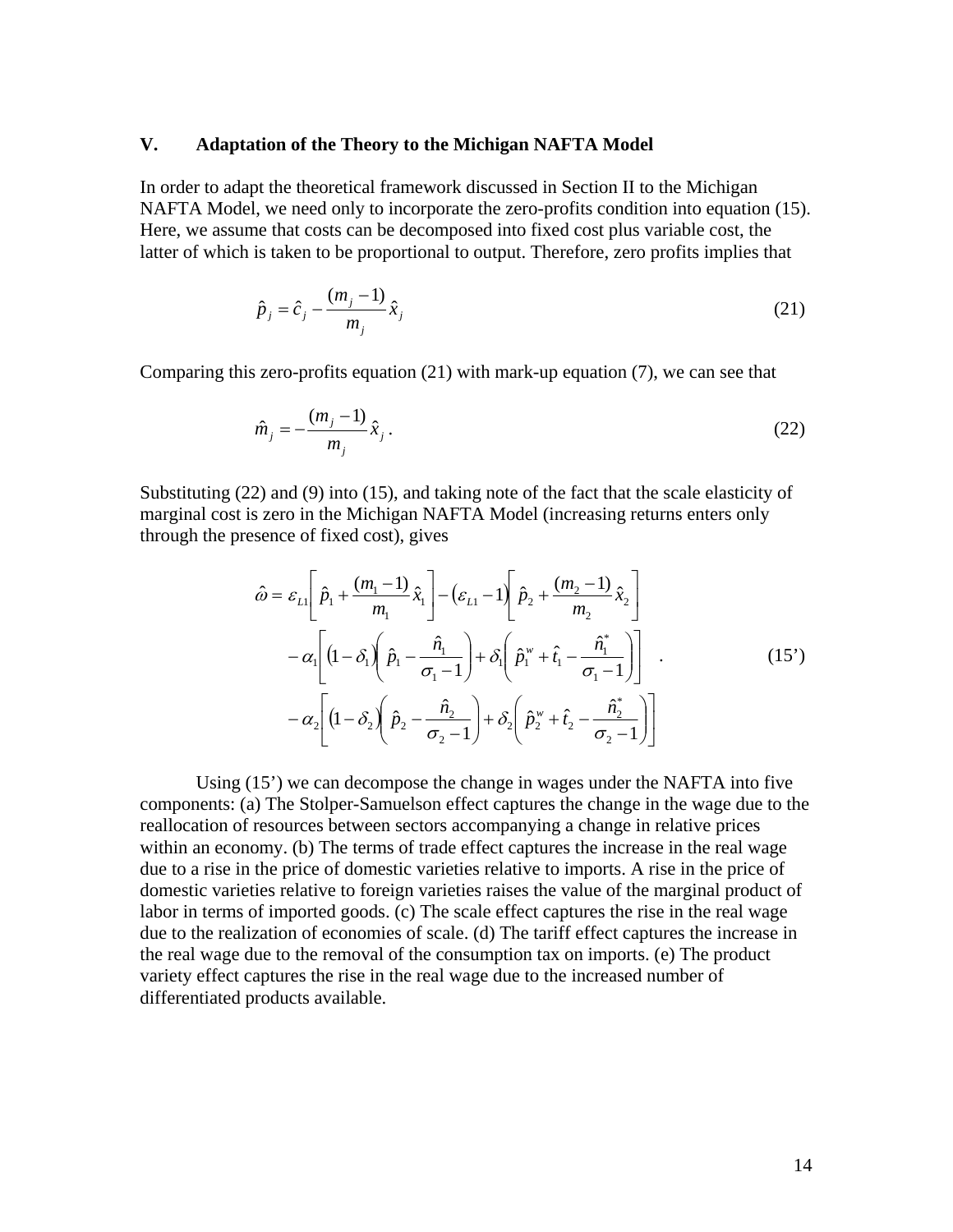Rearranging equation (15'),  $\hat{\omega}$  is then the sum of the following five terms:

- (*a*) *Stolper-Samuelson*  $(\varepsilon_{11} \alpha_1) \hat{p}_1 (\varepsilon_{11} 1 + \alpha_2) \hat{p}_2$
- (*b*) *terms of trade*  $\alpha_1 \delta_1 (\hat{p}_1 \hat{p}_1^w) + \alpha_2 \delta_2 (\hat{p}_2 \hat{p}_2^w)$
- (*c*) *economies of scale*  $\varepsilon_{L1} \frac{(m_1-1)}{m_1} \hat{x}_1 (\varepsilon_{L1}-1) \frac{(m_2-1)}{m_2} \hat{x}_2$ 2  $\epsilon_1^2 - (\varepsilon_{L1}^2 - 1) \frac{(m_2^2 - m_1^2)}{m_1^2}$ 1  $\hat{x}_1 \frac{(m_1-1)}{(m_1-1)} \hat{x}_1 - (\varepsilon_{L1}-1) \frac{(m_2-1)}{(m_2-1)} \hat{x}_2$ *m*  $\hat{x}_1 - (\varepsilon_{11} - 1)$  $\frac{(m}{n}$ *m m*  $\varepsilon_{L1} \frac{(m_1 - 1)}{m} \hat{x}_1 - (\varepsilon_{L1} - 1) \frac{(m_2 - 1)}{m} \hat{x}_2$ (23)
- (*d*) *tariff* change  $\hat{t}_1 - \alpha_2 \delta_2 \hat{t}_2$
- (e) product variety  $\frac{a_1}{a_1} \Big[ \delta_1 \hat{n}_1^* + (1 \delta_1) \hat{n}_1 \Big] + \frac{a_2}{a_1} \Big[ (1 \delta_2) \hat{n}_2 + \delta_2 \hat{n}_2^* \Big]$ 2  $\hat{n}_1 \hat{n}_1 + \frac{a_2}{a_1}$ \*  $1^{\prime}$ <sup>1</sup>  $\frac{\alpha_1}{\alpha_1-1} [\delta_1 \hat{n}_1^* + (1-\delta_1)\hat{n}_1] + \frac{\alpha_2}{\sigma_2-1} [(1-\delta_2)\hat{n}_2 + \delta_2 \hat{n}_1]$  $\delta \hat{n}^* + (1 - \delta) \hat{n}$ ,  $\Big] + \frac{\alpha}{\epsilon}$  $\frac{\alpha_1}{\sigma_1-1} \Big[ \delta_1 \hat{n}_1^* + (1-\delta_1)\hat{n}_1 \Big] + \frac{\alpha_2}{\sigma_2-1} \Big[ (1-\delta_2)\hat{n}_2 +$

#### **VI. Real Wage Effects in NAFTA Scenarios**

The real wage decomposition of equation (23) has been applied to two NAFTA scenarios analyzed using the Michigan Model. Scenario A examines the effect of trilateral tariff elimination. Scenario B additionally allows for a capital inflow into Mexico from the rest of the world that raises Mexico's capital stock by ten percent.

It is straightforward to calculate the terms-of-trade, tariff, and variety effects from the data and model results. The combined Stolper-Samuelson and scale effects are then found as a residual from the effect on the real wage calculated from the model. Results are reported in Table 1.

#### *Tariff Elimination Only*

Consider first, Scenario A: NAFTA Tariff Elimination. The "Total" column, indicating percent change in the real wage, is just the sum across the preceding four columns. Note, for example, that the real wage in Mexico rises by 0.46 percent. The tariff component (0.41 %) is of the expected sign. A tariff reduction lowers the consumer price index in Mexico, thereby raising the purchasing power of a worker's wages.

The terms-of-trade effect (-0.06) is negative. For Mexico, import prices rose relative to domestic goods, measured in world prices, offsetting some of the gain associated with the tariff reduction. Mexico's terms-of-trade loss is a byproduct of the fact that its current average tariffs are higher than for other members of the NAFTA.

The variety effect (-0.16%) is also negative for Mexico. Trade liberalization has the effect on Mexico of reducing the number of firms while raising the output of those firms who survive. The associated realization of economies of scale is therefore to some extent offset by the negative effect of reducing the variety of goods available for consumption. Mexican workers are hurt particularly by this loss of variety, because of the important role that Mexican goods play in their consumption bundle prior to free trade.

Finally, as expected, the change in relative prices and the realization of economies of scale also pull up the Mexican real wage by about 0.27 percent. Liberalization was expected to raise the real return to Mexico's abundant factor of production, via the normal Stolper-Samuelson reasoning. But since scale and relative price effects are combined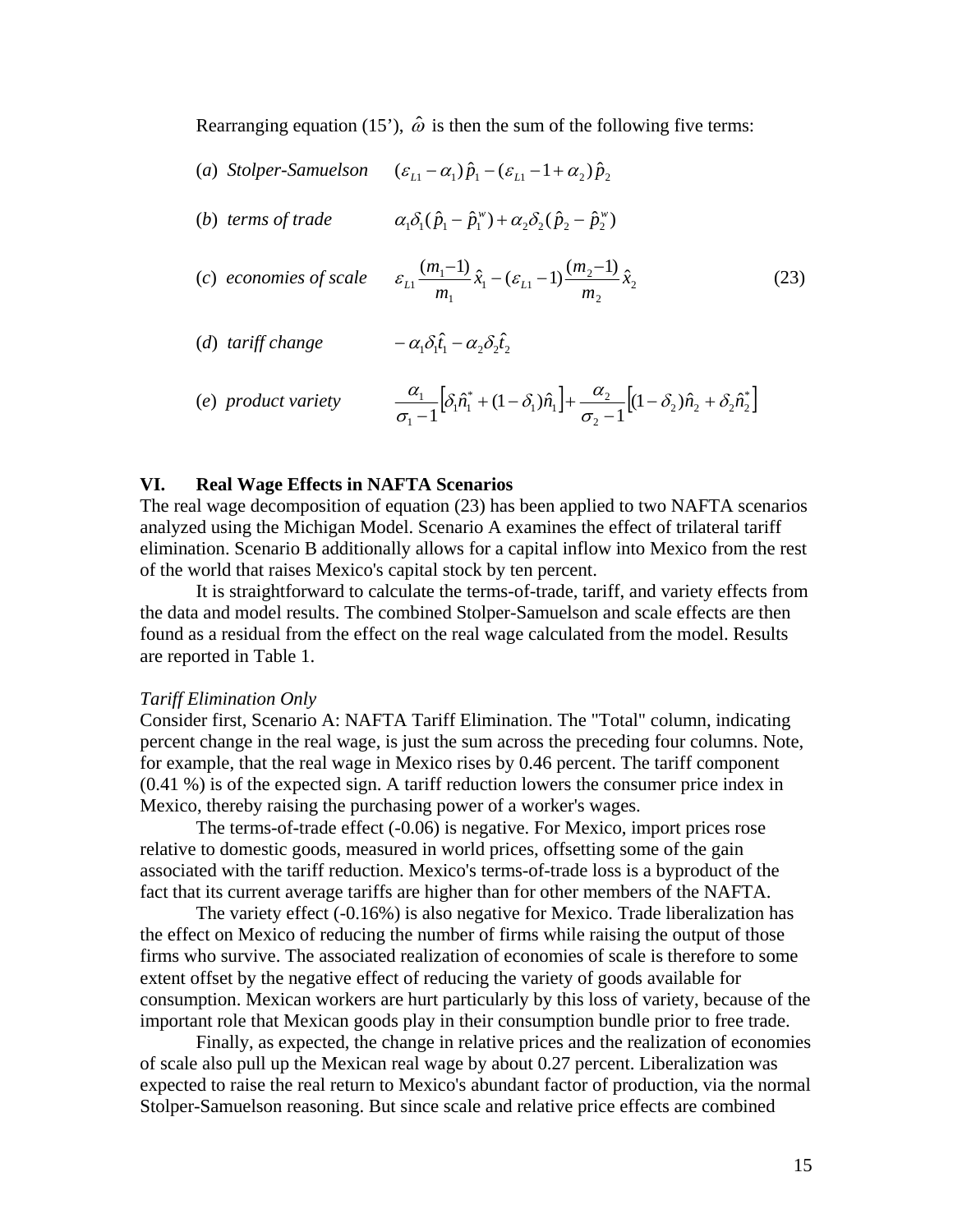here, we cannot determine from this result whether the Stolper-Samuelson effect is being augmented or offset by a scale effect, although we would expect that both would be contributing to the positive change in the real wage.<sup>[14](#page-16-0)</sup>

Notice also that the combined scale and relative price effects are pulling up the U.S. wage as well. We have previously reported that the NAFTA wil1 increase the real wage in the United States, but we were uncertain what the source of this result might be. Here we see that we still have a positive effect on the real wage after removing the several effects of terms of trade, variety, and the direct effect of tariffs on the price of imports. To the extent that Stolper-Samuelson considerations were to dominate what is left, we would have normally expected that liberalization would lower the real return to labor, but this is not what we find. Evidently scale effects are dominating any Stolper-Samuelson effects that may be present, and raising the real wage in the United States at the same time that wages rise in Mexico.

There are two possible explanations for this result. First, scale gains may have been "tilted" in favor of labor; that is, they may have been most pronounced in the import-competing, labor-intensive sectors of the United States. In models with monopolistic competition, liberalization tends to have its strongest pro-competitive effects in sectors that are most heavily protected. As discussed above, if imports are labor-intensive, then the wage-rent ratio will tend to rise under such circumstances.

However, it is also possible that scale gains were uniformly positive across sectors. In this case, it would be the level, not the tilt, of the scale effects that would matter, and all factors of production would tend to benefit from economies of scale. We will look in a moment at the industry breakdown of these effects to determine whether the level effect or the tilt effect dominates.

#### *Tariff Elimination with Investment*

Turn now to scenario B. Here we consider a combination of trilateral tariff removal and a ten percent increase in Mexico's capital stock coming from outside the NAFTA countries. From Table 1 it is clear that the rise in the capital stock has its most pronounced effect on product variety. Note that Mexican labor now gains 0.67% due to increased variety. The capital inflow seems to have increased the overall size of the Mexican economy. In this scenario, Mexico now produces both more output and more variety.

The scale-cum-Stolper Samuelson effects in this scenario are also quite pronounced. Mexican labor experiences a 5.47 percent increase in the real wage. The other effects on the other countries are not noticeably different from Scenario A, however, suggesting that, for labor at least, the inflow of investment into Mexico should not be a major concern.

#### *Decomposition by Industry*

At this point we are unable to go much further than the results reported in Table 1. We had hoped to be able to further decompose the wage effects of the NAFTA so as to separate the Stolper-Samuelson and scale effects. We have as yet, however, been unable to do this. The simple two-sector theoretical framework explored above makes this decomposition appear more straightforward than it really is. In a model of many sectors,

<span id="page-16-0"></span> $14$  See below, however, where we find some evidence to suggest the opposite.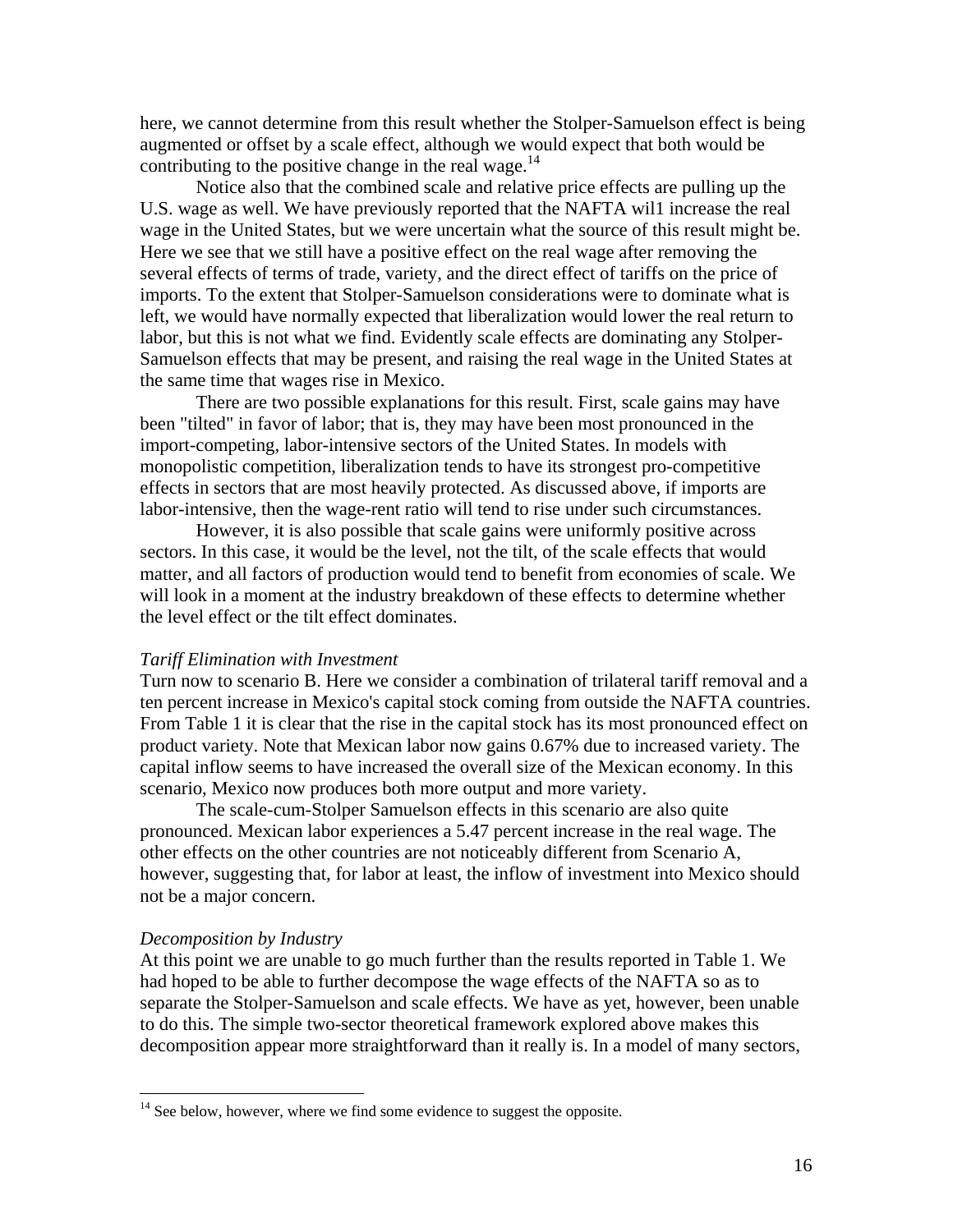such as the Michigan NAFTA model, the counterpart of the relative price and scale effect in equation (23) is unfortunately not obvious.

We can nonetheless attempt to gain some insight into the relative importance of these scale and price effects for wages by performing our decomposition for each industry individually. In Tables 2-5, we report for each industry the percent changes in producer prices,  $\hat{p}_j$  and the markup-adjusted percent changes in firm outputs,

 $[(m_j - 1)/m_j]\hat{x}_j$ , that together with the Stolper-Samuelson elasticities comprise the

Stolper-Samuelson and economies-of-scale effects that we identified in equation (23). Tables 2 and 3 report these changes for the United States and Mexico, respectively, under the tariff-only liberalization Scenario A. Similar calculations are reported in Tables 4 and 5 for the tariffs-with-investment scenario. In all of these tables, the industries are ranked according to labor's share in primary input cost, which is also reported. A final column in each table reports the sum of the price and scale effects, essentially the same as the bracketed expressions in the first line of equation (15'), but for each industry individually.

Corresponding to each of Tables 2-5, we have also graphed the results in Figures 1-4. In each case, the purpose is to identify visually whether these price and scale effects tend to rise or fall with labor intensity. As explained above, to the extent that the price changes vary systematically with labor intensity, then they will lead to Stolper-Samuelson effects on wages. A "tilt" in favor of labor intensive sectors will raise the real wage, a tilt against them lower it. Similarly, if changes in scale vary systematically with labor intensity, then these too will have Stolper-Samuelson-like effects on real wages. If scale changes are tilted in favor of the industries with high labor share, then this will tend to raise real wages and lower rents, and if scale changes are tilted against high labor shares, the opposite will occur.

However, unlike the effects of prices, uniform scale changes also have an effect. Whereas a uniform increase in all prices in the same proportion would not alter the real wage (merely changing the numeraire), a similarly uniform increase in scale in all sectors would raise both factor prices by the same proportion. All of this should be evident from equation (23).

The graphs, then, are intended to show whether the price and scale changes are tilted in this way for or against labor intensive sectors, and, in the case of scale effect, also to indicate these "level effects" of uniform scale expansions. It is, however, somewhat difficult to draw strong conclusions from the diagrams. At this point we offer only the visual impression that we think we can see there, and we leave it to the reader to agree or disagree.

In Figure 1, for the United States, it does seem to be the case that the scale changes are tilted slightly upward, so that the scale effect is positively correlated with labor's cost share. As one might expect, tariff liberalization may have had its strongest pro-competitive effects on the labor-intensive sectors in the United States. Consequently, Stolper-Samuelson-like effects associated with increased scale of production in the laborintensive sectors may have played a role in raising the U.S. wage.

Price effects for the United States also conform to expectations, in that they appear to be tilted downward in Figure 1, though the trend is even less pronounced. As a labor-scarce country, the labor-intensive sectors in the United States are the most heavily protected. Therefore, producer-price changes following liberalization ought to be negatively correlated with labor cost share, and this appears to be the case in Figure 1.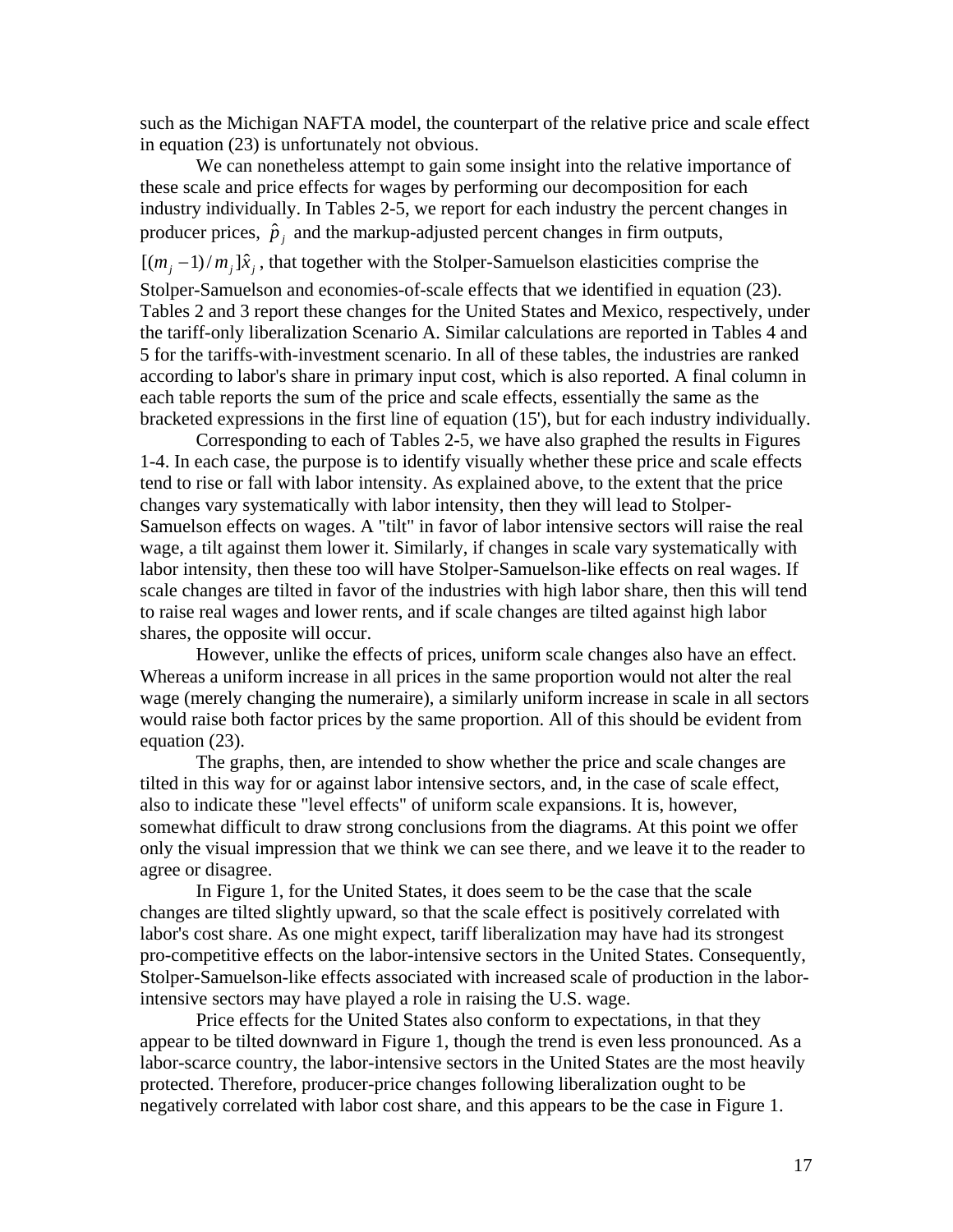Note, however, that the price component clearly dominates scale. One wonders, then, whether the Stolper-Samuelson type effects associated with the positive correlation between scale and labor-cost share is sufficient to explain the rise in the U.S. wage under the NAFTA. It is perhaps more likely that the overall rise in scale in the United States is drawing up the wage; that is, that the level effect of scale is more important that the combined tilt effects of price and scale together.

These patterns are less evident for Mexico, as shown in Figure 2, although it appears again that scale is positively correlated and price is negatively correlated with labor-cost share. Two industries seem to be most responsible for the observed results: nonferrous metals, which has a labor-cost share of 0.27 in Mexico, and electrical machinery, which has a labor cost share of 0.43.

This is somewhat surprising since Mexico, as the capital-scarce country, might normally be expected to protect its capital-intensive industries. Thus, liberalization should have *lowered* scale and *raised* price in the labor-intensive sectors. However, the opposite appears to be the case. The two most heavily tariff-protected industries in Mexico are wearing apparel and footwear. Therefore, intra-industry specialization, rather than inter-industry specialization, may characterize the NAFTA.

Similar results emerge under scenario B in which capital inflows accompany tariff removal. Price and scale effects are reported in Tables 4 and 5 and depicted in Figures 3 and 4 for the United States and Mexico, respectively. For both countries, scale appears to be positively correlated and producer-price to be negatively correlated with labor-cost share. Scale effects are positive or zero in every single industry in both countries, with the lone exception of nonferrous metals in the United States. Despite this fact, scale still appears to be dominated by price changes.

#### **VII. Conclusion**

As we have seen in this paper, the innovations of the New Trade Theory can certainly have important implications for the effects of protection on real wages. By introducing increasing returns to scale, imperfect competition, and product differentiation into a loosely general equilibrium model, we add significantly to the number of linkages between a tariff and the real wage, well beyond the effect traditionally taken into account in the Stolper-Samuelson Theorem. These effects can easily, in theory at least, more than offset the Stolper-Samuelson prediction and lead, for example, to a negative effect of the imposition of a tariff on the real wage of the scarce factor. Some of the channels for this effect that we have identified are reductions in scale, reductions in competition as evidenced by increases in markups, relative price effects that become possible when domestic and foreign goods are imperfect substitutes, and changes in the variety of goods available to consumers. These channels would work in the opposite direction for removal of a tariff.

We have also made a preliminary attempt to quantify some of these effects in the context of the Michigan NAFTA Model, where our earlier work had indicated that the freer trade of the NAFTA would raise real wages in both the United States and Mexico, the former being a surprising result in terms of the Stolper-Samuelson Theorem. Since the Michigan NAFTA Model incorporates a number of features of the New Trade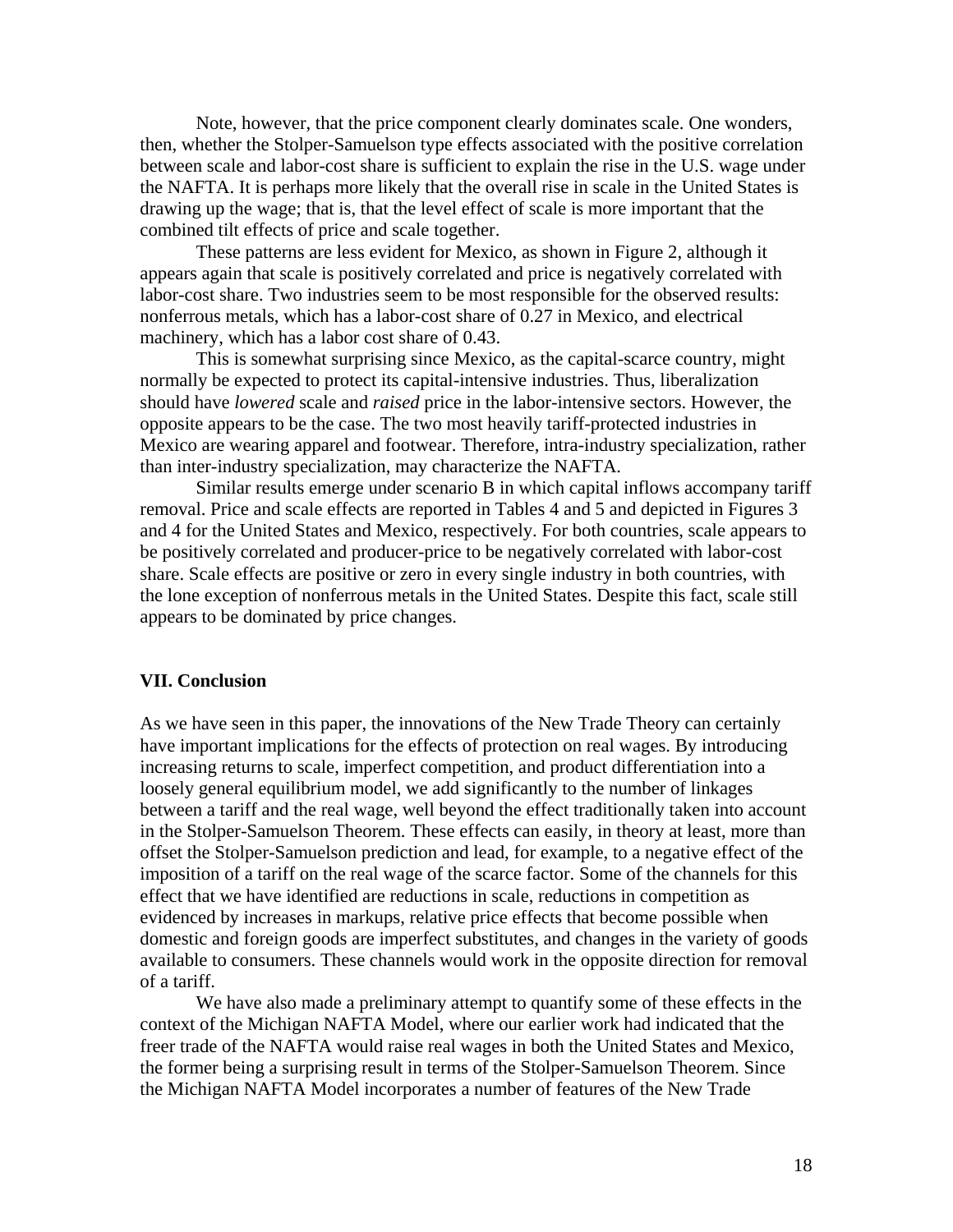Theory, we undertook to decompose this effect on the real wage into various components embodying these innovations.

To some extent we were successful. Our Table 1 is able to distinguish several of these effects. However, it leaves two of the most important – the Stolper-Samuelson relative price effect and the effect of increasing returns to scale – intertwined. The combined effect of scale and relative price, it turns out, is enough to generate a rise in the real wage in all three NAFTA countries. Thus the other effects reported there – terms of trade, tariff change, and variety – do not account for the violations of Stolper-Samuelson that we observed.

In an effort to disentangle the scale and price effects of the NAFTA, therefore, we also reported and graphed them for individual industries, ranked by labor shares. Here, although our conclusions are based only on visual inspection of these data and graphs, we conclude the following:

- 1. Positive scale effects are present in almost all industries in both the United States and Mexico, and the "level effect" of these, we know theoretically, works to raise real wages.
- 2. Scale effects seem also to be positively correlated with labor intensity, especially in the United States. This asymmetric incidence, or "tilt," of the scale effects would, by itself, tend to raise real wages still further, through a mechanism analogous to the Stolper-Samuelson Theorem but acting through cost rather than price.
- 3. Scale effects are, however, negatively correlated with price effects, and when they disagree in sign the latter are almost uniformly larger. Therefore, the apparent negative correlation between price effects and labor shares in the United States is likely to dominate the tilt effects of scale, leaving the net effect of the asymmetric incidence of both being negative for the real wage.
- 4. Thus it appears that the tilt of the scale effects only partially offsets the tilt of the price effects on the real wage. It is instead the overall level of the scale effects that turns the net effect on the real wage positive.
- 5. In Mexico, we also find, surprisingly, a negative correlation between price changes and labor share. Thus even though Mexico is presumably capital scarce in comparison with the United States, it appears that Mexican tariff protection has tended to favor labor-intensive sectors instead. Thus the rise in the real wage in Mexico due to the NAFTA is also perhaps better attributed to the effects of scale, together with other innovations of the New Trade Theory, than to the more traditional Stolper-Samuelson mechanism.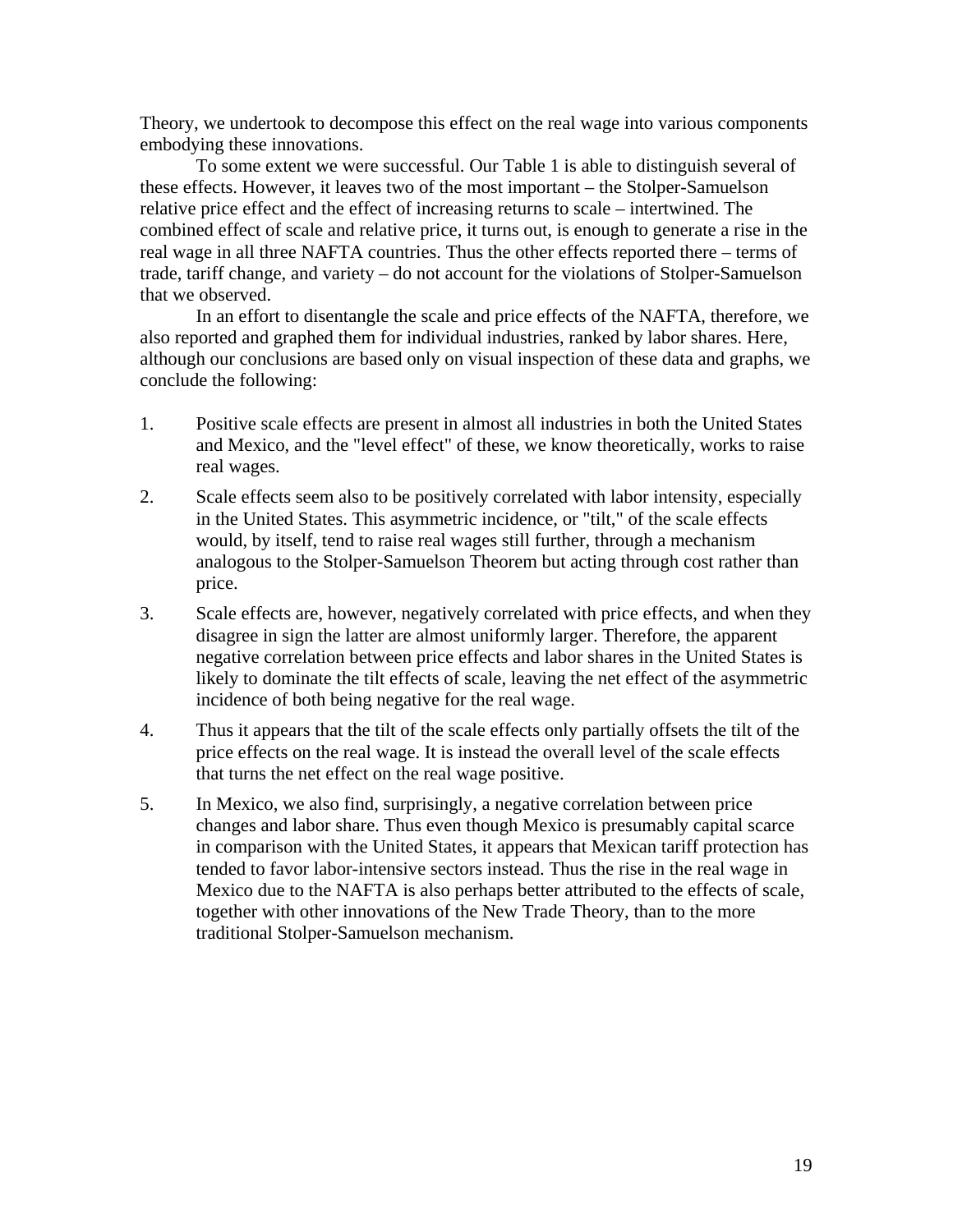#### **References**

- Borjas, George J., Richard B. Freeman, and Lawrence F. Katz. 1991. "On the Labor Market Effects of Immigration and Trade," Working Paper No. 3761, National Bureau of Economic Research, Working Paper Series.
- Brown, Drusilla K., Alan V. Deardorff, and Robert M. Stem 1992a "A North American Free Trade Agreement: Analytical Issues and a Computational Assessment," *The World Economy* (January), pp. 11-29.
- Brown, Drusilla K., Alan V. Deardorff, and Robert M. Stem 1992b "A U .S.-Mexico-Canada Free Trade Agreement: Sectoral Employment Effects and Regional/Occupational Employment Realignments in the United States," National Commission for Employment Policy, (October).
- Deardorff, Alan V. and Robert M. Stem 1990 *"Computational Analysis of Global Trading Arrangements,* Ann Arbor: University of Michigan Press.
- Dixit, Avinash, and Joseph E. Stiglitz 1977 "Monopolistic Competition and Optimum Product Diversity," *American Economic Review* 76, pp. 297-308.
- Ethier, Wilfred J. 1984 "Higher Dimensional Issues in Trade Theory," in Ronald W. Jones and Peter B. Kenen, eds., *Handbook of International Economics, Volume 1*, Amsterdam: North- Holland, pp. 131-184.
- Helpman, Elhanan, and Paul R. Krugman 1985 *Market Structure and Foreign Trade: Increasing Returns, Imperfect Competition, and the International Economy,*  Cambridge, MA: MIT Press.
- Johnson, George E. and Frank P. Stafford. 1992. "Models of Real Wages and International Competition," Discussion Paper No. 314, Research Forum on International Economics, Institute of Public Policy Studies/Department of Economics, University of Michigan.
- Jones, Ronald W. 1965 "The Structure of Simple General Equilibrium Models," *Journal of Political Economy* (December), pp. 557-572.
- Jones, Ronald W. and J. Peter Neary 1984 "The Positive Theory of International Trade," in Ronald W. Jones and Peter B. Kenen, eds., *Handbook of International Economics, Volume 1*, Amsterdam: North-Holland, pp. 1-62.
- Leamer, Edward E. 1992. "Wage Effects of a U.S.-Mexican Free Trade Agreement," Working Paper No. 3991, National Bureau of Economic Research, Working Paper Series.
- Revenga, Ana L. 1992. "Exporting Jobs: The Impact of Import Competition on Employment and Wages in U.S. Manufacturing," *Quarterly Journal of Economics*  107, pp. 255-284.
- Spence, Michael E. 1976 "Product Selection, Fixed Costs, and Monopolistic Competition," *Review of Economic Studies* 43, pp. 217-236.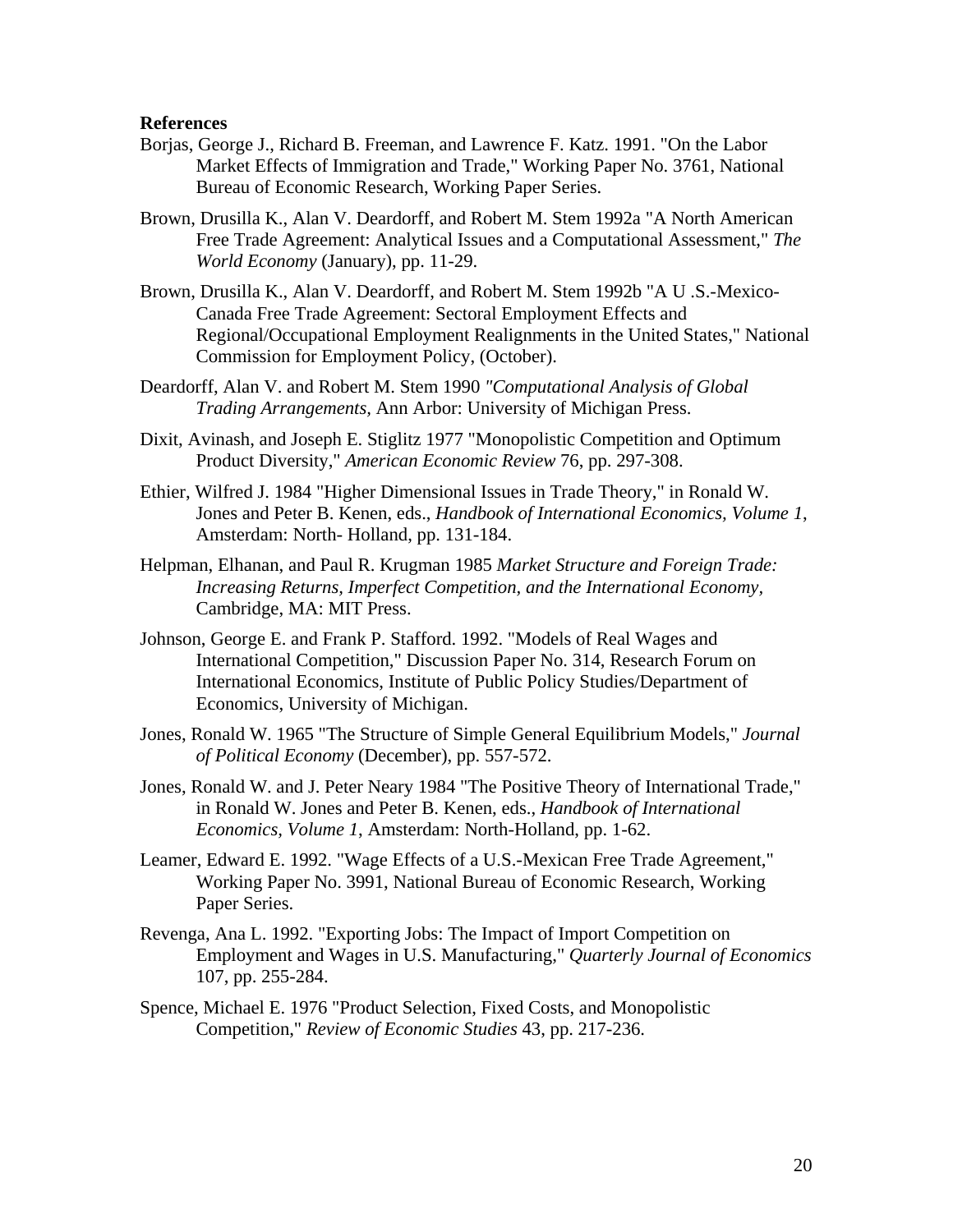# **Table 1**

# **North American Free Trade Decomposition of the Effects on the Real Wage**

# Percent Changes in the Real Wage Due to

| <b>Scenario A: NAFTA</b><br><b>Tariff Elimination</b>                                              | Scale and<br>Relative<br>Price | Terms of<br>Trade | Tariff<br>Change | Variety | Total |
|----------------------------------------------------------------------------------------------------|--------------------------------|-------------------|------------------|---------|-------|
| <b>United States</b>                                                                               | 0.05                           | 0.01              | 0.01             | 0.00    | 0.07  |
| Canada                                                                                             | 0.36                           | $-0.06$           | 0.14             | 0.03    | 0.47  |
| Mexico                                                                                             | 0.27                           | $-0.06$           | 0.41             | $-0.16$ | 0.46  |
| <b>Scenario B: NAFTA</b><br><b>Tariff Elimination</b><br><b>Plus Capital Inflow</b><br>into Mexico |                                |                   |                  |         |       |
| <b>United States</b>                                                                               | 0.06                           | 0.00              | 0.01             | 0.02    | 0.09  |
| Canada                                                                                             | 0.36                           | $-0.06$           | 0.14             | 0.02    | 0.48  |
| Mexico                                                                                             | 5.47                           | $-0.32$           | 0.41             | 0.67    | 6.23  |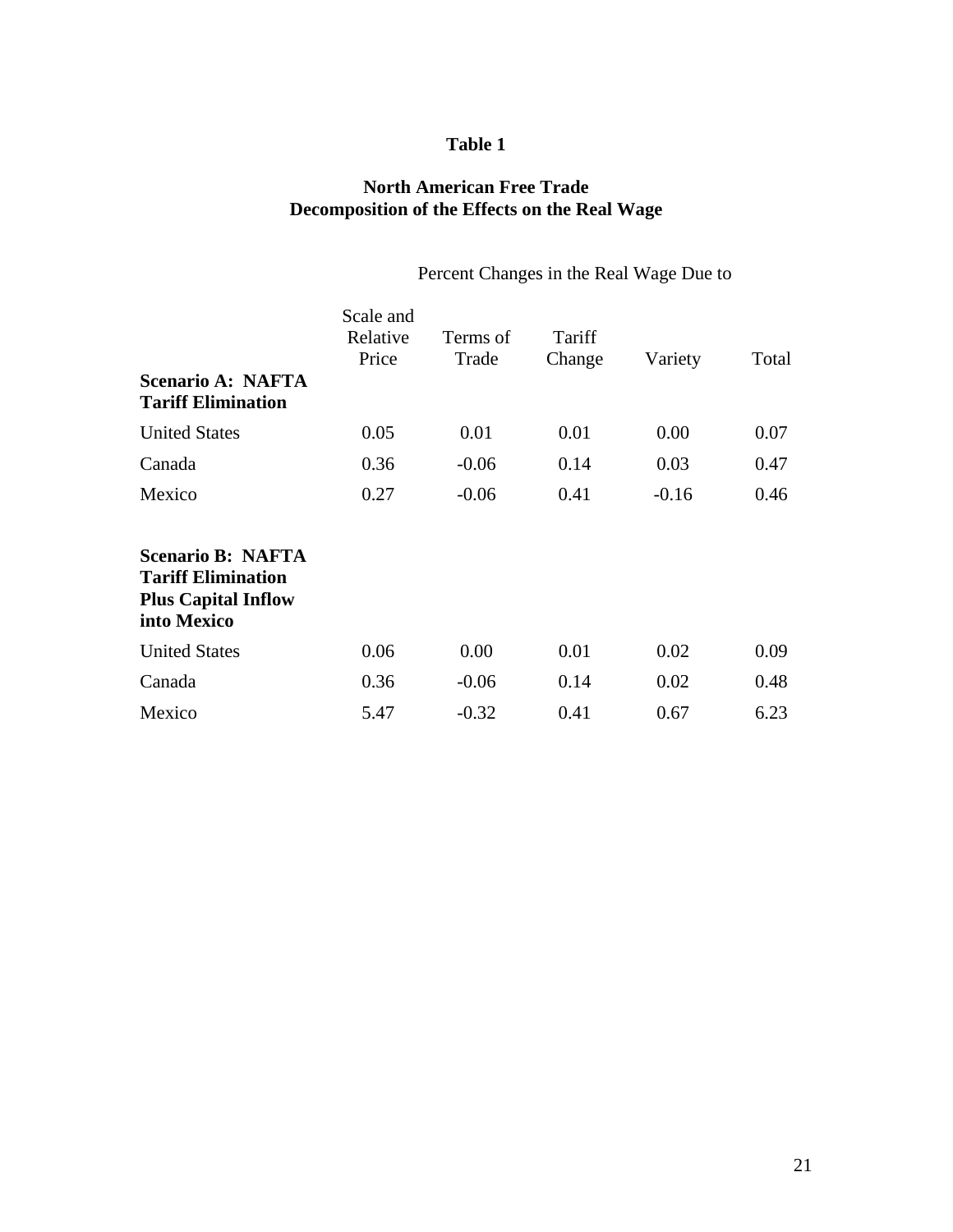# Table 2: NAFTA Only, United States

|                |                             | Labor | Price   | Scale   |         |
|----------------|-----------------------------|-------|---------|---------|---------|
| Product        |                             | Share | Change  | Change  | Sum     |
|                |                             |       |         |         |         |
| 1              | Agriculture                 | 0.24  | 0.15    | 0.00    | 0.15    |
| $\overline{2}$ | Mining, Quarrying           | 0.25  | 0.18    | 0.01    | 0.19    |
| 4              | <b>Utilities</b>            | 0.26  | 0.21    | 0.00    | 0.21    |
| 8              | <b>Financial Services</b>   | 0.28  | 0.21    | 0.00    | 0.21    |
| 35B            | <b>Petroleum Products</b>   | 0.36  | 0.19    | 0.01    | 0.20    |
| 38A            | Misc. Mfrs.                 | 0.36  | 0.11    | 0.04    | 0.15    |
| 310            | Food                        | 0.47  | 0.10    | 0.04    | 0.14    |
| 35A            | Chemicals                   | 0.54  | 0.05    | 0.06    | 0.11    |
| 331            | <b>Wood Products</b>        | 0.59  | 0.09    | 0.04    | 0.13    |
| 6              | <b>Wholesale Trade</b>      | 0.60  | 0.20    | 0.00    | 0.20    |
| 36A            | Nonmetal Min. Prod.         | 0.62  | 0.15    | 0.02    | 0.17    |
| 341            | Paper Products              | 0.62  | 0.06    | 0.05    | 0.11    |
| 7              | Transportation              | 0.62  | 0.21    | 0.00    | 0.21    |
| 372            | <b>Nonferrous Metals</b>    | 0.65  | 0.32    | $-0.03$ | 0.29    |
| 355            | <b>Rubber Products</b>      | 0.67  | 0.00    | 0.08    | 0.08    |
| 381            | <b>Metal Products</b>       | 0.68  | 0.14    | 0.03    | 0.17    |
| 382            | Nonelec. Machinery          | 0.69  | 0.10    | 0.04    | 0.14    |
| 323            | <b>Leather Products</b>     | 0.69  | 0.01    | 0.07    | 0.08    |
| 321            | <b>Textiles</b>             | 0.71  | $-0.22$ | 0.15    | $-0.07$ |
| 342            | Printing, Publishing        | 0.71  | 0.12    | 0.03    | 0.15    |
| 362            | <b>Glass Products</b>       | 0.74  | 0.09    | 0.05    | 0.14    |
| 384            | <b>Transport Equipment</b>  | 0.75  | 0.12    | 0.03    | 0.15    |
| 332            | Furniture, Fixtures         | 0.76  | 0.03    | 0.07    | 0.10    |
| 383            | <b>Electrical Machinery</b> | 0.76  | 0.14    | 0.03    | 0.17    |
| 322            | Clothing                    | 0.79  | $-0.28$ | 0.17    | $-0.11$ |
| 324            | Footwear                    | 0.81  | $-0.02$ | 0.08    | 0.06    |
| 371            | Iron, Steel                 | 0.81  | 0.14    | 0.03    | 0.17    |
| 5              | Construction                | 0.81  | 0.16    | 0.00    | 0.16    |
| 9              | <b>Personal Services</b>    | 0.86  | 0.20    | 0.00    | 0.20    |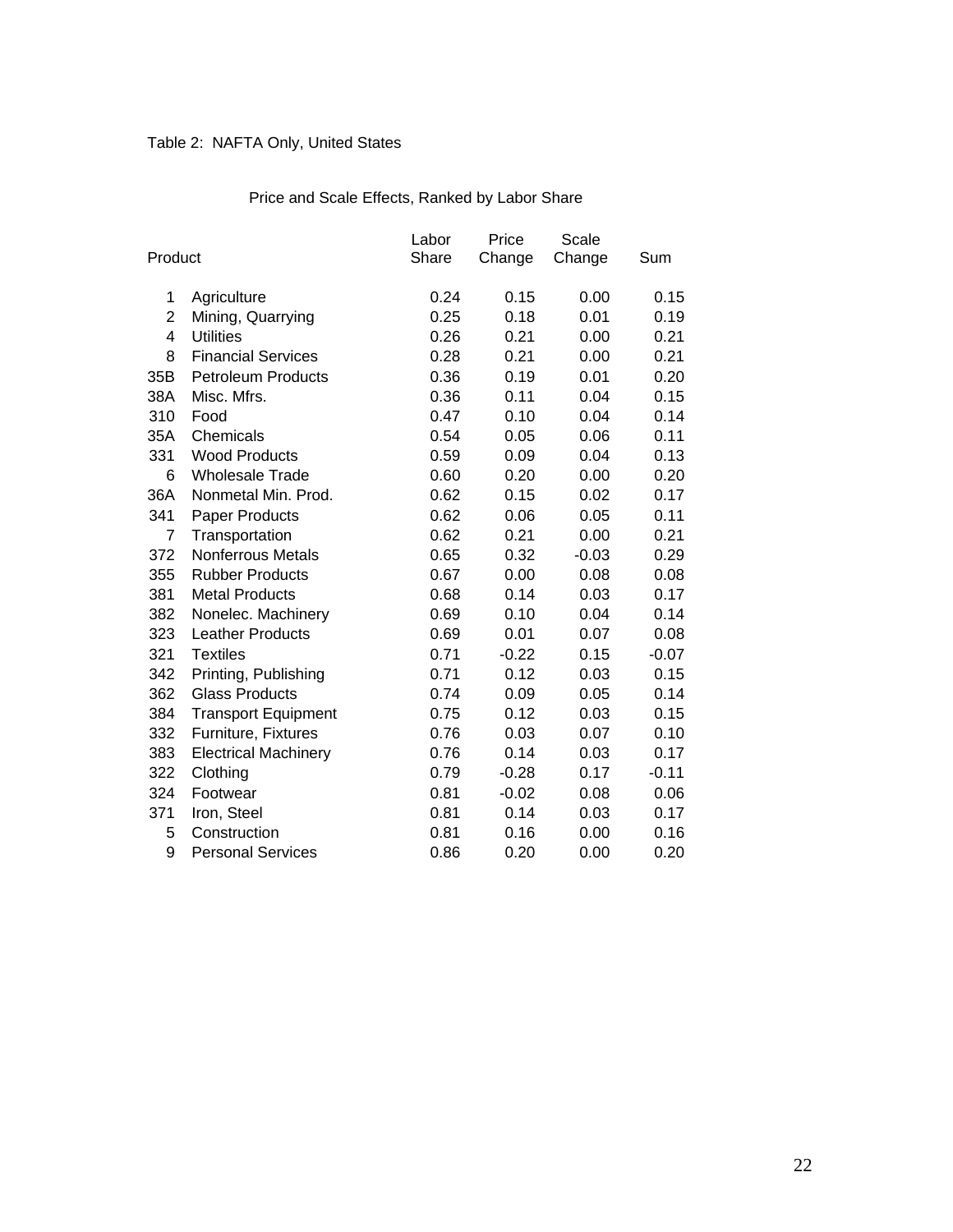# Table 3: NAFTA Only, Mexico

| Product        |                             | Labor<br>Share | Price<br>Change | Scale<br>Change | Price<br>Plus<br>Scale |
|----------------|-----------------------------|----------------|-----------------|-----------------|------------------------|
| 8              | <b>Financial Services</b>   | 0.18           | 0.35            | 0.00            | 0.35                   |
| 6              | <b>Wholesale Trade</b>      | 0.19           | 0.32            | 0.00            | 0.32                   |
| $\overline{2}$ | Mining, Quarrying           | 0.21           | $-0.35$         | 0.36            | 0.01                   |
| 36A            | Nonmetal Min. Prod.         | 0.24           | $-0.26$         | 0.23            | $-0.03$                |
| 310            | Food                        | 0.25           | 0.01            | 0.13            | 0.14                   |
| 332            | Furniture, Fixtures         | 0.26           | $-0.25$         | 0.26            | 0.01                   |
| 1              | Agriculture                 | 0.26           | 0.22            | 0.00            | 0.22                   |
| 322            | Clothing                    | 0.27           | 0.07            | 0.11            | 0.18                   |
| 372            | <b>Nonferrous Metals</b>    | 0.27           | $-2.65$         | 1.12            | $-1.53$                |
| 38A            | Misc. Mfrs.                 | 0.28           | $-0.87$         | 0.44            | $-0.43$                |
| 341            | <b>Paper Products</b>       | 0.29           | $-0.13$         | 0.20            | 0.07                   |
| 321            | <b>Textiles</b>             | 0.33           | 0.04            | 0.11            | 0.15                   |
| 331            | <b>Wood Products</b>        | 0.34           | 0.04            | 0.13            | 0.17                   |
| 7              | Transportation              | 0.35           | 0.26            | 0.00            | 0.26                   |
| 35A            | Chemicals                   | 0.35           | $-0.54$         | 0.32            | $-0.22$                |
| 382            | Nonelec. Machinery          | 0.37           | $-0.85$         | 0.42            | $-0.43$                |
| 362            | Glass Products              | 0.37           | $-0.91$         | 0.46            | $-0.45$                |
| 355            | <b>Rubber Products</b>      | 0.38           | 0.04            | 0.11            | 0.15                   |
| 371            | Iron, Steel                 | 0.38           | $-0.32$         | 0.23            | $-0.09$                |
| 342            | Printing, Publishing        | 0.39           | $-0.30$         | 0.23            | $-0.07$                |
| 323            | <b>Leather Products</b>     | 0.40           | $-0.29$         | 0.23            | $-0.06$                |
| 381            | <b>Metal Products</b>       | 0.40           | $-0.73$         | 0.40            | $-0.33$                |
| 384            | <b>Transport Equipment</b>  | 0.41           | 0.21            | 0.02            | 0.23                   |
| 383            | <b>Electrical Machinery</b> | 0.43           | $-4.02$         | 1.57            | $-2.45$                |
| 35B            | <b>Petroleum Products</b>   | 0.46           | $-1.31$         | 0.62            | $-0.69$                |
| 4              | <b>Utilities</b>            | 0.54           | $-0.47$         | 0.00            | $-0.47$                |
| 324            | Footwear                    | 0.56           | $-0.52$         | 0.30            | $-0.22$                |
| 5              | Construction                | 0.64           | $-0.32$         | 0.00            | $-0.32$                |
| 9              | <b>Personal Services</b>    | 0.82           | 0.07            | 0.00            | 0.07                   |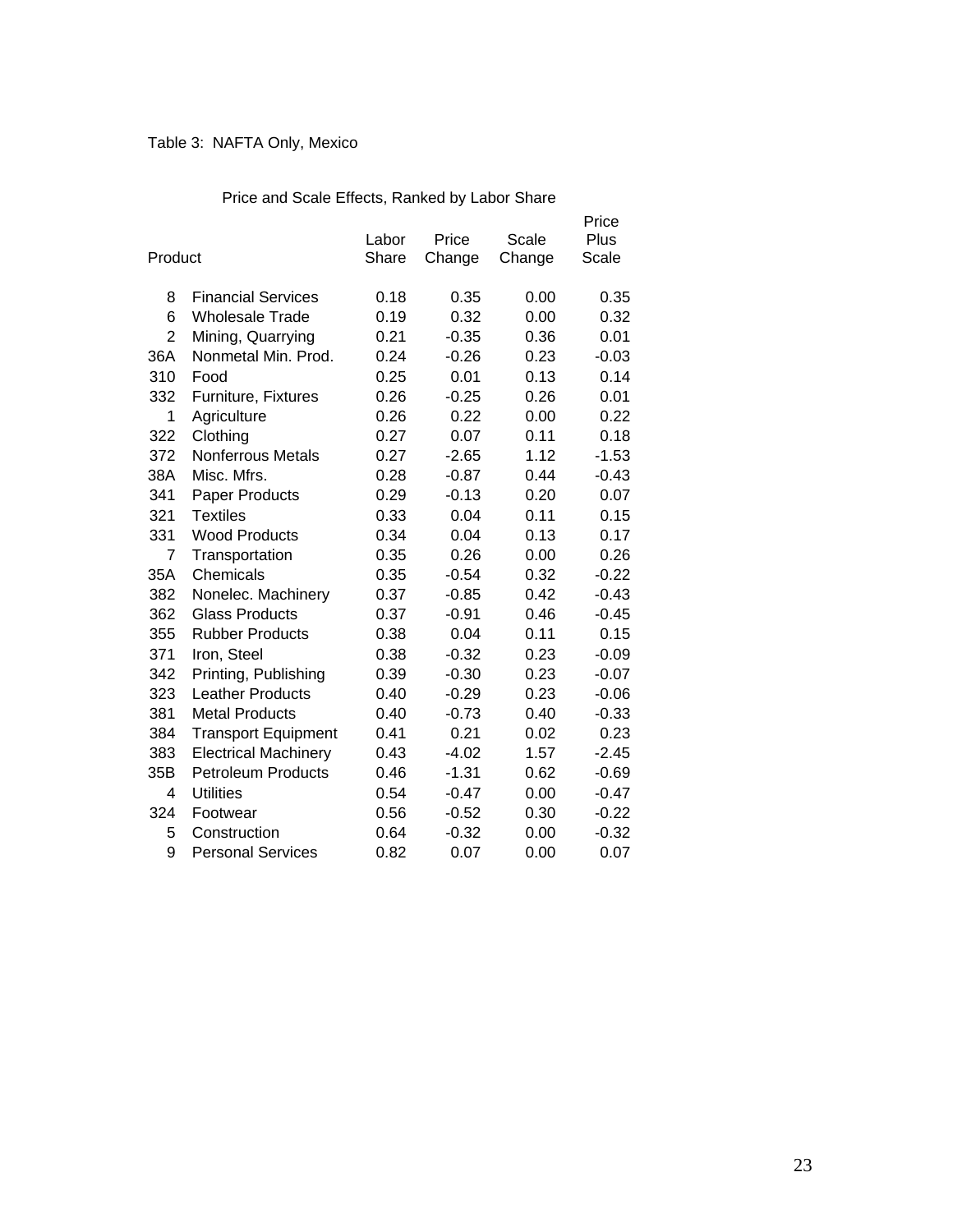# Table 4: NAFTA with Investment, United States

| Product        |                             | Labor<br>Share | Price<br>Change | Scale<br>Change | Price<br>Plus<br>Scale |
|----------------|-----------------------------|----------------|-----------------|-----------------|------------------------|
|                |                             |                |                 |                 |                        |
| 1              | Agriculture                 | 0.24           | $-0.15$         | 0.00            | $-0.15$                |
| $\overline{2}$ | Mining, Quarrying           | 0.25           | $-0.12$         | 0.01            | $-0.11$                |
| 4              | <b>Utilities</b>            | 0.26           | $-0.10$         | 0.00            | $-0.10$                |
| 8              | <b>Financial Services</b>   | 0.28           | $-0.09$         | 0.00            | $-0.09$                |
| 35B            | <b>Petroleum Products</b>   | 0.36           | $-0.12$         | 0.01            | $-0.11$                |
| 38A            | Misc. Mfrs.                 | 0.36           | $-0.19$         | 0.04            | $-0.15$                |
| 310            | Food                        | 0.47           | $-0.20$         | 0.04            | $-0.16$                |
| 35A            | Chemicals                   | 0.54           | $-0.26$         | 0.06            | $-0.20$                |
| 331            | <b>Wood Products</b>        | 0.59           | $-0.23$         | 0.05            | $-0.18$                |
| 6              | <b>Wholesale Trade</b>      | 0.60           | $-0.10$         | 0.00            | $-0.10$                |
| 36A            | Nonmetal Min. Prod.         | 0.62           | $-0.15$         | 0.03            | $-0.12$                |
| 341            | Paper Products              | 0.62           | $-0.26$         | 0.06            | $-0.20$                |
| 7              | Transportation              | 0.62           | $-0.09$         | 0.00            | $-0.09$                |
| 372            | Nonferrous Metals           | 0.65           | 0.25            | $-0.11$         | 0.14                   |
| 355            | <b>Rubber Products</b>      | 0.67           | $-0.33$         | 0.09            | $-0.24$                |
| 381            | <b>Metal Products</b>       | 0.68           | $-0.08$         | 0.00            | $-0.08$                |
| 382            | Nonelec. Machinery          | 0.69           | $-0.16$         | 0.03            | $-0.13$                |
| 323            | <b>Leather Products</b>     | 0.69           | $-0.33$         | 0.09            | $-0.24$                |
| 321            | <b>Textiles</b>             | 0.71           | $-0.59$         | 0.18            | $-0.41$                |
| 342            | Printing, Publishing        | 0.71           | $-0.19$         | 0.04            | $-0.15$                |
| 362            | <b>Glass Products</b>       | 0.74           | $-0.23$         | 0.06            | $-0.17$                |
| 384            | <b>Transport Equipment</b>  | 0.75           | $-0.16$         | 0.03            | $-0.13$                |
| 332            | Furniture, Fixtures         | 0.76           | $-0.29$         | 0.07            | $-0.22$                |
| 383            | <b>Electrical Machinery</b> | 0.76           | $-0.10$         | 0.01            | $-0.09$                |
| 322            | Clothing                    | 0.79           | $-0.67$         | 0.20            | $-0.47$                |
| 324            | Footwear                    | 0.81           | $-0.39$         | 0.11            | $-0.28$                |
| 371            | Iron, Steel                 | 0.81           | $-0.13$         | 0.02            | $-0.11$                |
| 5              | Construction                | 0.81           | $-0.13$         | 0.00            | $-0.13$                |
| 9              | <b>Personal Services</b>    | 0.86           | $-0.10$         | 0.00            | $-0.10$                |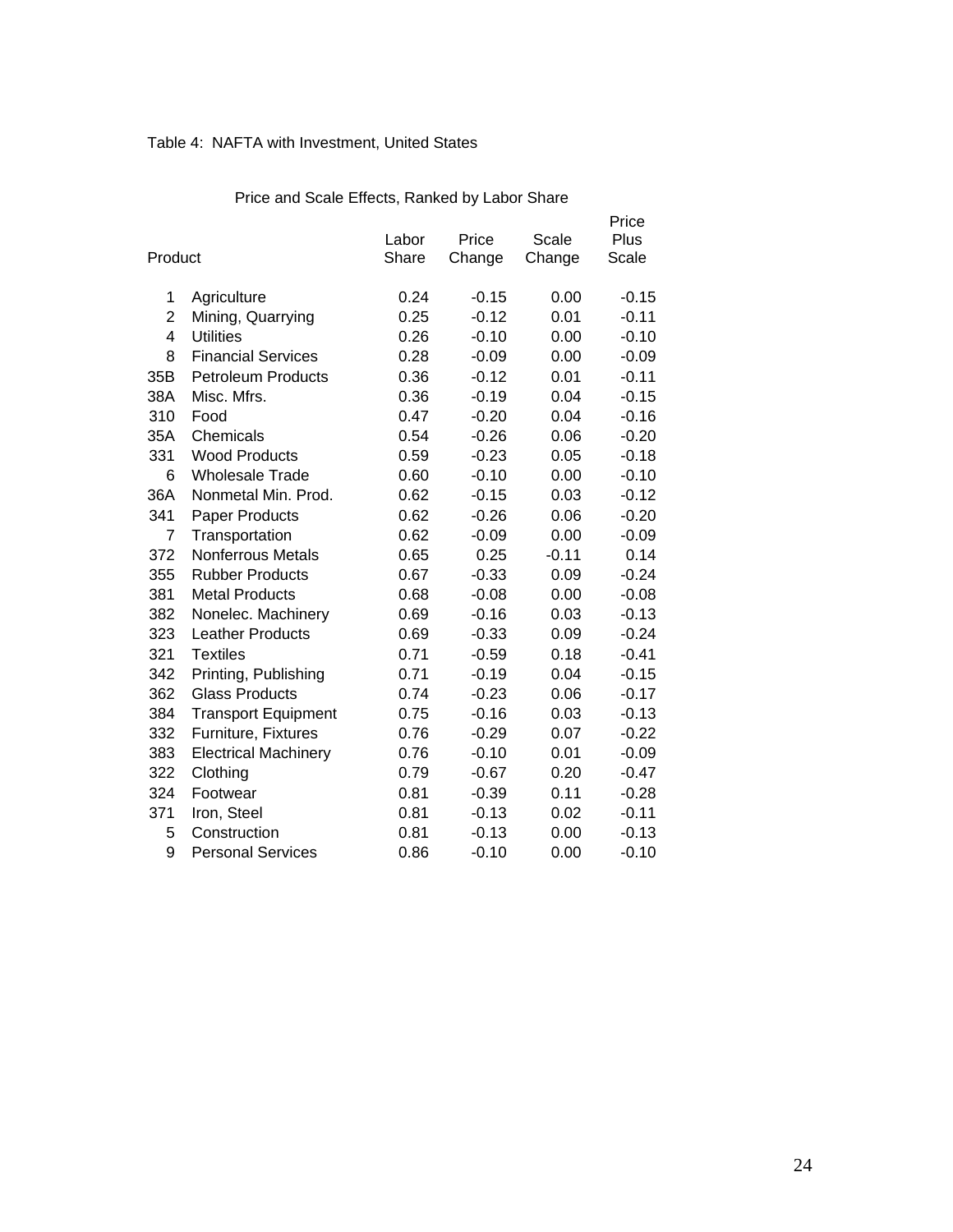# Table 5: NAFTA with Investment, Mexico

| Product        |                             | Labor<br>Share | Price<br>Change | Scale<br>Change | Price<br>Plus<br>Scale |
|----------------|-----------------------------|----------------|-----------------|-----------------|------------------------|
| 8              | <b>Financial Services</b>   | 0.18           | 2.04            | 0.00            | 2.04                   |
| 6              | <b>Wholesale Trade</b>      | 0.19           | 1.86            | 0.00            | 1.86                   |
| $\overline{2}$ | Mining, Quarrying           | 0.21           | $-2.89$         | 2.57            | $-0.32$                |
| 36A            | Nonmetal Min. Prod.         | 0.24           | $-2.26$         | 1.64            | $-0.62$                |
| 310            | Food                        | 0.25           | 0.25            | 0.84            | 1.09                   |
| 332            | Furniture, Fixtures         | 0.26           | $-0.68$         | 1.15            | 0.47                   |
| 1              | Agriculture                 | 0.26           | 1.36            | 0.00            | 1.36                   |
| 322            | Clothing                    | 0.27           | $-0.83$         | 1.19            | 0.36                   |
| 372            | <b>Nonferrous Metals</b>    | 0.27           | $-15.10$        | 6.40            | $-8.70$                |
| 38A            | Misc. Mfrs.                 | 0.28           | $-4.71$         | 2.51            | $-2.20$                |
| 341            | <b>Paper Products</b>       | 0.29           | $-3.32$         | 2.49            | $-0.83$                |
| 321            | <b>Textiles</b>             | 0.33           | $-1.21$         | 1.46            | 0.25                   |
| 331            | <b>Wood Products</b>        | 0.34           | 0.75            | 0.78            | 1.53                   |
| 7              | Transportation              | 0.35           | 1.17            | 0.00            | 1.17                   |
| 35A            | Chemicals                   | 0.35           | $-5.21$         | 2.95            | $-2.26$                |
| 382            | Nonelec. Machinery          | 0.37           | $-6.01$         | 3.09            | $-2.92$                |
| 362            | <b>Glass Products</b>       | 0.37           | $-2.58$         | 1.98            | $-0.60$                |
| 355            | <b>Rubber Products</b>      | 0.38           | $-1.36$         | 1.52            | 0.16                   |
| 371            | Iron, Steel                 | 0.38           | $-9.61$         | 4.31            | $-5.30$                |
| 342            | Printing, Publishing        | 0.39           | $-2.71$         | 2.08            | $-0.63$                |
| 323            | <b>Leather Products</b>     | 0.40           | $-0.99$         | 1.41            | 0.42                   |
| 381            | <b>Metal Products</b>       | 0.40           | $-7.20$         | 3.72            | $-3.48$                |
| 384            | <b>Transport Equipment</b>  | 0.41           | $-4.89$         | 2.90            | $-1.99$                |
| 383            | <b>Electrical Machinery</b> | 0.43           | $-11.11$        | 5.03            | $-6.08$                |
| 35B            | <b>Petroleum Products</b>   | 0.46           | $-10.71$        | 5.75            | $-4.96$                |
| 4              | <b>Utilities</b>            | 0.54           | $-1.89$         | 0.00            | $-1.89$                |
| 324            | Footwear                    | 0.56           | $-0.24$         | 1.42            | 1.18                   |
| 5              | Construction                | 0.64           | $-1.56$         | 0.00            | $-1.56$                |
| 9              | <b>Personal Services</b>    | 0.82           | 3.26            | 0.00            | 3.26                   |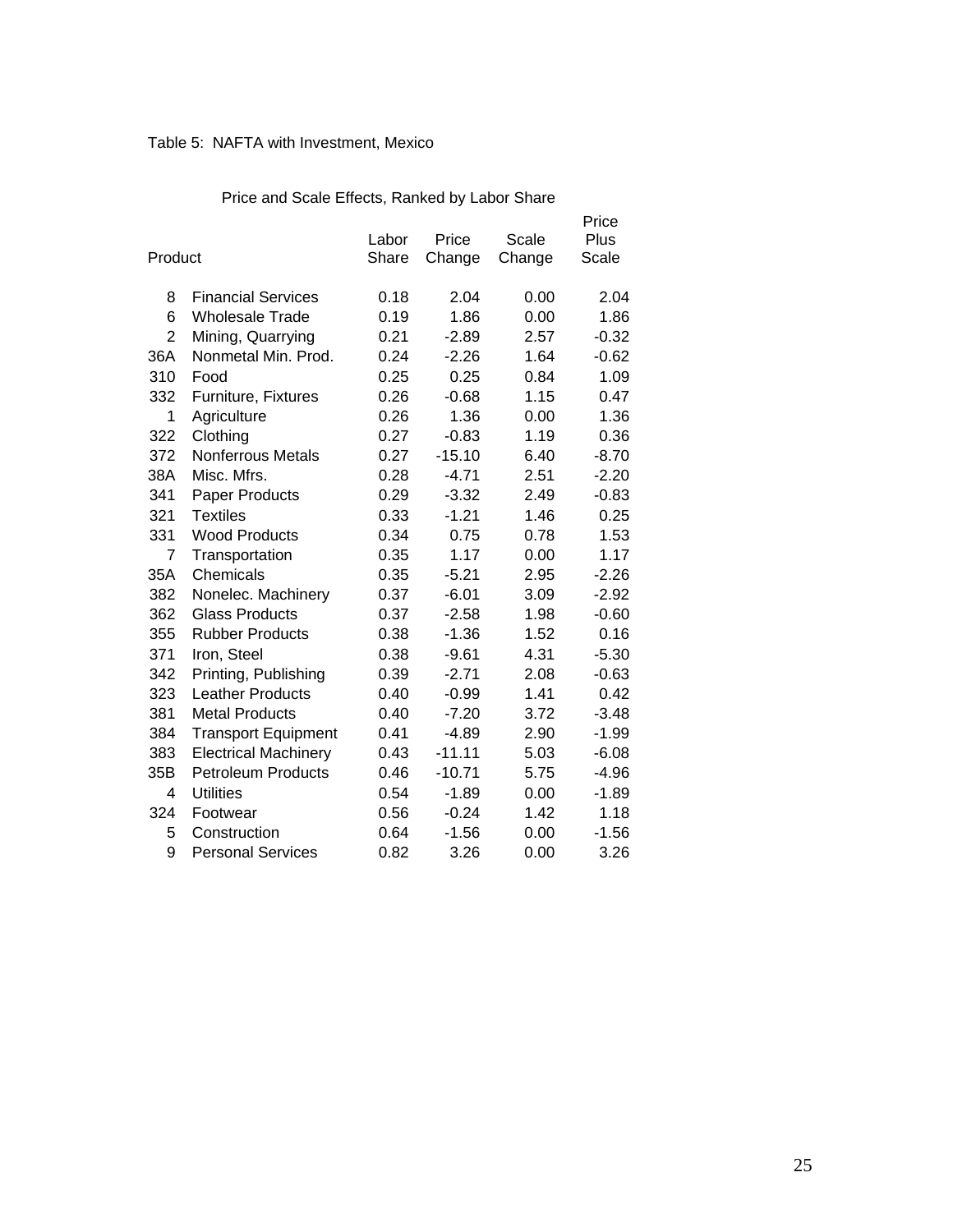# **Figure 1: NAFTA Only, United States**

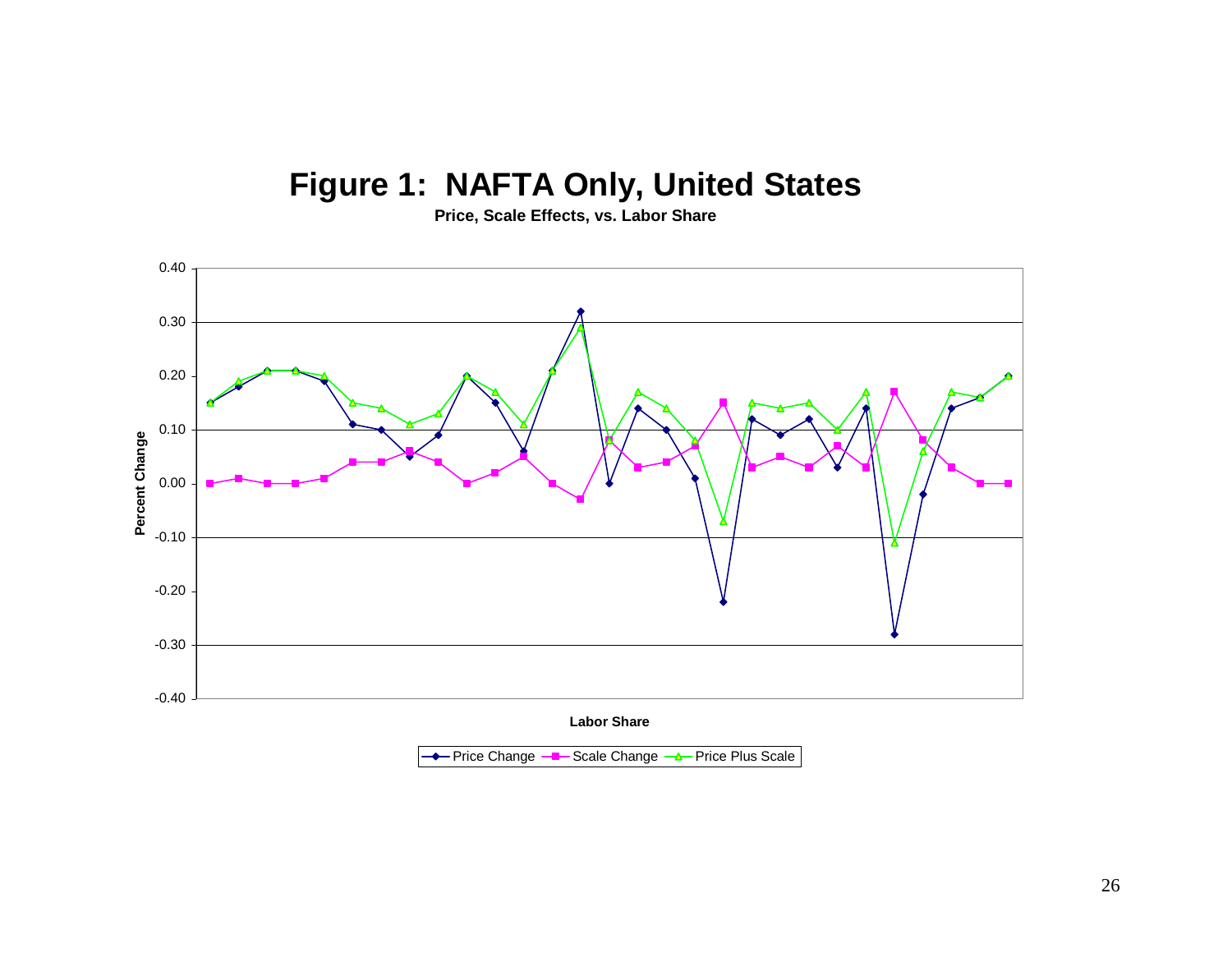# **Figure 2: NAFTA Only, Mexico**

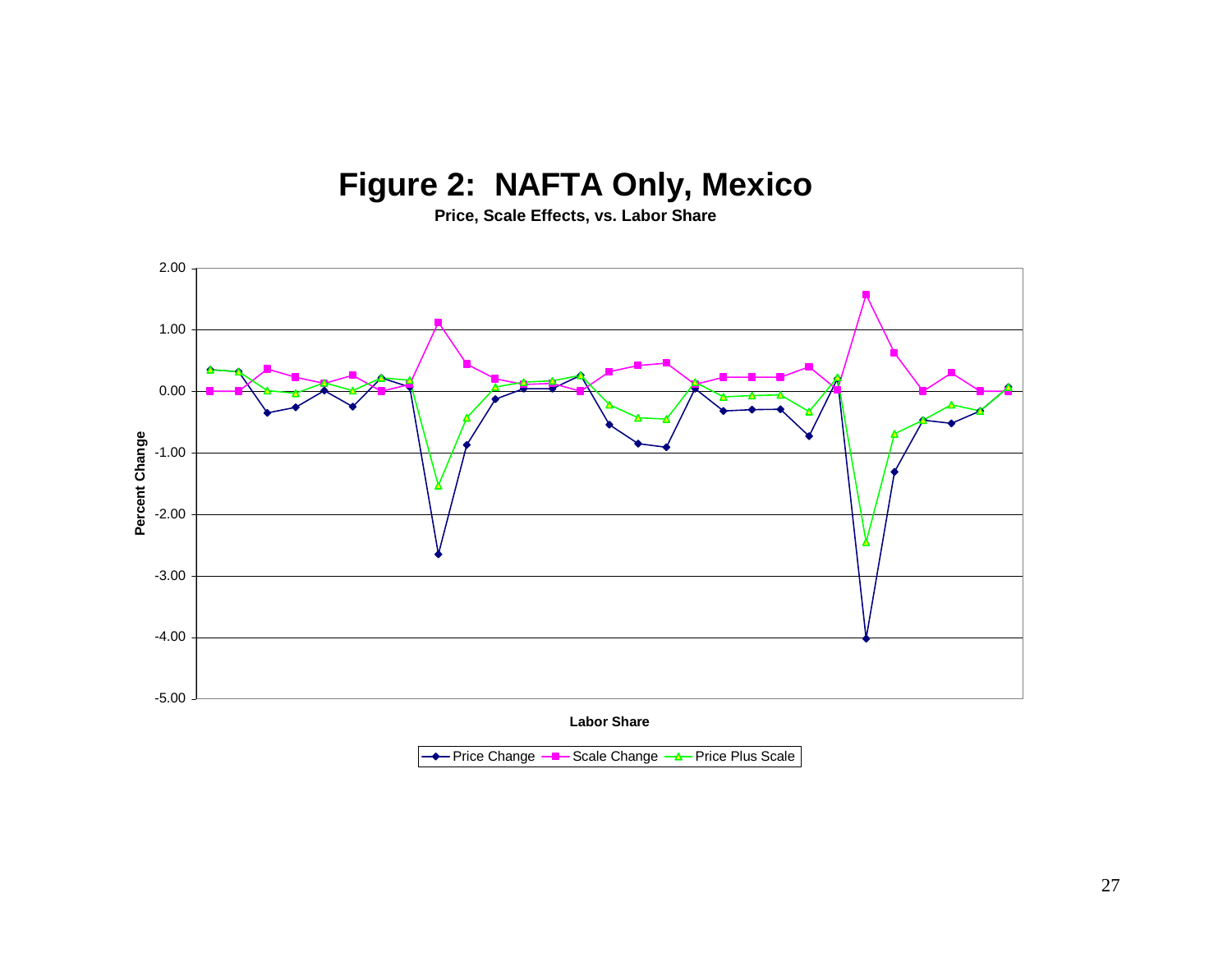# **Figure 3: NAFTA /w Investment, U.S.**

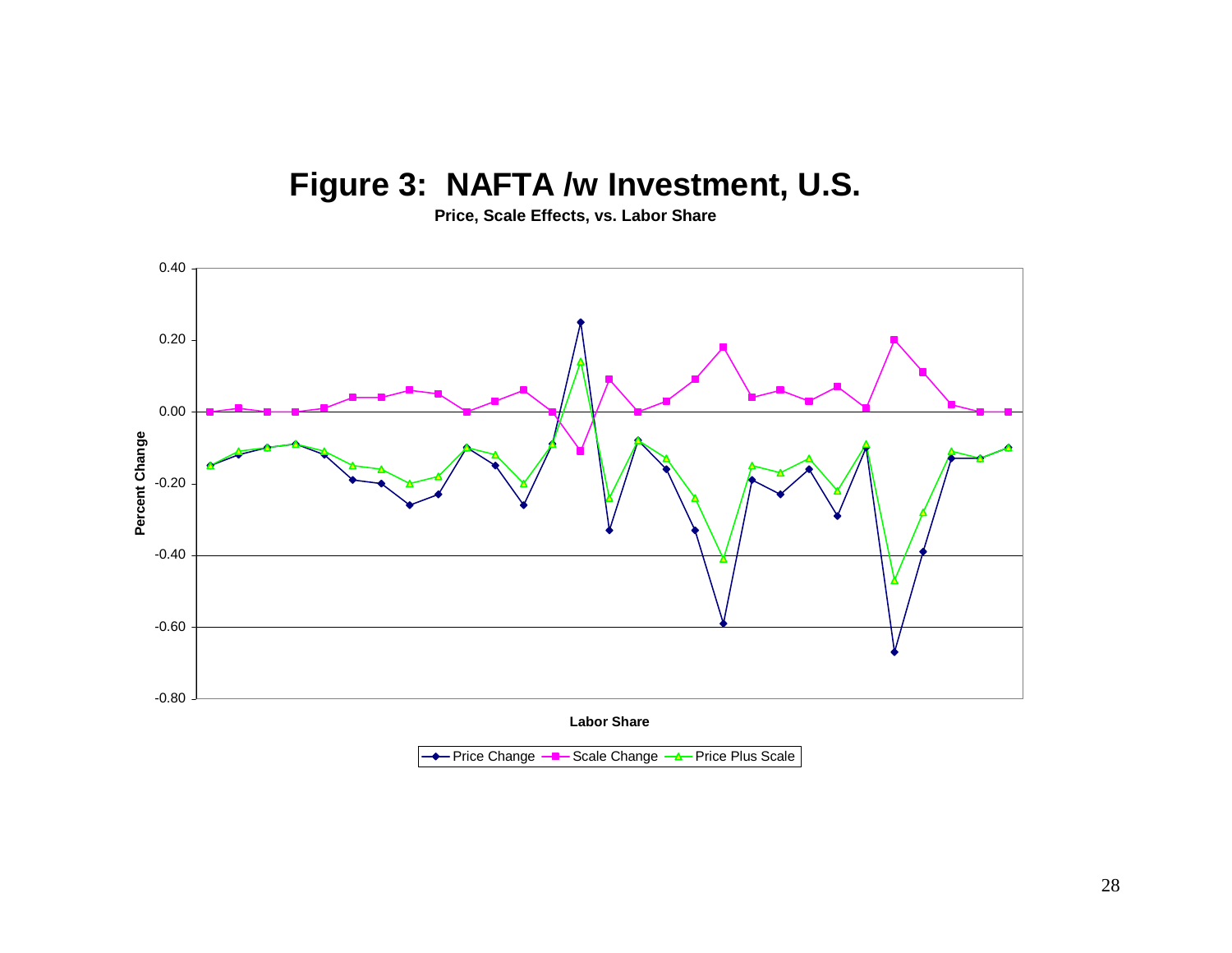# **Figure 4: NAFTA /w Investment, Mexico**

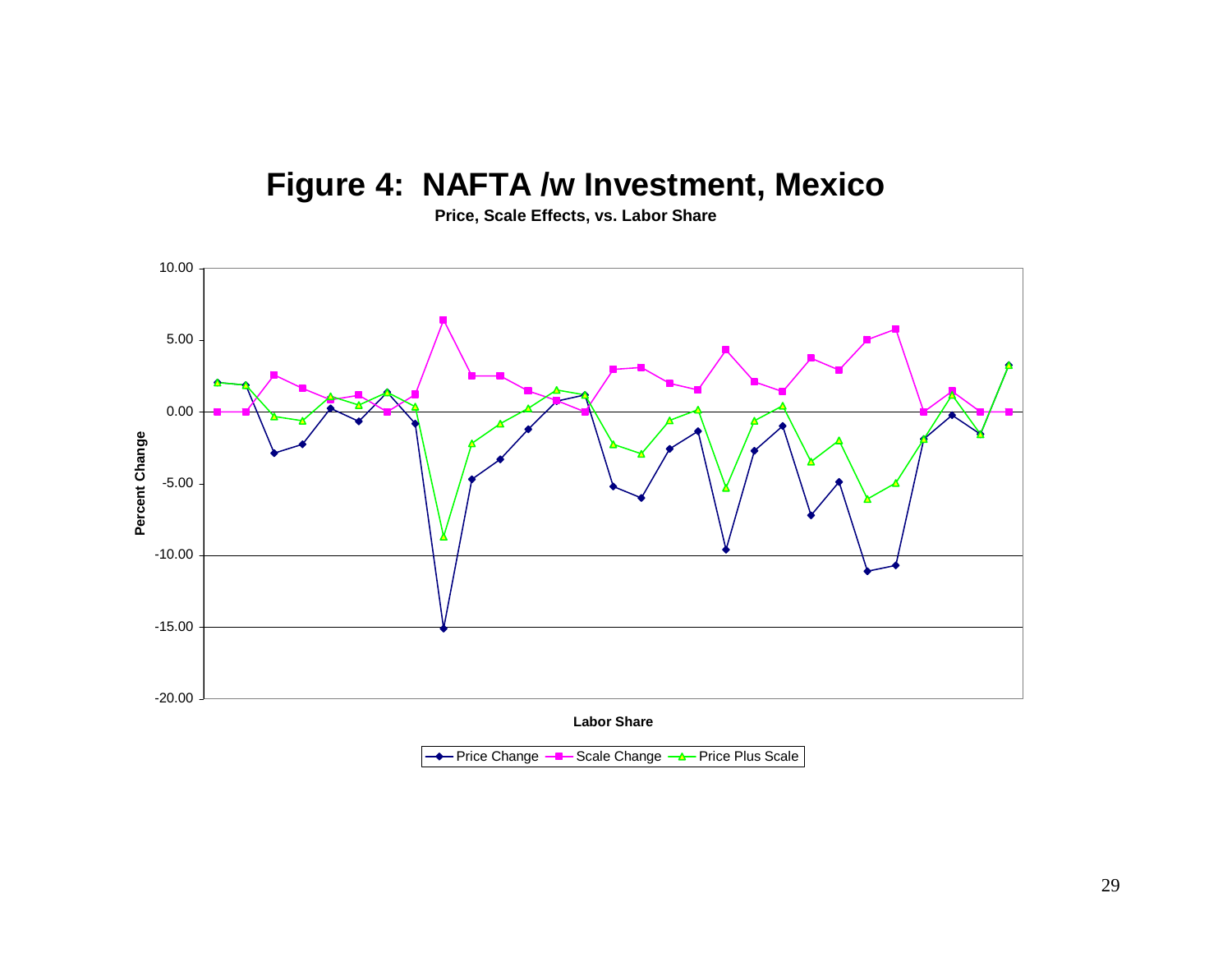#### **APPENDIX**

# **The Michigan NAFTA Model: Equation, Notation, and Explanation**

# **COUNTRY EQUATIONS (***i* **= 1,…,***m***)**

A. Final Demand

(1) 
$$
\hat{C}_{ij}^T = \hat{E}_i - \hat{P}_{ij}^T
$$
   
\n(2)  $\hat{C}_{ij}^N = \hat{E}_i - \hat{P}_{ij}^N$    
\n(3)  $j = n + 1, ..., n'$ 

### B. Intermediate Demand

(3) 
$$
\hat{Z}_{ijk}^T = \hat{S}_{ik}
$$
  
\n(4)  $\hat{Z}_{ijk}^N = \hat{S}_{ik}$   
\n(5)  $j = 1,...,n; k = 1,...,n'$   
\n(6)  $j = n + 1,...,n'; k = 1,...,n'$ 

### C. Total Demand

(5) 
$$
\hat{D}_{ij}^T = v_{ij0}\hat{C}_{ij}^T + \sum_{k=1}^{n'} v_{ijk}\hat{Z}_{ijk}^T
$$
  $j = 1,...,n$ 

(6) 
$$
\hat{D}_{ij}^N = v_{ij0}\hat{C}_{ij}^N + \sum_{k=1}^{n'} v_{ijk}\hat{Z}_{ijk}^N
$$
  $j = n+1,...,n'$ 

# D. Product Demand

$$
(7) \qquad \hat{D}_{ij}^M = \hat{D}_{ij}^T + \sigma_{ij}\theta_{ij}^i \left(\hat{P}_{ij}^* - \hat{P}_{ij}^M\right) - \frac{\sigma_{ij}\theta_{ij}^i}{\sigma_{ij} - 1}\hat{n}_{ij} \qquad j = 1,...,n
$$

(8) 
$$
\hat{D}_{ij}^r = \hat{D}_{ij}^M + \sigma_{ij} \left( \hat{P}_{ij}^M - \hat{P}_{ij}^r \right)
$$
   
  $j = 1,..., n; r \neq i; r = 1,..., m$ 

(9) 
$$
\hat{D}_{ij}^E = \hat{D}_{ij}^M + \sigma_{ij} \left( \hat{P}_{ij}^M - \hat{P}_{ij}^E \right)
$$
   
  $j = 1,...,n$ 

$$
(10) \qquad \hat{D}_{ij}^i = \hat{D}_{ij}^T + \sigma_{ij}\theta_{ij}^M \left(\hat{P}_{ij}^M - \hat{P}_{ij}^*\right) - \frac{\sigma_{ij}\theta_{ij}^i}{\sigma_{ij} - 1}\hat{n}_{ij} \qquad j = 1,...,n
$$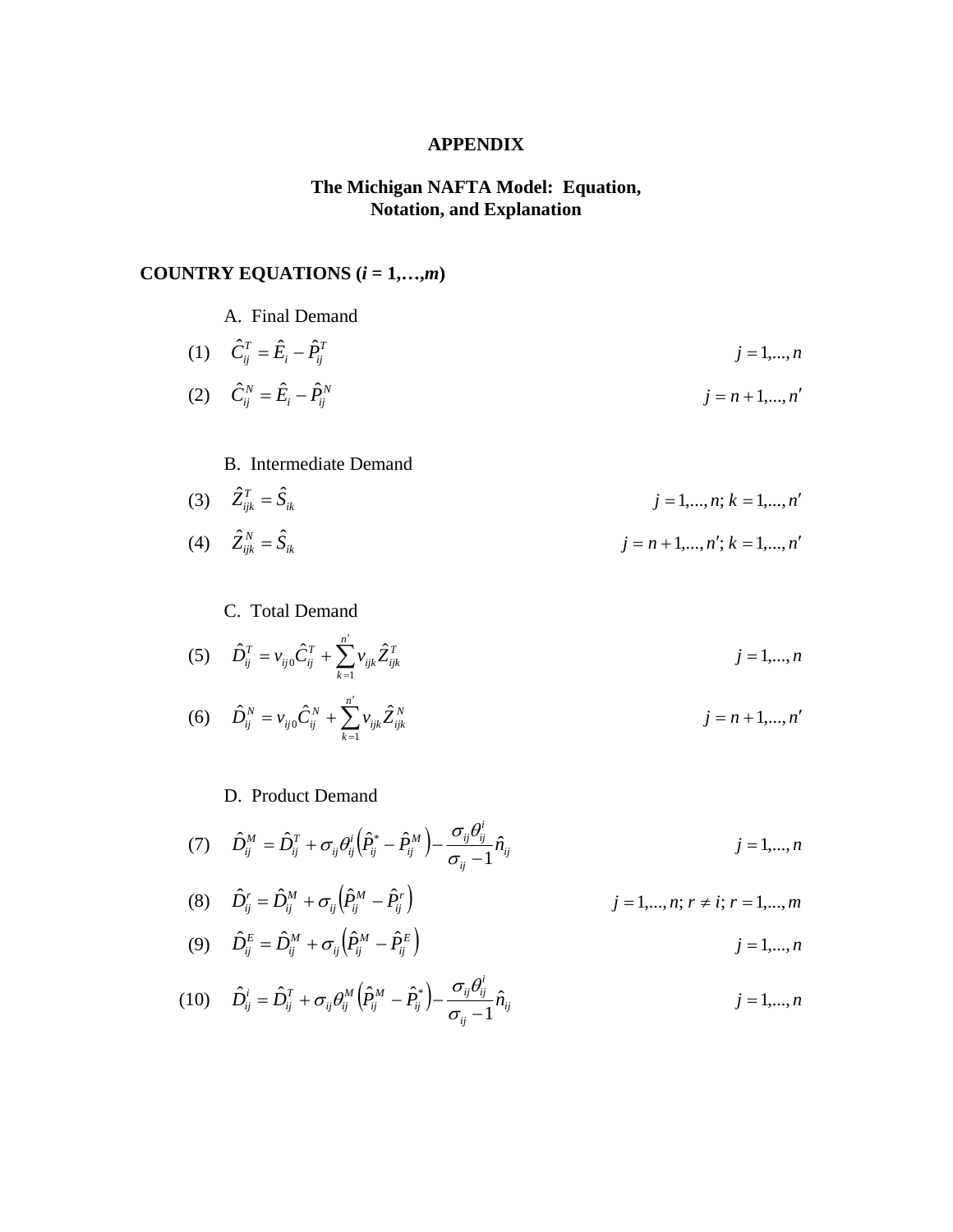# E. Prices

(11) 
$$
\hat{P}_{ij}^T = \theta_{ij}^i \hat{P}_{ij}^* + \theta_{ij}^M \hat{P}_{ij}^M - \frac{\theta_{ij}^i}{\sigma_{ij} - 1} \hat{n}_{ij}
$$
  
\n(12) 
$$
\hat{P}_{ij}^M = \sum_{r=1}^{m+1} \theta_{ij}^{rM} \hat{P}_{ij}^r - \sum_{r=1}^m \frac{\theta_{ij}^r}{\sigma_{ij} - 1} \hat{n}_{rj}
$$
  
\n(13) 
$$
\hat{P}_{ij}^r = \hat{P}_{wj}^r + \hat{i}_{ij}^{rMeq}
$$
  
\n(14) 
$$
\hat{P}_{ij}^* = \hat{P}_{wj}^i
$$
  
\n(15) 
$$
\hat{P}_{ij}^N = M\hat{C}_{ij}
$$
  
\n(16) 
$$
\hat{P}_{ij}^* = \theta_{ij}^{MC} M \hat{C}_{ij} + \theta_{ij}^{FC} \left[ \hat{P}_{ij}^V + \hat{n}_{ij} - \hat{S}_{ij} \right]
$$
  
\n(17) 
$$
\hat{P}_{ij}^* = M \hat{C}_{ij} + \frac{\hat{\eta}_{ij}}{\eta_{ij} + 1}
$$
  
\n(18) 
$$
j = 1,..., n'
$$
  
\n(19) 
$$
\hat{P}_{ij}^* = M \hat{C}_{ij} + \frac{\hat{\eta}_{ij}}{\eta_{ij} + 1}
$$
  
\n(10) 
$$
j = 1,..., n
$$
  
\n(11) 
$$
\hat{P}_{ij}^* = M \hat{C}_{ij} + \frac{\hat{\eta}_{ij}}{\eta_{ij} + 1}
$$
  
\n(12) 
$$
j = 1,..., n
$$
  
\n(13) 
$$
j = 1,..., n
$$
  
\n(14) 
$$
j = 1,..., n'
$$
  
\n(15) 
$$
j = 1,..., n
$$
  
\n(16) 
$$
j = 1,..., n
$$
  
\n(17) 
$$
j = 1,..., n
$$

(18) 
$$
\hat{P}_{ij}^V = \theta_{ij}^L \hat{w}_i + \theta_{ij}^K \hat{r}_{ij}
$$
 *j* = 1,..., *n'*

# F. Marginal Cost

(19) 
$$
M\hat{C}_{ij} = b_{ij0} \frac{\theta_{ij}^{VK}}{\theta_{ij}^{MC}} \hat{P}_{ij}^{V} + \sum_{k=1}^{n'} \frac{b_{ikj}}{\theta_{ij}^{MC}} \hat{P}_{ik}
$$
  $j = 1,...,n'$ 

# G. Demand for Primary Inputs

(20) 
$$
\hat{V}_{ij} = \hat{S}_{ij} - \hat{n}_{ij}
$$
  $j = 1,...,n'$ 

$$
(21) \quad \hat{L}_{ij} = \theta_{ij}^{VK}\hat{V}_{ij} - \overline{\sigma}_{ij}\theta_{ij}^{K}(\hat{w}_{ij} - \hat{r}_{ij}) + \hat{n}_{ij} \qquad j = 1,...,n'
$$

$$
(22) \qquad \hat{K}_{ij} = \theta_{ij}^{V\kappa} \hat{V}_{ij} + \overline{\sigma}_{ij} \theta_{ij}^{L} (\hat{w}_{ij} - \hat{r}_{ij}) + \hat{n}_{ij} \qquad j = 1,...,n'
$$

# H. Nontradable Goods Market Equilibrium

(23) 
$$
\hat{S}_{ij}^N = \hat{D}_{ij}^N
$$
  $j = n + 1, ..., n'$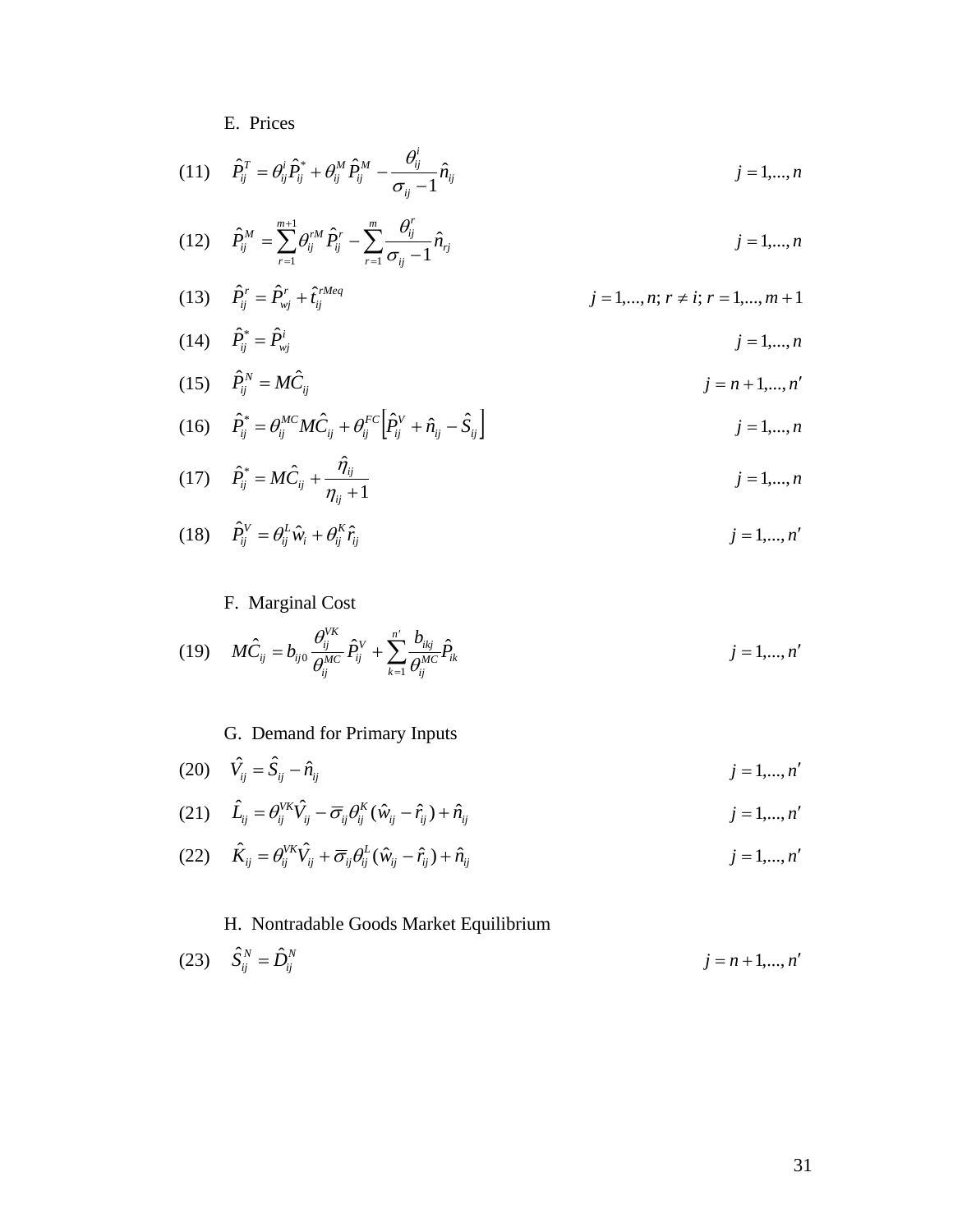# I. Demand Elasticities

*ij*

(24) 
$$
\hat{\eta}_{ij}^{i} = \frac{(\sigma_{ij} - 1)\theta_{ij}^{r}}{\eta_{ij}^{i}n_{ij}} \Big[ \hat{P}_{ij}^{r} + \hat{D}_{ij}^{r} - \hat{P}_{ij}^{T} - \hat{D}_{ij}^{T} \Big] \qquad j = 1,...,n; r \neq i; r = 1,...,m
$$
  
(25) 
$$
\hat{\eta}_{ij}^{i} = \frac{(\sigma_{ij} - 1)\theta_{ij}^{i}}{\eta_{ij}^{i}n_{ij}} \Big[ \hat{P}_{ij}^{*} + \hat{D}_{ij}^{i} - \hat{P}_{ij}^{T} - \hat{D}_{ij}^{T} \Big] \qquad j = 1,...,n
$$

(26) 
$$
\hat{\eta}_{ij} = \sum_{r=1}^{m} \delta_{ij}^r \frac{\eta_{rj}^i}{\eta_{ij}} \hat{\eta}_{rj}^i
$$
 *j* = 1,..., *n*

J. Primary Factors Market Equilibrium

(27) 
$$
\sum_{j=1}^{n'} h_{ij}^{K} \hat{K}_{ij} = \hat{K}_{i}^{0}
$$
  
(28) 
$$
\sum_{j=1}^{n'} h_{ij}^{L} \hat{L}_{ij} = \hat{L}_{i}^{0}
$$

K. National Income Determination

$$
(29) \quad dB_i^T = dB_{i0}^T
$$

# L. Nontariff Barriers

(30) 
$$
\hat{t}_{ij}^{rMeq} = \hat{t}_{ij}^{r} + (\hat{D}_{ij}^{r} - \hat{Q}_{ij}^{r} + \hat{n}_{rj}) \frac{\theta_{ij}^{rQ}}{\sigma_{ij} (1 - \theta_{ij}^{rQ})}
$$
  $j = 1,..., n; r \neq i; r = 1,..., m$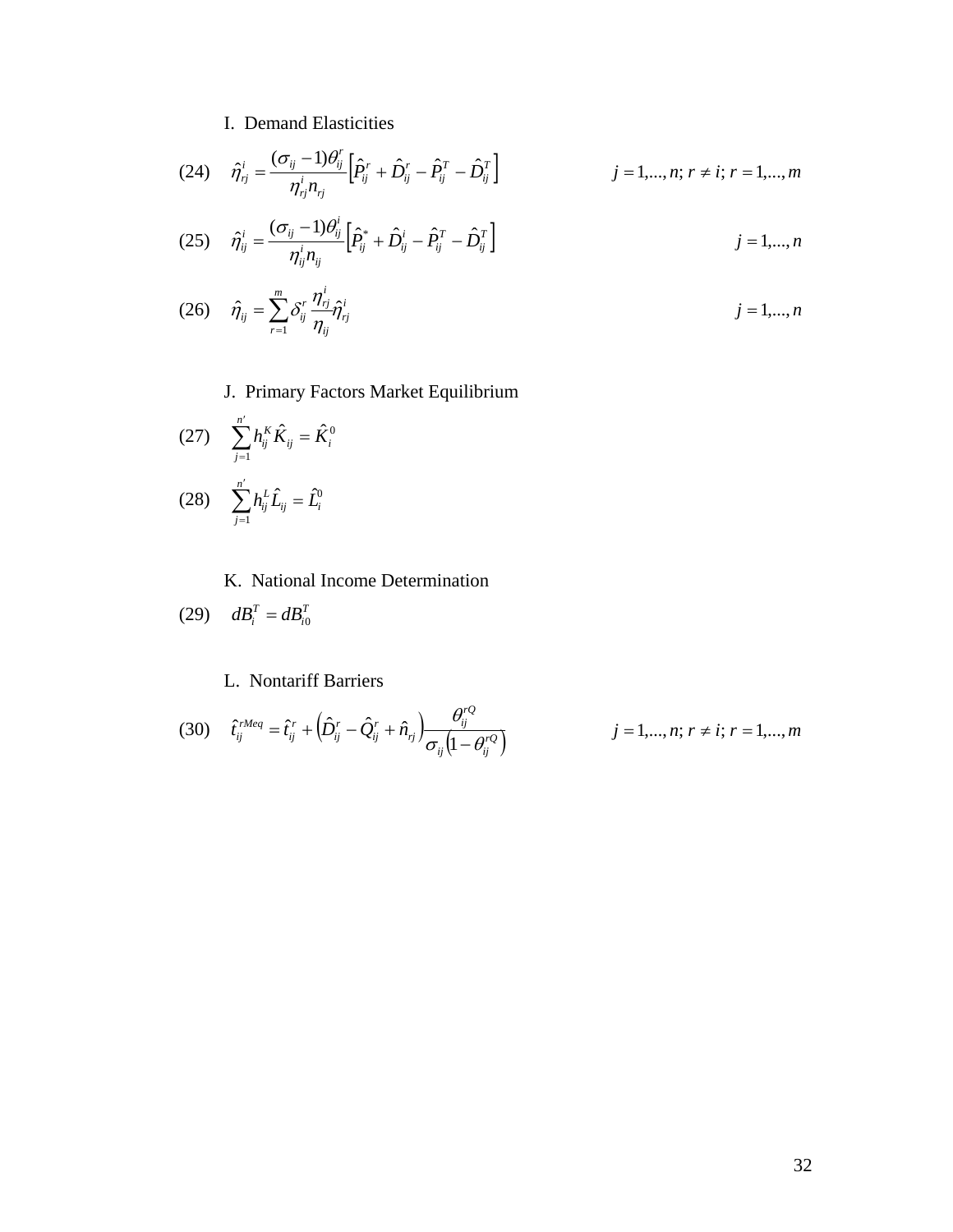# **WORLD EQUATIONS**

A. Trade Balance

(31)  

$$
dB_i^T = \sum_{j=1}^n \left[ X_{ij} \hat{P}_{vj}^i + \sum_{r \neq i}^m X_{ij}^r (\hat{D}_{rj}^i + \hat{n}_{ij}) + X_{ij}^E L_E \right]
$$

$$
- \sum_{j=1}^n \left[ M_{ij}^E (\hat{P}_{vj}^E + \hat{D}_{ij}^E) + \sum_{r \neq i}^m (\hat{P}_{vj}^r + \hat{D}_{ij}^r + \hat{n}_{rj}) \right]
$$
 $i = 1,...,m$ 

B. Tradable Goods Market Equilibrium

(32) 
$$
S_{ij}^T \hat{S}_{ij}^T = D_{Ej}^i L_E + \sum_{r=1}^m D_{rj}^i (\hat{D}_{rj}^i + \hat{n}_{ij})
$$
   
  $j = 1,...,n; i = 1,...,m$ 

(33) 
$$
dS_{j}^{E} = \sum_{i=1}^{m} D_{ij}^{E} \hat{D}_{ij}^{E}
$$
  
\n(34) 
$$
dS_{j}^{E} = S_{j}^{E} \varepsilon_{j}^{E} \hat{P}_{ij}^{E}
$$
  
\n(34) 
$$
dS_{j}^{E} = S_{j}^{E} \varepsilon_{j}^{E} \hat{P}_{ij}^{E}
$$
  
\n(35) 
$$
j = 1,...,n
$$

# B. ROW Import Licensing

*j*

(35) 
$$
0 = \sum_{j=1}^{n} \left[ \left( dS_j^{E} + S_j^{E} \hat{P}_{wj}^{E} \right) - M_j^{E} L_E - \sum_{i=1}^{m} M_{Ej}^{i} \hat{P}_{wj}^{i} \right]
$$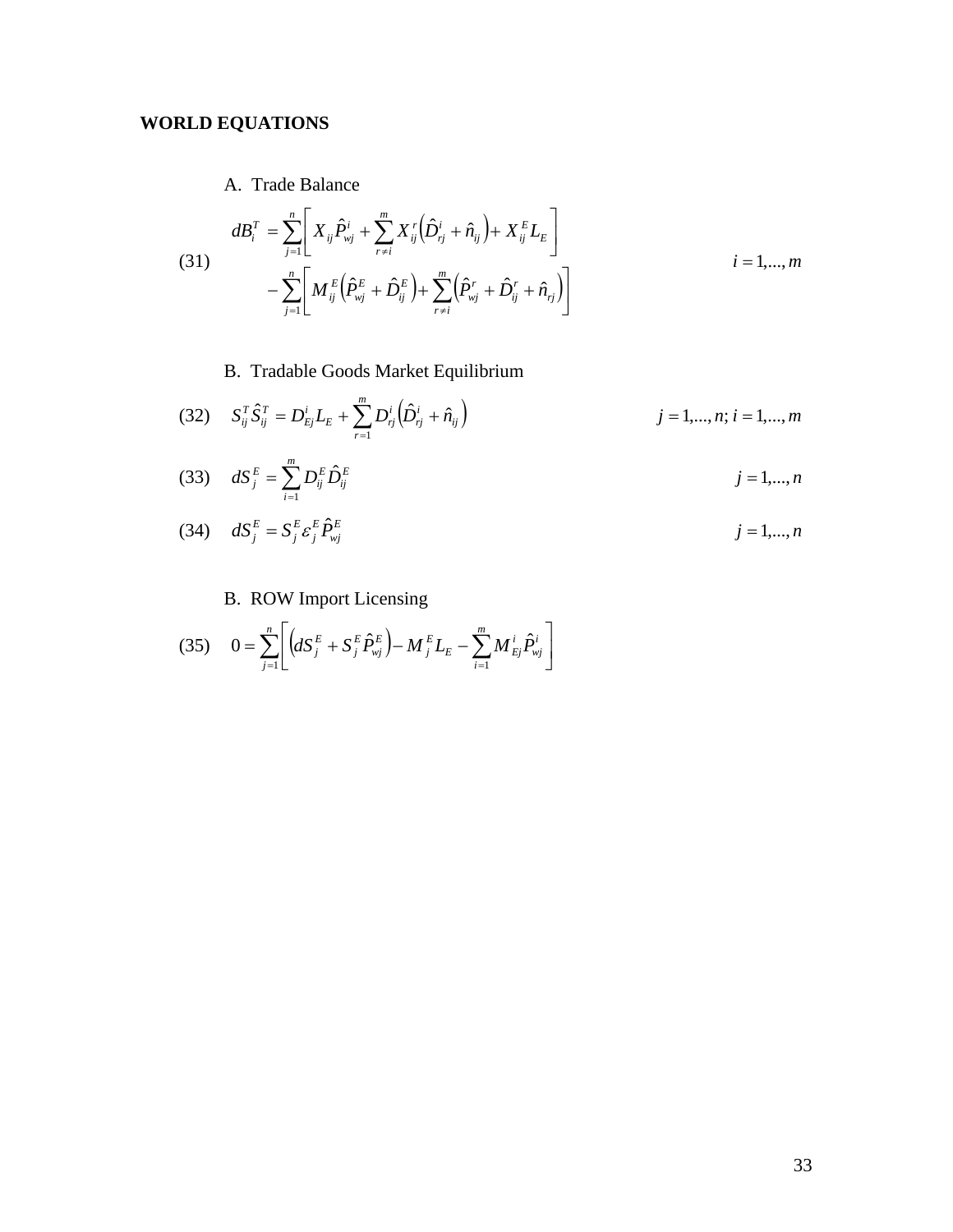#### **Variables**

- Final demand for tradable and nontradable goods *j* in country *i*. *<sup>N</sup>*  $C_{ij}^T, C_{ij}^T$ 
	- $E_i$  Household income in country *i*.
- Price index of tradable and nontradable goods *j* in country *i*. *<sup>N</sup>*  $P_{ij}^T$  ,  $P_{ij}$
- Intermediate demand for tradable and nontradable goods *j* by industry *k* in country *i*. *N*  $Z_{ijk}^T, Z_{ijk}^N$ 
	- $S_{ik}$  Production of good *k* in country *i*.
- Total demand for tradable and nontradable goods *j* in country *i*. *<sup>N</sup>*  $D_{ij}^T$  ,  $D_{ij}^T$ 
	- $D_{ii}^M$  Total demand for imports of good *j* in *i*.
	- $P_{ii}^M$  Price index of import good *j* in country *i*.
	- Price of domestic good produced by a representative firm in industry *j* in country *i*.  $P_{ii}^*$
	- $n_{ii}$  Number of firms in industry *j* in country *i*.
	- Demand in country *i* for the good produced by a representative firm in industry *j* in country *r*.  $D_{ii}^r$
	- Tariff equivalent imposed by country  $i$  on imports of good  $j$  from country  $r$ .  $t_{ii}^{rMeq}$

 $P_{wi}^i$  World price of good *j* produced in country *i*.

 $MC_{ii}$  Marginal cost of a representative firm in country *i* in industry *j*.

- $P_i^V$  Price index of primary input aggregate in industry *j* in country *i*.
- $\eta_{ii}$  Perceived elasticity of demand by a representative firm in industry *j*, country *i*.
- Perceived elasticity of demand by a firm in industry *j*, country *i* on its sales to country *r*.  $\eta_{\scriptscriptstyle ri}^i$
- $w_i$  Wage paid to labor in country *i*.
- $r_i$  Return to capital in country *i*.
- Primary input aggregate demanded by a representative firm in industry *j* in country *i*.  $V_{ii}$
- $L_{ii}$  Demand for labor in industry *j* in country *i*.
- $K_{ii}$  Demand for capital in industry *j* in country *i*.
- $B_i^T$  Country *i*'s trade balance.
- $Q_i^r$  Quota restriction on imports of good *j* from country *r* by country *i*.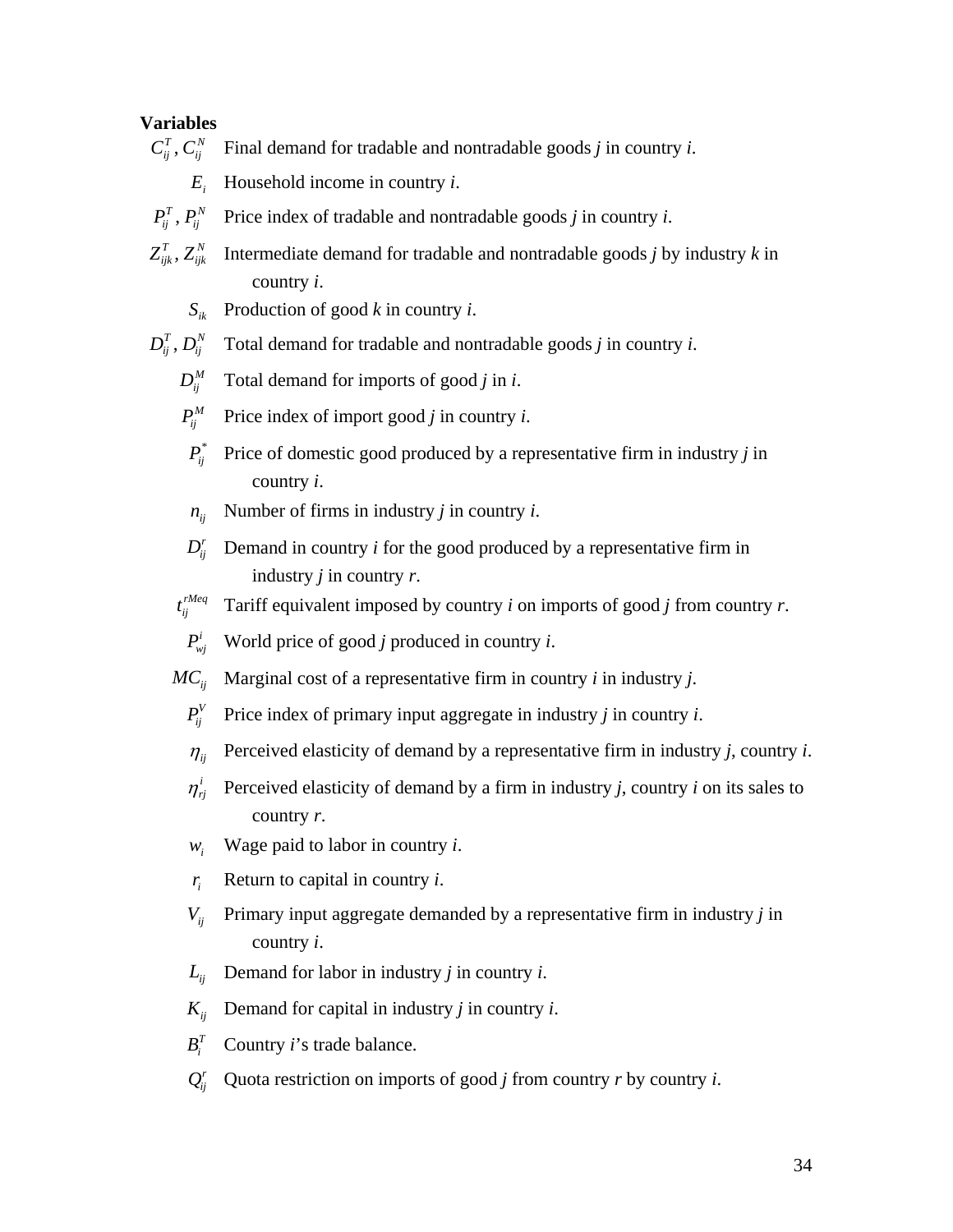$L<sub>F</sub>$  Import licensing variable for ROW.

#### **Parameters**

- $v_{\text{in}}$  Final consumption share of total purchases of good *j* in country *i*.
- Intermediate demand for good *j* by industry *k* share of purchases of good *j* in country *i*.  $v_{ijk}$
- $\sigma_{ii}$  Elasticity of substitution between different varieties of good *j* in country *i*.
- $\theta_i^M$  Fraction of expenditure on good *j* in country *i* devoted to imports.
- Fraction of expenditure on good *j* in country *i* devoted to goods produced in country *r*.  $\theta_{ii}^r$
- $\theta_i^{MC}$  Variable input share of total cost in industry *j* in country *i*.

 $\theta_i^{FC}$  Fixed cost share of total cost in industry *j* in country *i*.

- $\theta_{ii}^{L}$  Labor's share of expenditure on primary inputs in industry *j* in country *i*.
- $\theta_i^K$  Capital's share of expenditure on primary inputs in industry *j* in country *i*.
- $\theta_i^{VK}$  Variable capital's share of total capital employed in industry *j* in country *i*.
- $b_{ii0}$  Primary input share of total cost in industry *j* in country *i*.
- $b_{ijk}$  Intermediate input *k*'s share of total cost of production in industry *j*, country *i*.
- $\overline{\sigma}_{ii}$  Elasticity of substitution between capital and labor in industry *j* in country *i*.
- Fraction of sales by a representative firm in industry *j* in country *i* that go to country *r*.  $\delta_i^r$
- Fraction of capital in country *i* employed in industry *j*.  $h_{ii}^K$
- Fraction of labor in country *i* employed in industry *j*. *<sup>L</sup>*  $h_{ii}^L$
- $K_i^0$  Capital stock in country *i*.
- $L_i^0$  Labor supply in country *i*.
- $B_{i0}^T$  Trade balance of country *i*.
- Tariff imposed by country *i* on imports of good *j* from country *r*. *<sup>r</sup>*  $t_{ii}^r$
- Fraction of imports of good *j* by country *i* from country *r* that are subject to quantitative restrictions.  $\theta_{ii}^{rQ}$
- $X_{ii}$  Country *i*'s exports of good *j*.
- $X_{ii}^r$  Country *i*'s exports of good *j* to country *r*.
- $M_{ii}^r$  Country *i*'s imports of good *j* from country *r*.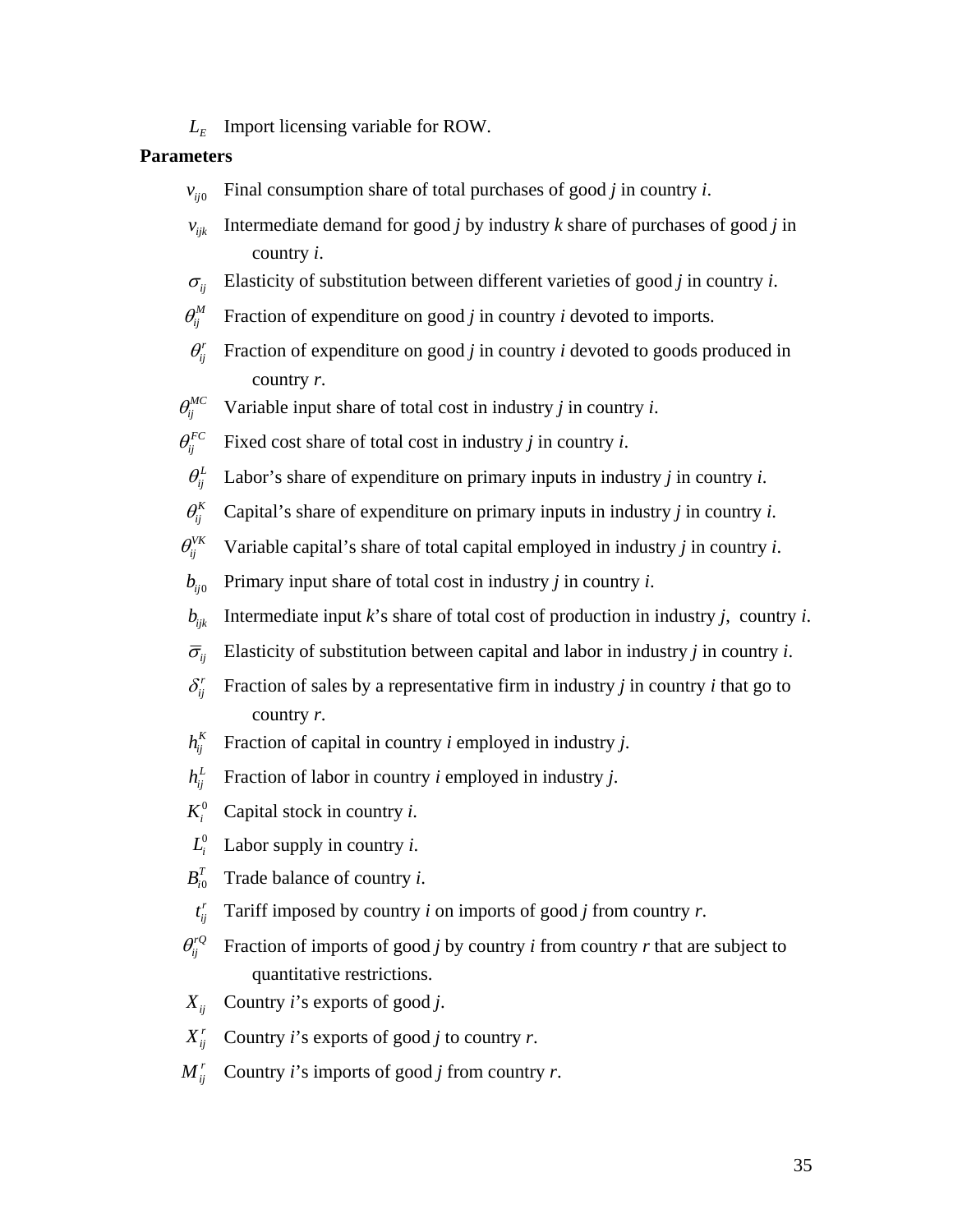- $S_j^E$  **ROW** supply of good *j*.
- $\varepsilon_j^E$  ROW supply of good *j* price elasticity.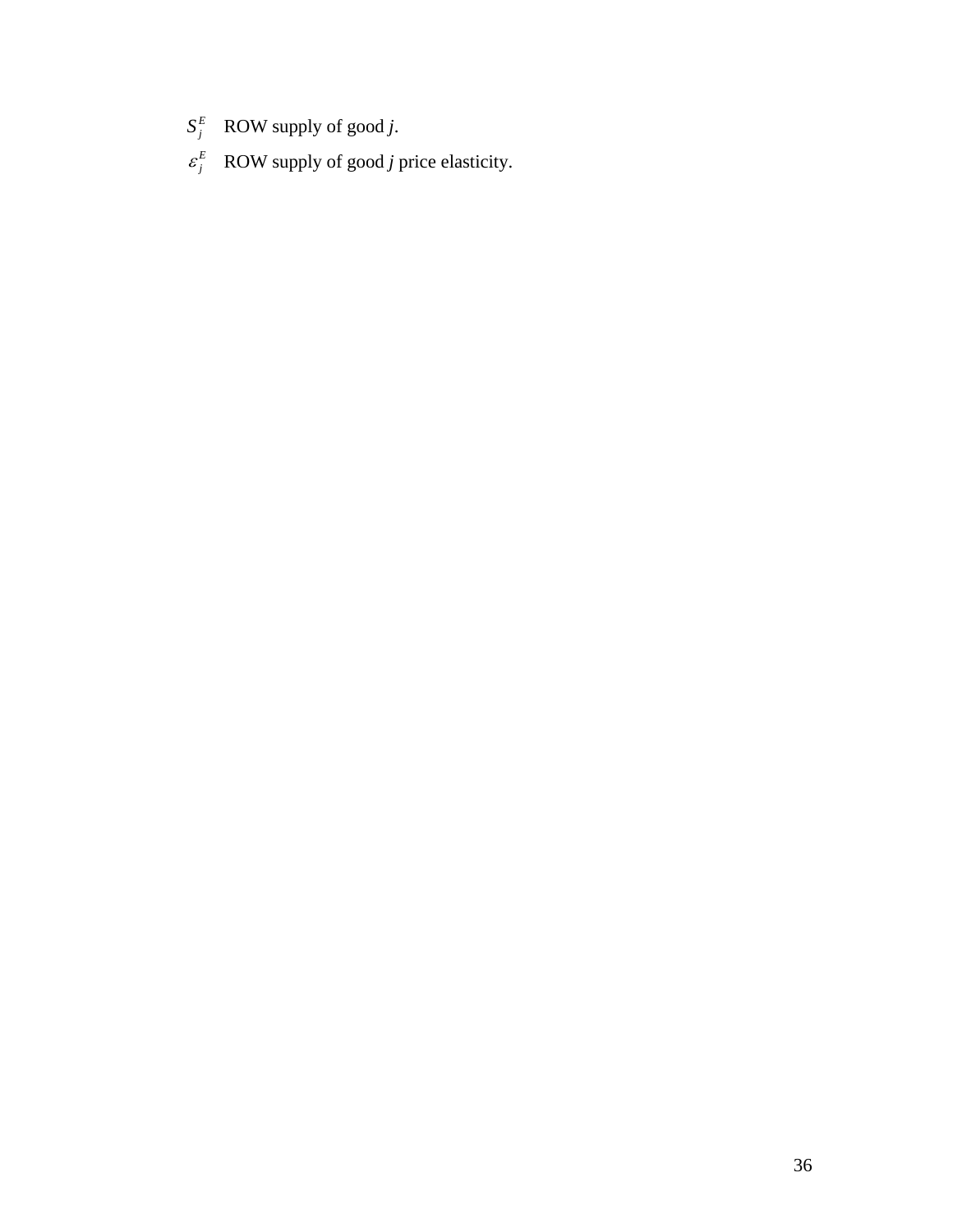## **Explanation of Equations**

Notes: Circumflex denotes percent change

"d" denotes a level change

"T'" refers to tradable goods, indexed *j*=l,…,*n*

"N" refers to nontradable goods, indexed *j*=*n*+l,...,*n'*

### *Country Equations*

- A. Final demand is derived assuming that all households share a common Cobb-Douglas utility function. The percent change in the demand for tradables  $(j=1,...,n)$  and nontradables  $(j=n+1,...,n')$  is therefore the difference between the percent changes in income and prices.
- B. Intermediate demand is derived assuming that all tradable and nontradable goods are required in fixed proportion to production. The demand for each tradable good as an intermediate input is thus proportional to the change in production.
- C. Total demand for each good is obtained by summing over final and intermediate demands.
- D. Product demand allocates demand for each industry across individual suppliers in all countries, assuming total demand is a CES function of demands from individual suppliers. Allocation is made to all imports (equation 7) and individual domestic suppliers (equation 10), and then expenditure on imports is allocated to individual foreign suppliers (equation 8) and the rest of world (equation 9). In each case, demand depends on relative prices and the number of competing firms.
- E. The tradable price index (equation 11) is a weighted average of import prices and prices from individual domestic suppliers. The import price index (equation 12) is a weighted average of all individual foreign firms. All landed prices are related to the world prices, adjusted for tariffs and import quotas (equation 13), except for the price of the domestically produced varieties (equation 14) to which tariffs do not apply.

All nontradable goods markets are taken to be perfectly competitive (equation 15). However, the tradable goods industries are taken to be monopolistically competitive, and firms must incur a fixed cost that is independent of output. The price of tradable goods must therefore cover both marginal cost and average fixed cost (equation 16) and is an optimal markup of price over marginal cost, where the markup is determined by the firm's perceived elasticity of demand (equation 17).

The price of the primary input aggregate (equation 18) is a weighted average of the returns to primary inputs, capital and labor.

F. Marginal cost is the fraction of primary and intermediate inputs that are variable.